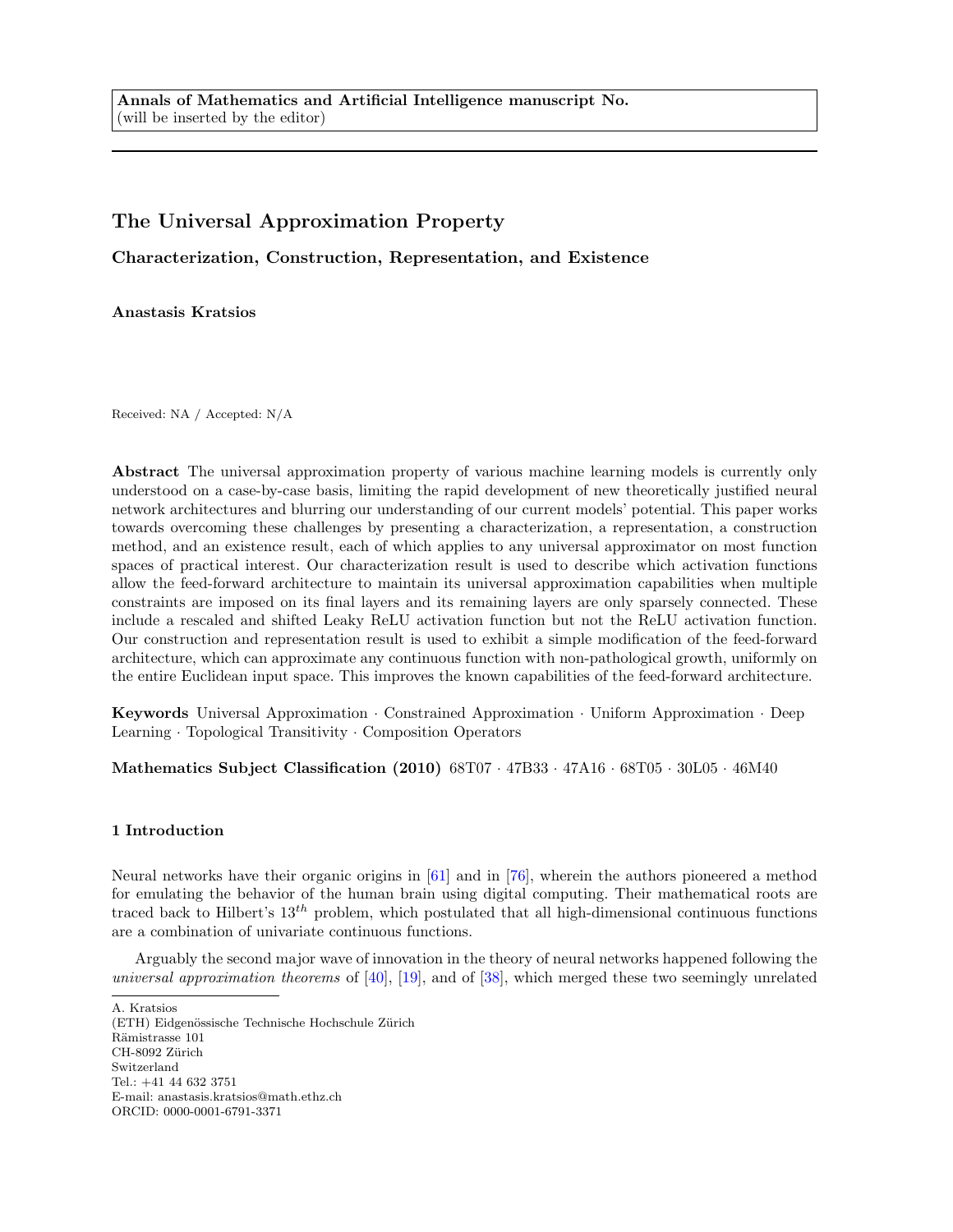problems by demonstrating that the feed-forward architecture is capable of approximating any continuous function between any two Euclidean spaces, uniformly on compacts. This series of papers initiated the theoretical justification of the empirically observed performance of neural networks, which had up until that point only been justified by analogy with the Kolmogorov-Arnold Representation Theorem of [\[51\]](#page-16-2).

Since then the universal approximation capabilities, of a limited number of neural network architectures, such as the feed-forward, residual, and convolutional neural networks has been solidified as a cornerstone of their approximation success. This, coupled with the numerous hardware advances have led neural networks to find ubiquitous use in a number of areas, ranging from biology, see [\[82,](#page-17-1) [23\]](#page-15-2), to computer vision and imaging, see [\[72,](#page-17-2) [85\]](#page-17-3), and to mathematical finance, see [\[14,](#page-15-3) [8,](#page-14-0) [18,](#page-15-4) [55,](#page-16-3) [41\]](#page-16-4). As a result, a variety of neural network architectures have emerged with the common thread between them being that they describe an algorithmically generated set of complicated functions built by combining elementary functions in some manner.

However, the case-by-case basis for which the universal approximation property is currently understood limits the rapid development of new theoretically justified architectures. This paper works at overcoming this challenges by directly studying universal approximation property itself in the form of far-reaching characterizations, representations, construction methods, and existence results applicable to most situations encounterable in practice.

The paper's contributions are organized as follows. Section [2](#page-2-0) overviews the analytic, topological, and learning-theoretic background required in formulating the paper's results.

Section [3](#page-5-0) contains the paper's main results. These include a characterization, a representation result, a construction theorem, and existence result applicable to any universal approximator in most function spaces of practical interest. The characterization result shows that an architecture has the UAP on a function space if and only if that architecture implicitly decomposes the function space into a collection of separable Banach subspaces, whereon the architecture contains the orbit of a topologically transitive dynamical system. Next, the representation result shows that any universal approximator can always be approximately realized as a transformation of the feed-forward architecture. This result reduces the problem of constructing new universal architectures for identifying the correct transformation of the feed-forward architecture for the given learning task. The construction result gives conditions on a set of transformations of the feed-forward architecture, guaranteeing that the resultant is a universal approximator on the target function space. Lastly, we obtain a general existence and representation result for universal approximators generated by a small number of functions applicable to many function spaces.

Section [4](#page-7-0) then focuses the main theoretical results to the feed-forward architecture. Our characterization result is used to exhibit the dynamical system representation on the space of continuous functions by composing any function with an additional deep feed-forward layer whose activation function is continuous, injective, and has no fixed points. Using this representation, we show that the set of all such deep feed-forward networks constructed through this dynamical system maintain its universal approximation property even when constraints are imposed on the network's final layers or when sparsity is imposed on the network's connections' initial layers. In particular, we show that feed-forward networks with ReLU activation function fail these requirements, but a simple affine transformation of the Leaky-ReLU activation function is of this type. We provide a simple and explicit method for modifying most commonly used activation functions into this form. We also show that the conditions on the activation function are sharp for this dynamical system representation to have the desired topological transitivity properties.

As an application of our construction and representation results, we build a modification of the feedforward architecture which can uniformly approximate a large class of continuous functions which need not vanish at infinity. This architecture approximates uniformly on the entire input space and not only on compact subsets thereof. This refines the known guarantees for feed-forward networks (see [\[57,](#page-16-5) [49\]](#page-16-6)) which only guarantee uniform approximation on compacts subsets of the input space, and consequentially, for functions vanishing at infinity. As a final application of the results, the existence theorem is then used to provide a representation of a small universal approximator on  $L^{\infty}(\mathbb{R})$ , which provides the first concrete step towards obtaining a tractable universal approximator thereon.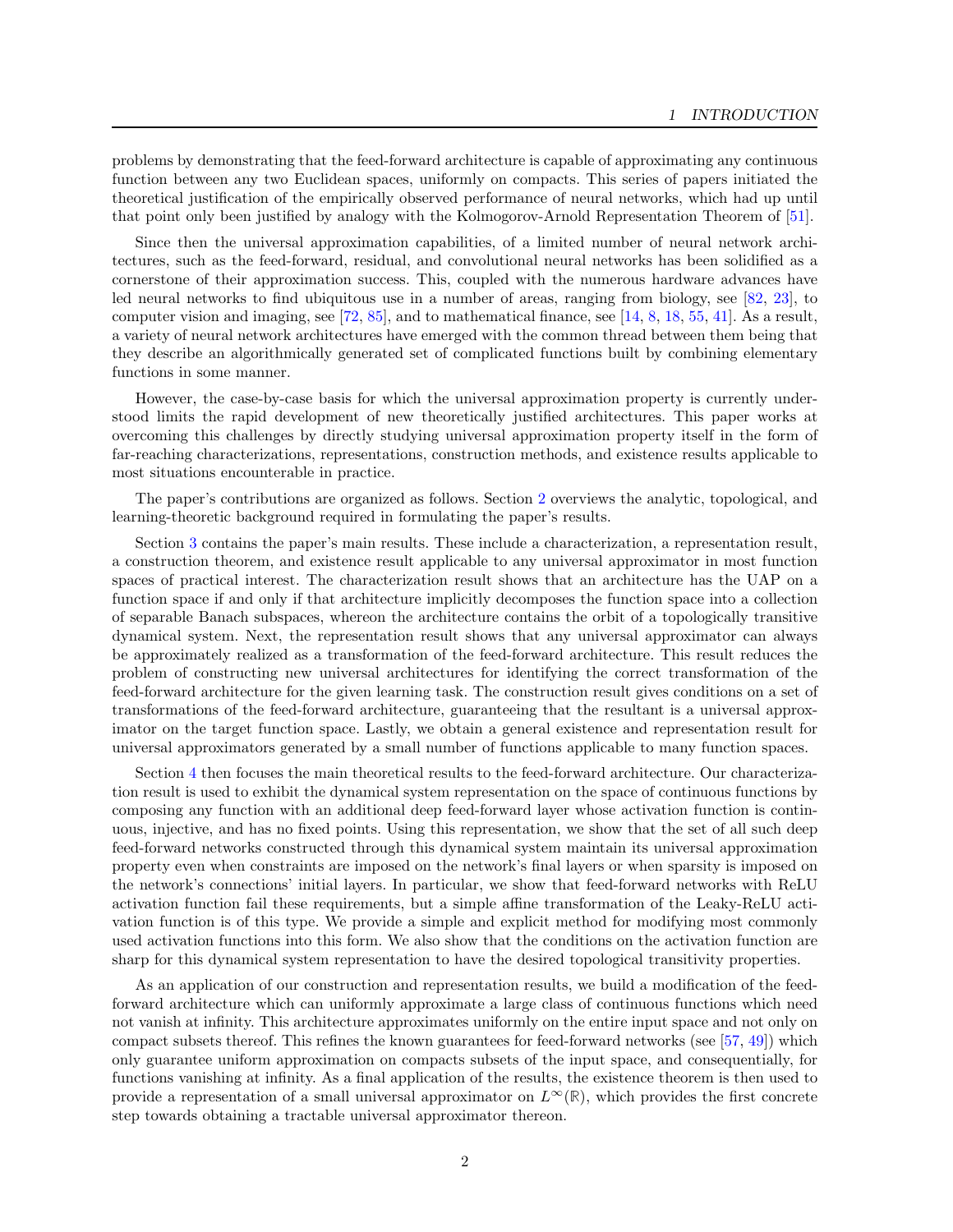## <span id="page-2-0"></span>2 Background and Preliminaries

This section overviews the analytic, topological, and learning-theoretic background used to in this paper.

#### Metric Spaces

Typically, two points  $x, y \in \mathbb{R}^m$  are thought of as being near to one another if y belongs to the *open* ball with radius  $\delta > 0$  centered about x defined by  $\text{Ball}_{\mathbb{R}^m}(x, \delta) \triangleq \{z \in \mathbb{R}^m : ||x - z|| < \delta\}$ , where  $(x, z) \mapsto ||x - z||$  denotes the Euclidean distance function. The analogue can be said if we replace  $\mathbb{R}^m$ by a set X on which there is a *distance function*  $d_X : X \times X \to [0,\infty)$  quantifying the closeness of any two members of  $X$ . Many familiar properties of the Euclidean distance function are axiomatically required of  $d_X$  in order to maintain many of the useful analytic properties of  $\mathbb{R}^m$ ; namely,  $d_X$  is required to satisfy the triangle inequality, symmetry in its arguments, and it vanishes precisely when its arguments are identical. As before, two points  $x, y \in X$  are thought of as being close if they belong to the same *open* ball, Ball $_X(x, \delta) \triangleq \{z \in X : d_X(x, z) < \delta\}$  where  $\delta > 0$ . Together, the pair  $(X, d_X)$  is called a metric space, and this simple structure can be used to describe many familiar constructions prevalent throughout learning theory. We follow the convention of only denoting  $(X, d_X)$  by X whenever the context is clear.

<span id="page-2-1"></span>Example 1 (Spaces of Continuous Functions) For instance, the universal approximation theorems of [\[39,](#page-16-7) [57,](#page-16-5) [49,](#page-16-6) [67\]](#page-17-4) describe conditions under which any continuous function from  $\mathbb{R}^m$  to  $\mathbb{R}^n$  can be approximated by a feed-forward neural network. The distance function used to formulate their approximation results is defined on any two continuous functions  $f, g : \mathbb{R}^m \to \mathbb{R}^n$  via

$$
d_{ucc}(f,g) \triangleq \sum_{k=1}^{\infty} \frac{\sup_{x \in [-k,k]^m} \|f(x) - g(x)\|}{2^k \left(1 + \sup_{x \in [-k,k]^m} \|f(x) - g(x)\|\right)}.
$$

In this way, the set of continuous functions from  $\mathbb{R}^m$  to  $\mathbb{R}^n$  by  $C(\mathbb{R}^m, \mathbb{R}^n)$  is made into a metric space when paired with d<sub>ucc</sub>. In what follows, we make the convention of denoting  $C(X, \mathbb{R})$  by  $C(X)$ .

Example 2 (Space of Integrable Functions) Not all functions encountered in practice are continuous, and the approximation of discontinuous functions by deep feed-forward networks is studied in [\[36,](#page-15-5) [58\]](#page-16-8) for functions belonging to the space  $L^p_\mu(\mathbb{R}^m,\mathbb{R}^n)$ . Briefly, elements of  $L^p_\mu(\mathbb{R}^m,\mathbb{R}^n)$  are equivalence classes of Borel measurable  $f : \mathbb{R}^m \to \mathbb{R}^n$ , identified up to  $\mu$ -null sets, for which the norm

$$
||f||_{p,\mu} \triangleq \left(\int_{x \in \mathbb{R}^m} ||f(x)||^p d\mu(x)\right)^{\frac{1}{p}}
$$

is finite; here  $\mu$  is a fixed Borel measure on  $\mathbb{R}^m$  and  $1 \leq p < \infty$ . We follow the convention of denoting  $L^p_\mu(\mathbb{R}^m,\mathbb{R})$  by  $L^p(\mathbb{R}^m)$  when  $\mu$  is the Lebesgue measure on  $\mathbb{R}^m$ .

Unlike  $C(\mathbb{R}^m, \mathbb{R}^n)$ , the distance function on  $L^p_\mu(\mathbb{R}^m, \mathbb{R}^n)$  is induced through a norm via  $(f, g) \mapsto ||f - g||_{p,\mu}$ . Spaces of this type simultaneously carry compatible metric and vector spaces structures. Moreover, in such a space, if every sequence converges whenever its pairwise distances asymptotically tend to zero, then the space is called a *Banach space*. The prototypical Banach space is  $\mathbb{R}^m$ .

Unlike Banach spaces or the space of Example [1,](#page-2-1) general metric spaces are non-linear. That is, there is no meaningful notion of addition, scaling, and there is no singular reference point analogous to the 0 vector. Examples of non-linear metric spaces arising in machine learning are shape spaces used in neuroimaging applications (see [\[26\]](#page-15-6)), graphs and trees arising in structured and hierarchical learning (see [\[48,](#page-16-9) [27\]](#page-15-7)), and spaces of probability measures appearing in adversarial approaches to learning (see [\[84\]](#page-17-5)).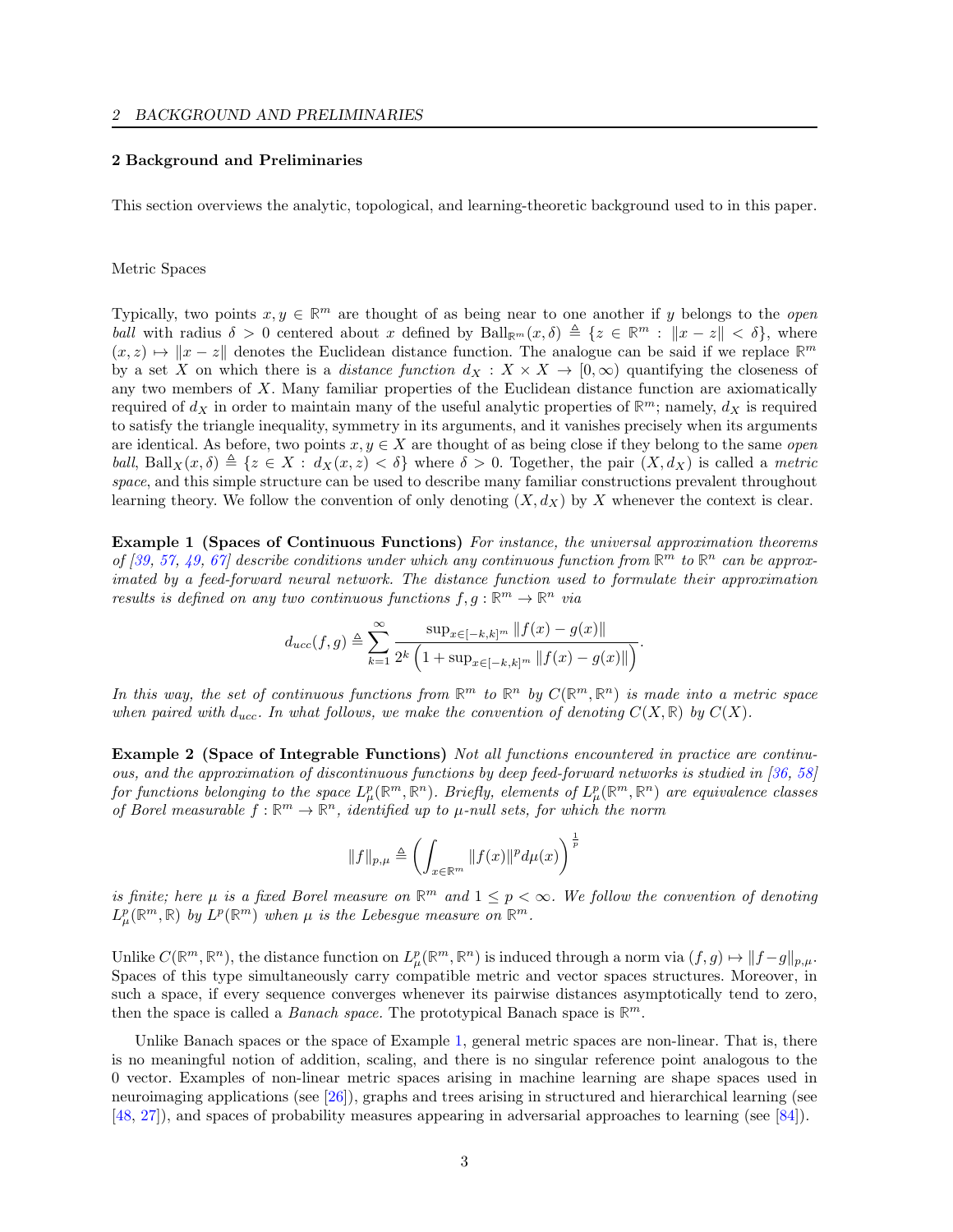The lack of a reference point may always be overcome by artificially declaring a fixed element of  $X$ , denoted by  $0_X$ , to be the central point of reference in X. In this case, the triple  $(X, d_X, 0_X)$ , is called a pointed metric space. We follow the convention of denoting the triple by  $X$ , whenever the context is clear. For pointed metric spaces X and Y, the class of functions  $f: X \to Y$  satisfying  $f(0_X) = 0_Y$  and  $|| f(x_1) - f(x_2)|| \le L||x_1 - x_2||$ , for some  $L > 0$  and every  $x_1, x_2 \in X$ , is denoted by  $Lip_0(X, Y)$  and this class is understood as mapping the structure of  $X$  into  $Y$  without too large of a distortion. In the extreme case where an  $f \in \text{Lip}_0(X, Y)$  perfectly respects the structure of X, i.e. : when  $||f(x_1)-f(x_2)|| = ||x_1-x_2||$ , we call f a pointed isometry. In this case,  $f(X)$  represents an exact copy of X within Y.

The remaining non-linear aspects of a general metric space pose no significant challenge and this is due to the following linearization feature map of [\[2\]](#page-14-1). Since its inception, the following method has found notable applications in clustering [\[59\]](#page-16-10) and in optimal transport [\[1\]](#page-14-2). In particular, the later connects this linearization procedure with optimal transport approaches to adversarial learning of [\[3,](#page-14-3) [83\]](#page-17-6).

**Example 3 (Free-Space over** X) We follow the formulation described in [\[1\]](#page-14-2). Let X be a metric space and for any  $x \in X$ , let  $\delta_x$  be the (Borel) probability measure assigning value 1 to any Ball $_X(y, \epsilon) \subseteq X$  if  $x \in \text{Ball}_X(y, \epsilon)$  and 0 otherwise. The Free-space over X is the Banach space  $B(X)$  obtained by completing the vector space  $\left\{\sum_{n=1}^N \alpha_n \delta_{x_n} : a_n \in \mathbb{R}, x_n \in X, n = 1, \ldots, N, N \in \mathbb{N}_+\right\}$  with respect to the following

$$
\left\| \sum_{i=1}^{n} \alpha_i x_i \right\|_{B(X)} \triangleq \sup_{\|f\| \le 1; \, f \in Lip_0(X, \mathbb{R})} \sum_{i=1}^{n} \alpha_i f(x_i). \tag{1}
$$

As shown in [\[30,](#page-15-8) Proposition 2.1], the map  $\delta^X : x \mapsto \delta_x$  is a (non-linear) isometry from X to  $B(X)$ . As shown in [\[81\]](#page-17-7), the pair  $(B(X), \delta^X)$  is characterized by the following linearization property: whenever  $f \in \text{Lip}_0(X, Y)$  and Y is a Banach space then there exists a unique continuous linear map satisfying

$$
f = F \circ \delta^X. \tag{2}
$$

Thus,  $\delta^X : X \to B(X)$  can be interpreted as a minimal isometric linearizing feature map.

Sometimes the feature map  $\delta^X$  can be continuously inverted from the left. In [\[30\]](#page-15-8) any continuous map  $\rho: B(X) \to X$  is called a *barycenter* if it satisfies  $\rho \circ \delta^X = 1_X$ , where  $1_X$  is the identity on X. Following [\[31\]](#page-15-9), if a barycenter exists then X is called barcycentric. Examples of barycentric spaces are Banach spaces [\[29\]](#page-15-10), Cartan-Hadamard manifolds described (see [\[45,](#page-16-11) Corollary 6.9.1]), and other structures described in [\[6\]](#page-14-4). Accordingly, many function spaces of potential interest contain a dense barycentric subspace. When the context is clear, we follow the convention of denoting  $\delta^X$  simply by  $\delta$ .

## Topological Background

Rather than using open balls to quantify closeness, it is often more convenient to work with *open subsets* of X; where  $U \subseteq X$  is said to be open whenever every point  $x \in U$  belongs to some open ball  $B_X(x, \delta)$ contained in U. This is because open sets have many desirable properties; for example, a convergent sequence contained in the complement of an open set must also have its limit in that open set's complement. Thus, the complement of open sets are often called *closed sets* since their limits cannot escape them.

Unfortunately, many familiar situations arising in approximation theory cannot be described by a distance function. For example, there is no distance function describing the point-wise convergence of a sequence of functions  $\{f_n\}_{n\in\mathbb{N}}$  on  $\mathbb{R}^m$  to any other such function f (for details [\[65,](#page-16-12) page 362]). In these cases, it is more convenient to work directly with *topologies*. A topology  $\tau$  is a collection of subsets of a given set X whose members are declared as being *open* if  $\tau$  satisfies certain algebraic conditions emulating the basic properties of the typical open subsets of  $\mathbb{R}^m$  (see [\[64,](#page-16-13) Chapter 2]). Explicitly, we require that  $\tau$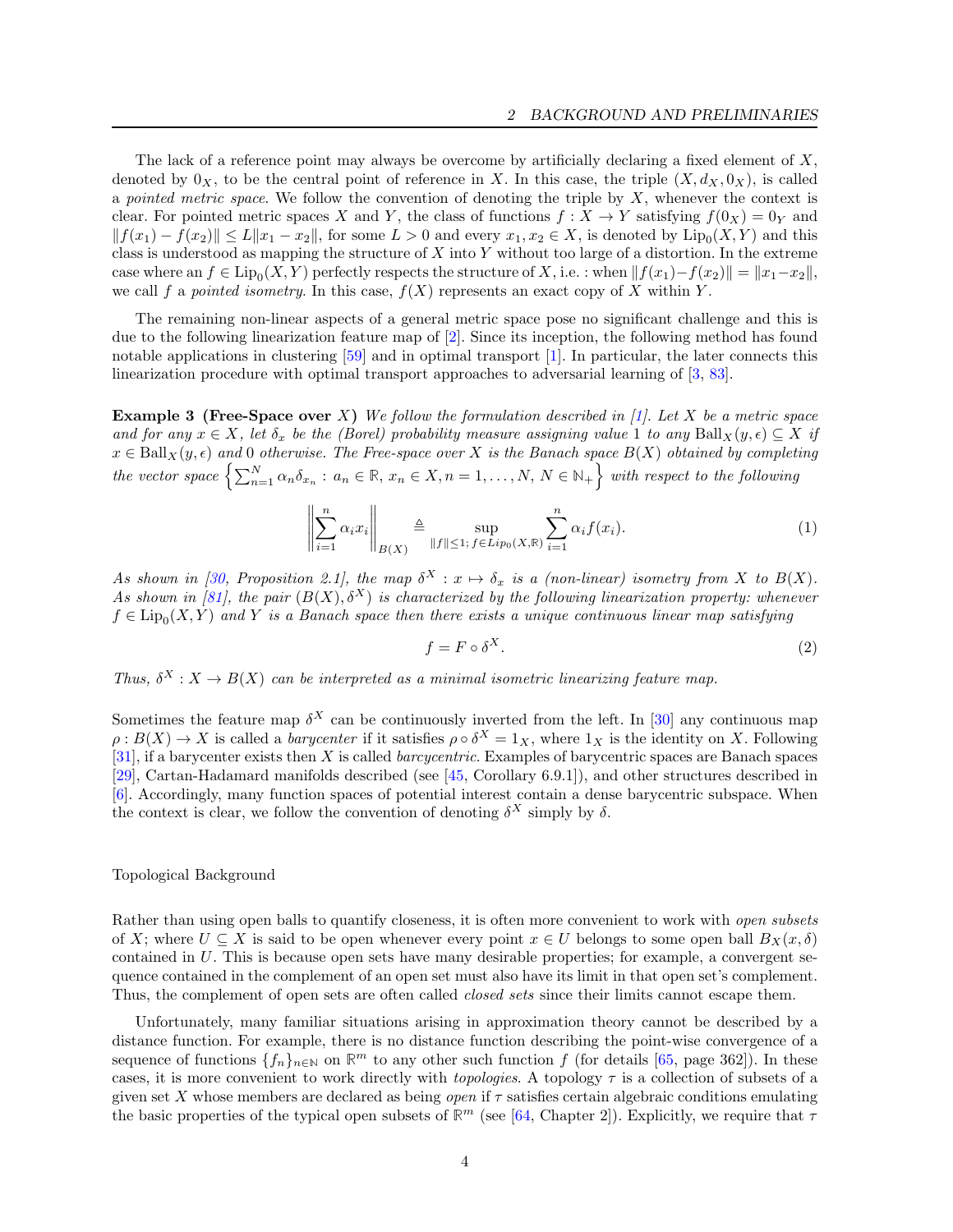contain the empty set  $\emptyset$  as well as the entire space X, we require that the arbitrary union of subsets of X belonging to  $\tau$  also belongs to  $\tau$ , and we require that finite intersections of subsets of X belonging to  $\tau$  also be a member of  $\tau$ . A topological space is a pair of a set X and a topology  $\tau$  thereon. We follow the convention of denoting topological spaces with the same symbol as their underlying set.

Most universal approximation theorems [\[19,](#page-15-0) [57,](#page-16-5) [49\]](#page-16-6) guarantee that a particular subset of  $C(\mathbb{R}^m, \mathbb{R}^n)$ is dense therein. In general,  $A \subseteq X$  is dense if the smallest closed subset of X containing A is X itself. Topological spaces containing a dense subset which can be put in a 1-1 correspondence with the natural numbers N is called a *separable* space. Many familiar spaces are separable, such as  $C(\mathbb{R}^m)$  and  $\mathbb{R}^m$ .

A function  $f : \mathbb{R}^m \to \mathbb{R}^n$  is thought of as continuously depending on its inputs if small variations in its inputs can only produce small variations in its outputs; that is, for any  $x \in \mathbb{R}^m$ ,  $\epsilon > 0$  there exists some  $\delta > 0$  such that  $f^{-1}$  [Ball<sub>R<sup>n</sub></sup>( $f(x)$ ,  $\epsilon$ )]  $\subseteq$  Ball<sub>R</sub><sub>m</sub>( $x$ ,  $\delta$ ). It can be shown, see [\[64\]](#page-16-13), that this condition</sub> is equivalent to requiring that the pre-image  $f^{-1}[U]$  of any open subset U of  $\mathbb{R}^n$  is open in  $\mathbb{R}^m$ . This reformulation means that open sets are preserved under the inverse-image of continuous functions, and it lends itself more readily to abstraction. Thus, a function  $f : X \to Y$  between arbitrary topological spaces X and Y is continuous if  $f^{-1}[U]$  is open in X whenever U is open in Y. If f is a continuous bijection and its inverse function  $f^{-1}: Y \to X$  is continuous, then f is called a *homeomorphism* and X and Y are thought of as being topologically identical. If f is a homeomorphism onto its image, f is an embedding.

We illustrate the use of homeomorphisms with a learning theoretic example. Many learning problems encountered empirically benefit from feature maps modifying the input a of learning model; for example, this is often the case with kernel methods (see  $[63, 52, 15]$  $[63, 52, 15]$  $[63, 52, 15]$  $[63, 52, 15]$  $[63, 52, 15]$ ), in reservoir computing (see  $[34, 17]$  $[34, 17]$  $[34, 17]$ ), and in geometric deep learning (see [\[24,](#page-15-14) [48\]](#page-16-9)). Recently, in [\[54\]](#page-16-16), it was shown that, a feature map  $\phi: X \to \mathbb{R}^m$  is continuous and injective if and only if the set of all functions  $f \circ \phi \in C(X)$ , where  $f \in C(\mathbb{R}^m)$  is a deep feed-forward network with ReLU activation, is dense in  $C(X)$ . A key factor in this characterization is that the map  $\Phi: C(\mathbb{R}^m) \to C(X)$ , given by  $f \mapsto f \circ \phi$ , is an embedding if  $\phi$  is continuous and injective.

The above example suggests that our study of an architecture's approximation capabilities is valid on any topological space which can be mapped homeomorphically onto a well-behaved topological space. For us, a space will be well-behaved if it belongs to the broad class of Fréchet spaces. Briefly, these spaces have compatible topological space and vector space structures, meaning that the basic vector space operations such as addition, inversion, and scalar multiplication are continuous; furthermore, their topology is induced by a complete distance function which is invariant under translation and satisfies an additional technical condition described in  $[66, \text{Section 3.7}]$  $[66, \text{Section 3.7}]$ . The class of Fréchet spaces encompass all Hilbert and Banach spaces and they share many familiar properties with  $\mathbb{R}^m$ . Relevant examples of a Fréchet space are  $C(\mathbb{R}^m, \mathbb{R}^n)$ , the free-space  $B(X)$  over any pointed metric space, and  $L^1_\mu(\mathbb{R}^m, \mathbb{R}^n)$ .

#### Universal Approximation Background

In the machine learning literature, universal approximation refers to a model class' ability to generically approximate any member of a large topological space whose elements are functions, or more rigorously, equivalence classes of functions. Accordingly, in this paper, we focus on a class of topological spaces which we call function spaces. In this paper, a function space  $\mathcal X$  is a topological space whose elements are equivalence classes of functions between two sets X and Y. For example, when  $X = \mathbb{R} = Y$  then X may be  $C(\mathbb{R})$  or  $L^p(\mathbb{R})$ . We refer to X as a function space between X and Y and we omit the dependence to  $X$  and  $Y$  if it is clear from the context.

The elements in  $X$  are called *functions*, whereas functions between sets are referred to as set-functions. By a partial function  $f: X \to Y$  we mean a binary relation between the sets X and Y which attributes at-most one output in  $Y$  to each input in  $X$ .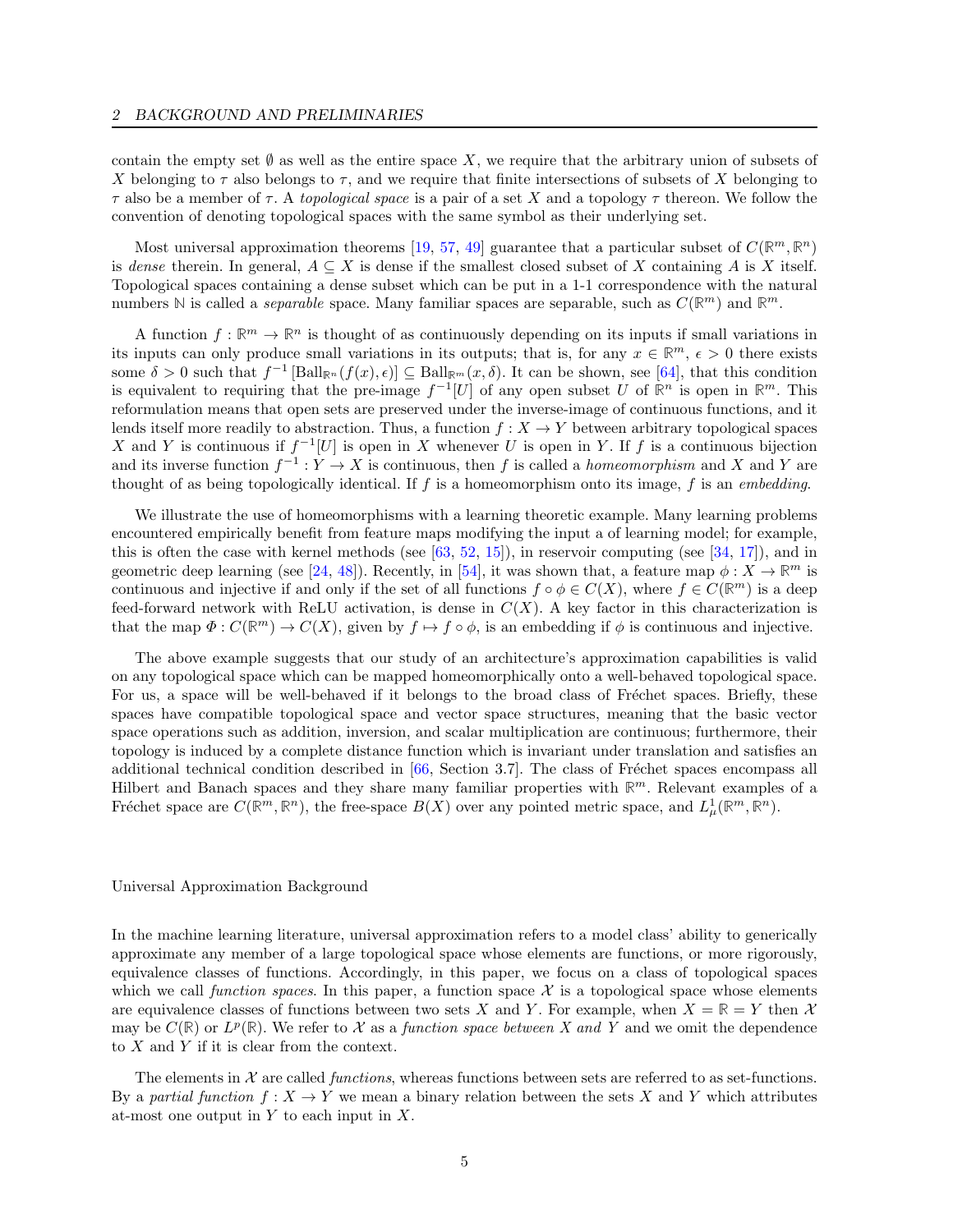Notational Conventions The following notational conventions are maintained throughout this paper. Only non-empty outputs of any partial function  $f$  are specified. We denote the set of positive integers by  $\mathbb{N}^+$ . We set  $\mathbb{N} \triangleq \mathbb{N}^+ \cup \{0\}$ . For any  $n \in \mathbb{N}^+$ , the *n*-fold Cartesian product of a set A with itself is denoted by  $A^n$ . For  $n \in \mathbb{N}$ , we denote the *n*-fold composition of a function  $\phi: X \to X$  with itself by  $\phi^n$  and the 0-fold composition  $\phi^0$  is defined to be the identity map on X.

<span id="page-5-2"></span>**Definition 1** (Architecture) Let X be a function space. An architecture on X is a pair  $(\mathscr{F}, \circ)$  of a set of set-functions  $\mathscr F$  between (possibly different) sets and a partial function  $\circlearrowleft: \bigcup_{J\in\mathbb N}\mathscr F^J\to \mathcal X$ , satisfying the following non-triviality condition: there exists some  $f \in \mathcal{X}, J \in \mathbb{N}^+$ , and  $f_1, \ldots, f_J \in \mathcal{F}$  satisfying

<span id="page-5-1"></span>
$$
f = \circlearrowleft ((f_j)_{j=1}^J) \in \mathcal{X}.
$$
\n<sup>(3)</sup>

The set of all functions f in X for which there is some  $J \in \mathbb{N}^+$  and some  $f_1, \ldots, f_J \in \mathscr{F}$  satisfying the representation [\(3\)](#page-5-1) is denoted by  $\mathcal{NN}^{(\mathscr{F}, \circlearrowleft)}$ .

Many familiar structures in machine learning, such as convolutional neural networks, trees, radial basis functions, or various other structures can be formulated as architectures. To fix notation and to illustrate the scope of our results we express some familiar machine learning models in the language of Definition [1.](#page-5-2)

<span id="page-5-4"></span>Example 4 (Deep Feed-Forward Networks) Fix a continuous function  $\sigma : \mathbb{R} \to \mathbb{R}$ , denote componentwise composition by  $\bullet$ , and let  $Aff(\mathbb{R}^d, \mathbb{R}^D)$  be the set of affine functions from  $\mathbb{R}^d$  to  $\mathbb{R}^D$ . Let  $\mathcal{X} =$  $C(\mathbb{R}^m, \mathbb{R}^n)$ ,  $\mathscr{F} \triangleq \bigcup_{d_1, d_2, d_3 \in \mathbb{N}} \left\{ (W_2, W_1) : W_1 \in \text{Aff}(\mathbb{R}^{d_i}, \mathbb{R}^{d_{i+1}}), i = 1, 2 \right\}$ , and set

<span id="page-5-3"></span>
$$
\circlearrowleft ((W_{j,2}, W_{j,1})_{j=1}^J) \triangleq W_{2,J} \circ \sigma \bullet W_{1,J} \circ \cdots \circ W_{2,1} \circ \sigma \bullet W_{1,1} \tag{4}
$$

whenever the right-hand side of [\(4\)](#page-5-3) is well-defined. Since the composition of two affine functions is again affine then  $NN^{(\mathscr{F},\circlearrowleft)}$  is the set of deep feed-forward networks from  $\mathbb{R}^m$  to  $\mathbb{R}^n$  with activation function  $\sigma$ .

**Remark 1** The construction of Example [4](#page-5-4) parallels the formulation given in [\[69,](#page-17-9) [33\]](#page-15-15). However, in [\[33\]](#page-15-15) elements of  $\mathscr F$  are referred to as neural networks and functions in  $N N^{(\mathscr F,\circ)}$  are called their realizations.

**Example 5 (Trees)** Let  $\mathcal{X} = L^1(\mathbb{R})$ ,  $\mathcal{F} \triangleq \{(a, b, c) : a \in \mathbb{R}, b, c \in \mathbb{R}, b \leq c\}$ , and let  $\circlearrowleft((a_j, b_j, c_j)_{j=1}^J) \triangleq$  $\sum_{j=1}^{J} a_j I_{(b_j, c_j)}$ . Then,  $NN^{(\mathscr{F}, \circlearrowleft)}$  is the set of trees in  $L^1(\mathbb{R})$ .

We are interested in architectures which can generically approximate any function on their associated function space. Paraphrasing [\[32,](#page-15-16) page 67], any such architecture is called a universal approximator.

**Definition 2** (The Universal Approximation Property) An architecture  $(\mathscr{F}, \circlearrowleft)$  is said to have the universal approximation property (UAP) if  $NN^{(\mathscr{F}, \circlearrowleft)}$  is dense in X.

## <span id="page-5-0"></span>3 Main Results

Our first result provides a correspondence between the apriori algebraic structure of universal approximators on X and decompositions of X into subspaces on which  $NN^{(\mathscr{F},\circ)}$  contains the orbit of a topologically generic dynamical system, which are a priori of a topological nature. The interchangeability of algebraic and geometric structures is a common theme, notable examples include [\[28,](#page-15-17) [43,](#page-16-17) [22,](#page-15-18) [80\]](#page-17-10).

<span id="page-5-5"></span>Theorem 1 (Characterization: Dynamical Systems Structure of Universal Approximators) Let X be a function space which is homeomorphic to an infinite-dimensional Fréchet space and let  $(\mathscr{F}, \circlearrowleft)$ be an architecture on  $X$ . Then, the following are equivalent: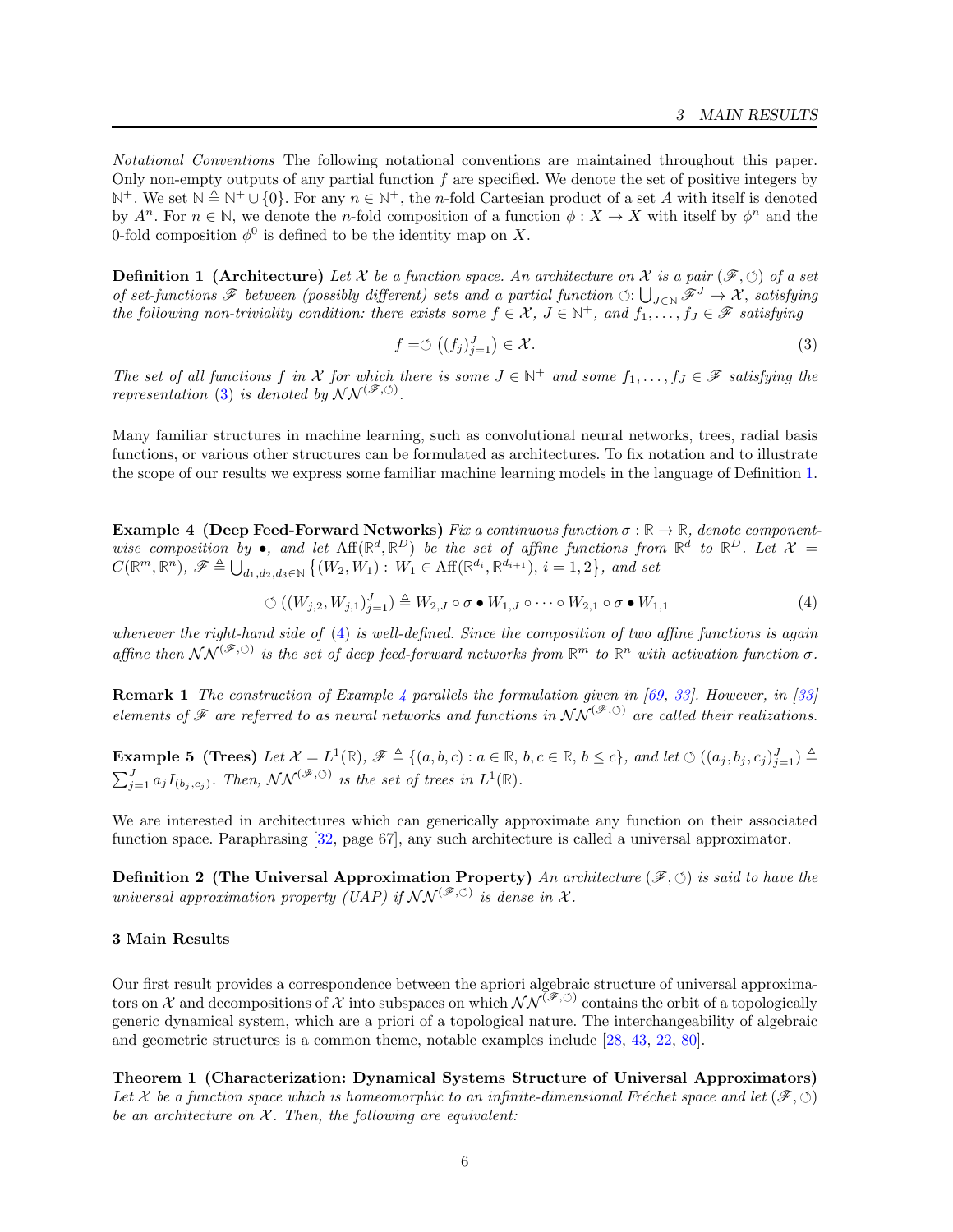- (i)  $(\mathscr{F}, \circlearrowleft)$  is a universal approximator,
- (ii) There exist subspaces  $\{\mathcal{X}_i\}_{i\in I}$  of  $\mathcal{X}$ , continuous functions  $\{\phi_i\}_{i\in I}$  with  $\phi_i:\mathcal{X}_i\to\mathcal{X}_i$ , and  $\{g_i\}_{i\in I}\subseteq$  $NN^{(\mathscr{F},\circlearrowleft)}$  such that:
	- (a)  $\bigcup_{i\in I} \mathcal{X}_i$  is dense in X,
	- (b) For each  $i \in I$  and every pair of non-empty open  $U, V \subseteq \mathcal{X}_i$ , there is some  $N_{i, U, V} \in \mathbb{N}$  satisfying

$$
\phi^{N_{i,U,V}}(U) \cap (V) \neq \emptyset,
$$

- (c) For every  $i \in I$ ,  $g_i \in \mathcal{X}_i$  and  $\{\phi_i^n(g_i)\}_{n \in \mathbb{N}}$  is a dense subset of  $\mathcal{NN}^{(\mathscr{F}, \circlearrowleft)} \cap \mathcal{X}_i$ ,
- (d) For each  $i \in I$ ,  $\mathcal{X}_i$  is homeomorphic to  $C(\mathbb{R})$ .

In particular,  $\{\phi_i^n(g_i): i \in I, n \in \mathbb{N}\}\$ is dense in  $\mathcal{NN}^{(\mathscr{F}, \circ)}$ .

Theorem [1](#page-5-5) describes the structure of universal approximators, however, it does not describe an explicit means of constructing them. Nevertheless, Theorem [1](#page-5-5) (ii.a) and (ii.d) suggest that universal approximators on most function spaces can be built by combining multiple, non-trivial, transformations of universal approximators on  $C(\mathbb{R}^m, \mathbb{R}^n)$ .

This is type of transformation approach to architecture construction is common in geometric deep learning, whereby non-Euclidean data is mapped to the input of familiar architectures defined between  $\mathbb{R}^d$  and  $\mathbb{R}^D$  using specific feature maps and that model's outputs are then return to the manifold by inverting the feature map. Examples include the hyperbolic feed-forward architecture of [\[27\]](#page-15-7), and the shape space regressors of  $[25]$ , and the matrix-valued regressors of  $[62, 4]$  $[62, 4]$  $[62, 4]$ , amongst others. This transformation procedure is a particular instance of the following general construction method, which extends [\[54\]](#page-16-16).

Theorem 2 (Construction: Universal Approximators by Transformation) Let  $n, m \in \mathbb{N}^+$ , X be a function space,  $(\mathscr{F}, \circlearrowleft)$  be a universal approximator on  $C(\mathbb{R}^m, \mathbb{R}^n)$ , and  $\{\Phi_i\}_{i\in I}$  be a non-empty set of continuous functions from  $C(\mathbb{R}^m,\mathbb{R}^n)$  to X satisfying the following condition:

<span id="page-6-3"></span><span id="page-6-2"></span><span id="page-6-0"></span>
$$
\bigcup_{i \in I} \Phi_i \left( C(\mathbb{R}^m, \mathbb{R}^n) \right) \text{ is dense in } \mathcal{X}. \tag{5}
$$

Then  $(\mathscr{F}_{\Phi}, \circlearrowleft_{\Phi})$  has the UAP on X, where  $\mathscr{F}_{\Phi} \triangleq \mathscr{F} \times I$  and  $\circlearrowleft_{\Phi} (\{f_j, i_j\}_{j=1}^J) \triangleq \Phi_{I_J} (\circlearrowleft ( (f_j)_{j=1}^J) )$ .

The alternative approach to architecture development, subscribed to by authors such as [\[42,](#page-16-19) [11,](#page-14-6) [50,](#page-16-20) [77\]](#page-17-11), specifies the elementary functions  $\mathscr F$  and the rule for combining them. Thus, this method explicitly specifies  $\mathscr F$  and implicitly specifies  $\Diamond$ . These competing approaches are in-fact equivalent since every universal approximator an approximately a transformation of the feed-forward architecture on C(**R**).

Theorem 3 (Representation: Universal Approximators are Transformed Neural Networks) Let  $\sigma$  be a continuous, non-polynomial activation function, and let  $(\mathscr{F}_0, \circ_{0})$  denote the architecture of Example [4.](#page-5-4) Let  $X$  be a function space which is homeomorphic to an infinite-dimensional Fréchet. If  $(\mathscr{F}, \circledcirc)$  has the UAP on  $\mathcal X$  then, there exists a family  $\{\Phi_i\}_{i\in I}$  of embeddings  $\Phi_i : C(\mathbb{R}) \to \mathcal X$  such that for  $\text{every } \epsilon > 0, \ f \in \mathcal{NN}^{(\mathscr{F}, \circlearrowleft)} \ \text{there exists some } i \in I, \ g_\epsilon \in \mathcal{NN}^{(\mathscr{F}_0, \circlearrowleft_0)}, \ \text{and } f_\epsilon \in \mathcal{NN}^{(\mathscr{F}, \circlearrowleft)} \ \text{satisfying}$ 

$$
d_{\mathcal{X}}(f, \Phi_i(g_{\epsilon})) < \epsilon \ and \ d_{ucc}(g_{\epsilon}, \Phi_i^{-1}(f_{\epsilon})) < \epsilon.
$$

<span id="page-6-1"></span>The previous two results describe the structure of universal approximators but they do not imply the existence of such architectures. Indeed, the existence of a universal approximator on  $\mathcal X$  can always be obtained by setting  $\mathscr{F} = \mathscr{X}$  and  $\circlearrowleft (f) = f$ ; however, this is uninteresting since  $\mathscr{F}$  is large,  $\circlearrowleft$  is trivial, and  $NN^{(\tilde{\mathscr{F}},\circ)}$  is intractable. Instead, the next result shows that, for a broad range of function spaces, there are universal approximators for which  $\mathscr F$  is a singleton, and the structure of  $\circlearrowleft$  is parameterized by any prespecified separable metric space. This description is possible by appealing to the free-space on  $\mathcal{X}$ .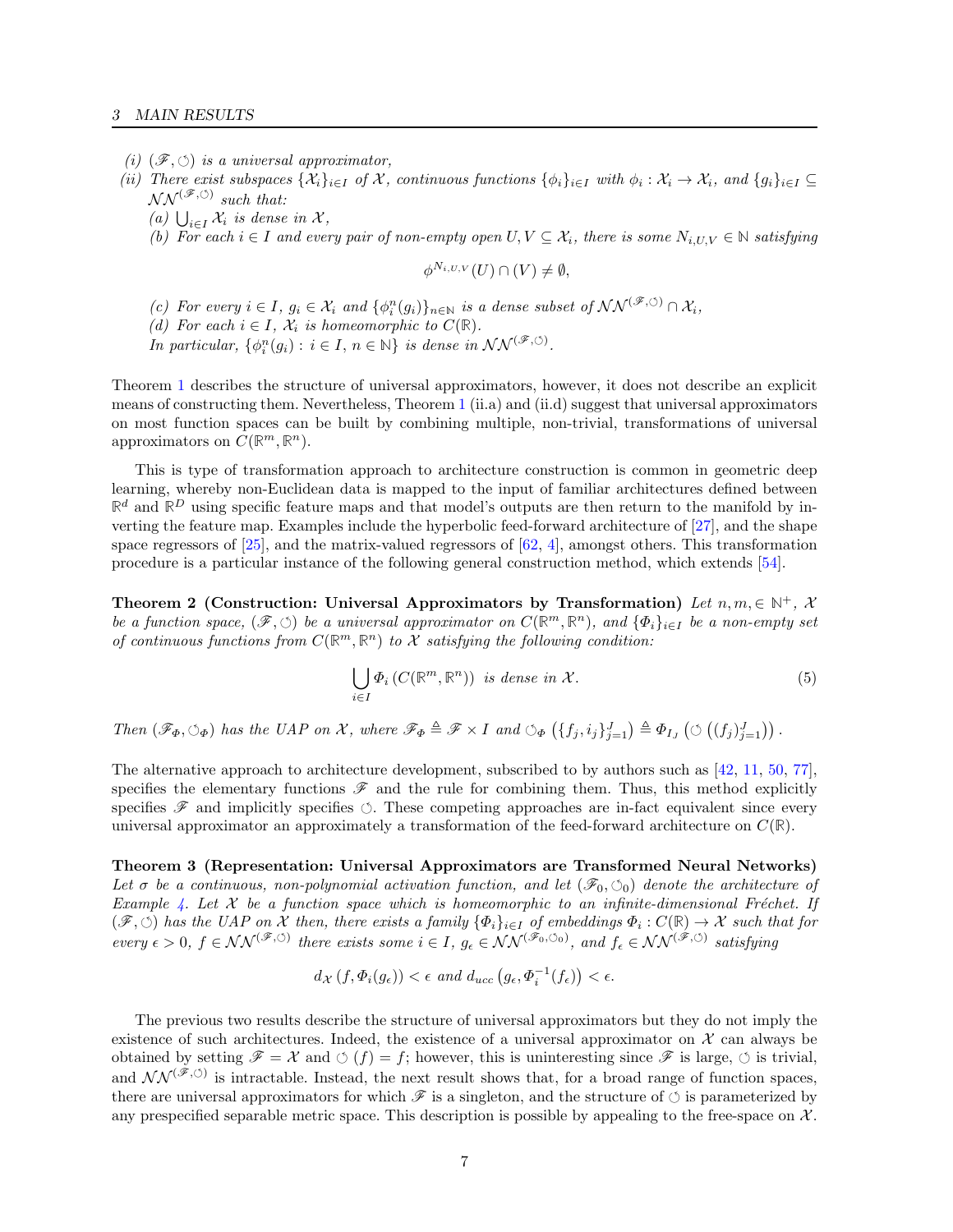**Theorem 4 (Existence: Small Universal Approximators)** Let  $X$  be a separable pointed metric space with at least two points, let X be a function space and a pointed metric space, and let  $\mathcal{X}_0$  be a dense barycentric sub-space of X. Then, there exists a non-empty set I with pre-order  $\leq$ ,  $\{x_i\}_{i\in I} \subseteq X - \{0_X\}$ there exist triples  $\{(B_i, \Phi_i, \phi_i)\}_{i \in I}$  of linear subspaces  $B_i$  of  $B(\mathcal{X}_0)$ , bounded linear isomorphisms  $\Phi_i$ :  $B(X) \to B_i$ , and bounded linear maps  $\phi_i : B(X) \to B(X)$  satisfying:

- (i)  $B(\mathcal{X}_0) = \bigcup_{i \in I} B_i,$
- (ii) For every  $i \leq j$ ,  $B_i \subseteq B_j$ ,
- (iii) For every  $i \in I$ ,  $\bigcup_{n \in \mathbb{N}^+} \Phi_i \circ \phi_i^n(x_i)$  is dense in  $B_i$  with respect to its subspace topology,
- (iv) The architecture  $\mathscr{F} = \{x_i\}_{i \in I}$ , and  $\circlearrowleft |_{\mathscr{F}^J} : (x_1, \ldots, x_J) \triangleq \rho \circ \Phi_i \circ \phi_i^J \circ \delta_{x_j}$ , whenever  $x_1 = x_j$  for each  $j \leq J$ , is a universal approximator on X.

Furthermore, if  $X = \mathcal{X}$  then the set I is a singleton and  $\Phi_i$  is the identity on  $B(\mathcal{X}_0)$ .

The rest of this paper is devoted to the concrete implications of these results in learning theory.

#### <span id="page-7-0"></span>4 Applications

The dynamical systems described by Theorem [1](#page-5-5) (ii) can, in general, be complicated. However, when  $(\mathscr{F}, \circlearrowleft)$  is the feed-forward architecture with certain specific activation functions then these dynamical systems explicitly describe the addition of deep layers to a shallow feed-forward network. We begin the next section by characterizing those activation function before outlining their approximation properties.

#### 4.1 Depth as a Transitive Dynamical System

The impact of different activation functions on the expressiveness of neural network architectures is an active research area. For example, [\[73\]](#page-17-12) empirically studies the effect of different activation function on expressiveness and in [\[71\]](#page-17-13) a characterization of the activation functions for which shallow feed-forward networks are universal is also obtained. The next result characterizes the activation functions which produce feed-forward networks with the UAP even when no weight or bias is trained and the matrices  ${A_n}_{n=1}^N$  are sparse, and the final layers of the network are slightly perturbed.

Fix an activation function  $\sigma : \mathbb{R} \to \mathbb{R}$ . For every  $m \times m$  matrix A and  $b \in \mathbb{R}^m$ , define the associated composition operator  $\Phi_{A,b}: f \mapsto f \circ \sigma \bullet (A \cdot b)$ , with terminology rooted in [\[53\]](#page-16-21). The family of composition operators  $\{\Phi_{A,b}\}_A$ , creates depth within an architecture  $(\mathscr{F}, \circlearrowleft)$  by extending it to include any function of the form  $\Phi_{A_N,b_N} \circ \cdots \circ \Phi_{A_1,b_1} \left( \circlearrowleft ((f_j)_{j=1}^J) \right)$ , for some  $m \times m$  matrices  $\{A_n\}_{n=1}^N$ ,  $\{b_n\}$  in  $\mathbb{R}^m$ , and each  $f_j \in \mathscr{F}$  for  $j = 1, \ldots, J$ . In fact, many of the results only require the following smaller extension of  $(\mathscr{F}, \circlearrowleft)$ , denoted by  $(\mathscr{F}_{deep; \sigma}, \circlearrowright_{deep; \sigma})$ , where  $\mathscr{F}_{deep; \sigma} \triangleq \mathscr{F} \times \mathbb{N}$  and where

<span id="page-7-1"></span>
$$
\circlearrowleft_{deep;\sigma} \left( \{ (f_j, n_j) \}_{j=1}^J \right) \triangleq \Phi_{I_m,b}^{N_J} \left( \circlearrowleft ( (f_j)_{j=1}^J \right) \right),
$$

and b is any fixed element of  $\mathbb{R}^m$  with positive components and  $I_m$  is the  $m \times m$  identity matrix.

Theorem 5 (Characterization of Transitivity in Deep Feed-Forward Networks) Let  $(\mathscr{F}, \circlearrowleft)$ be an architecture on  $C(\mathbb{R}^m, \mathbb{R}^n)$ ,  $\sigma$  be a continuous activation function, fix any  $b \in \mathbb{R}^m$  with strictly positive components. Then  $\Phi_{I_m,b}$  is a well-defined continuous linear map from  $C(\mathbb{R}^m,\mathbb{R}^n)$  to itself and the following are equivalent:

(i)  $\sigma$  is injective and has no fixed-points,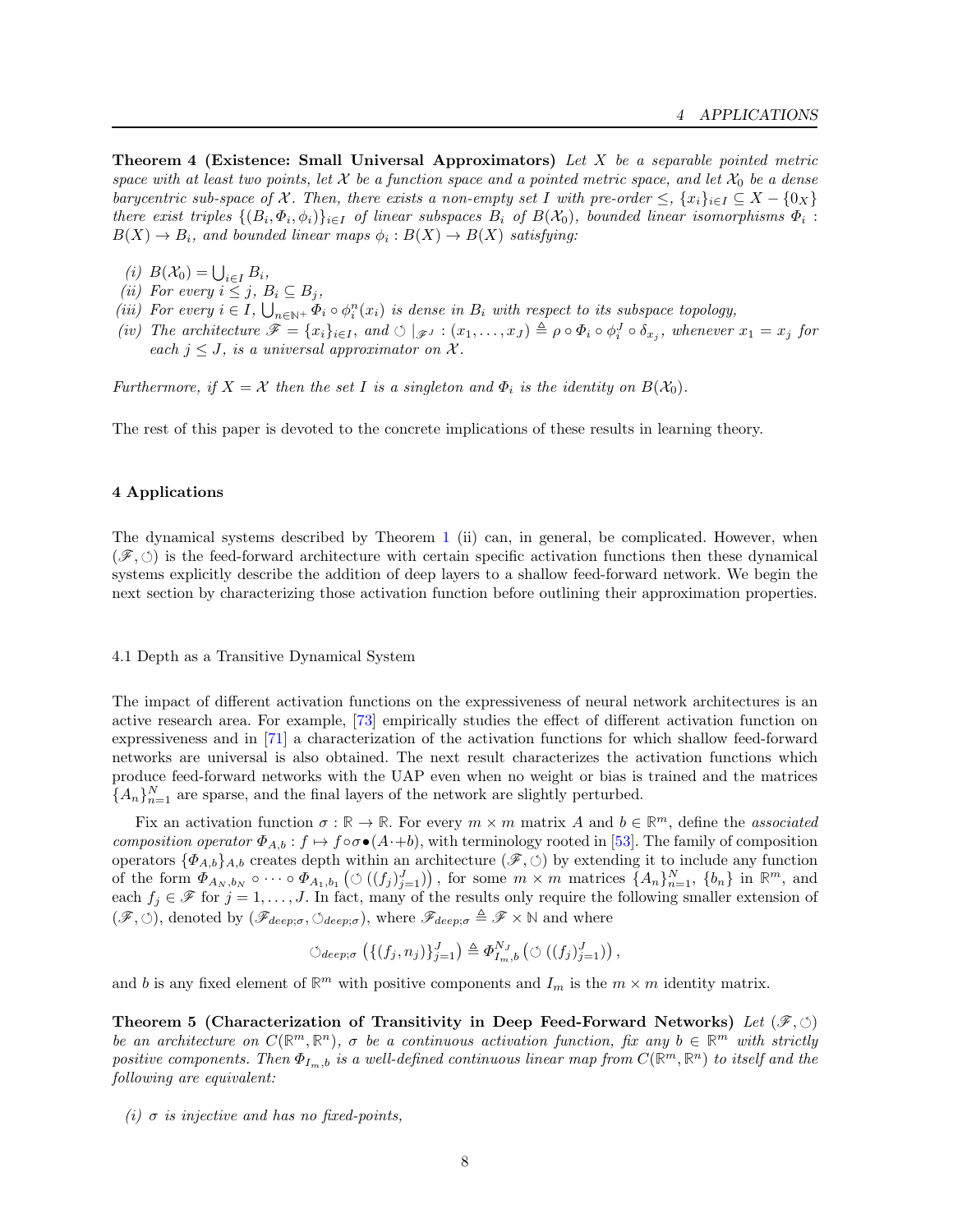- (*ii*) Either  $\sigma(x) > x$  or  $\sigma(x) < x$  holds for every  $x \in \mathbb{R}$
- (iii) For every  $g \in (\mathscr{F}, \circlearrowleft)$  and every  $\delta > 0$ , there exists some  $\tilde{g} \in C(\mathbb{R}^m, \mathbb{R}^n)$  with  $d_{ucc}(g, \tilde{g}) < \delta$  such that, for each  $f \in C(\mathbb{R}^m, \mathbb{R}^n)$  and each  $\epsilon > 0$  there is a  $N_{g,f,\epsilon,\delta} \in \mathbb{N}$  satisfying

$$
d_{ucc}(f, \Phi_{I_m, b}^{N_{g,f,\epsilon,\delta}}(\tilde{g})) < \epsilon,
$$

(iv) For each  $\delta, \epsilon > 0$  and every  $f, g \in C(\mathbb{R}^m, \mathbb{R}^n)$  there is some  $N_{U,V} \in \mathbb{N}^+$  such that

$$
\left\{\varPhi^{N_{\epsilon,\delta,g,f}}_{I_m,b}(\tilde{g}): \, d_{ucc}(\tilde{g},g)<\delta\right\}\cap \left\{\tilde{f}:\, d_{ucc}(\tilde{f},f)<\epsilon\right\}\neq \emptyset.
$$

**Remark 2** A characterization is given in Appendix [B](#page-23-0) when  $A \neq I_m$ , however, this less technical formulation is sufficient for all our applications.

We call an activation function *transitive* if it satisfies any of the conditions (i)-(ii) in Theorem [5.](#page-7-1)

**Example 6** The ReLU activation function  $\sigma(x) = \max\{0, x\}$  does not satisfy Theorem [5](#page-7-1) (i).

<span id="page-8-1"></span>**Example 7** The following variant of the Leaky-ReLU activation of [\[60\]](#page-16-22) does satisfy Theorem [5](#page-7-1) (i)

<span id="page-8-0"></span>
$$
\sigma(x) \triangleq \begin{cases} 1.1x + .1 & x \ge 0 \\ 0.1x + .1 & x < 0. \end{cases}
$$

More generally, transitive activation functions also satisfying the conditions required by the central results of [\[71,](#page-17-13) [49\]](#page-16-6) can be build via the following.

**Proposition 1** (Construction of Transitive Activation Functions) Let  $\tilde{\sigma} : \mathbb{R} \to \mathbb{R}$  be a continuous and strictly increasing function satisfying  $\tilde{\sigma}(0) = 0$ . Fix hyper-parameters  $0 < \alpha_1 < 1$ ,  $0 < \alpha_2$  such that  $\alpha_2 \neq \tilde{\sigma}'(0) - 1$ , and define

<span id="page-8-2"></span>
$$
\sigma(x) \triangleq \begin{cases} \tilde{\sigma}(x) + x + \alpha_2 & : x \ge 0 \\ \alpha_1 x + \alpha_2 & : x < 0. \end{cases}
$$

Then,  $\sigma$  is continuous, injective, has no fixed-points, is non-polynomial, and is continuously differentiable with non-zero derivative on infinitely many points. In particular,  $\sigma$  satisfies the requirements of Theorem [5.](#page-7-1)

Transitive activation functions allow one to automatically conclude that  $(\mathscr{F}_{\sigma;\text{deep}})$ ,  $\circlearrowleft_{\sigma;\text{deep}})$  has the UAP on  $C(\mathbb{R}^m,\mathbb{R}^n)$  if  $(\mathscr{F},\circlearrowleft)$  is only a universal approximator on some non-empty open subset thereof.

**Corollary 1 (Local-to-Global UAP)** Let X be a non-empty open subset of  $C(\mathbb{R}^m, \mathbb{R}^n)$  and  $(\mathscr{F}, \circlearrowleft)$ be a universal approximator on  $\mathcal X$ . If any of the conditions described by Lemma [3](#page-23-1) (i)-(iii) hold, then  $(\mathscr{F}_{\sigma;\text{deep}}, \circlearrowleft_{\sigma;\text{deep}})$  is a universal approximator on  $C(\mathbb{R}^m, \mathbb{R}^n)$ .

The function space affects which activation functions are transitive. Since most universal approximation results hold in the space  $C(\mathbb{R}^m, \mathbb{R}^n)$  or on  $L^p_\mu(\mathbb{R}^m)$ , for suitable  $\mu$  and  $p$ , we describe the integrable variant of transitive activation functions.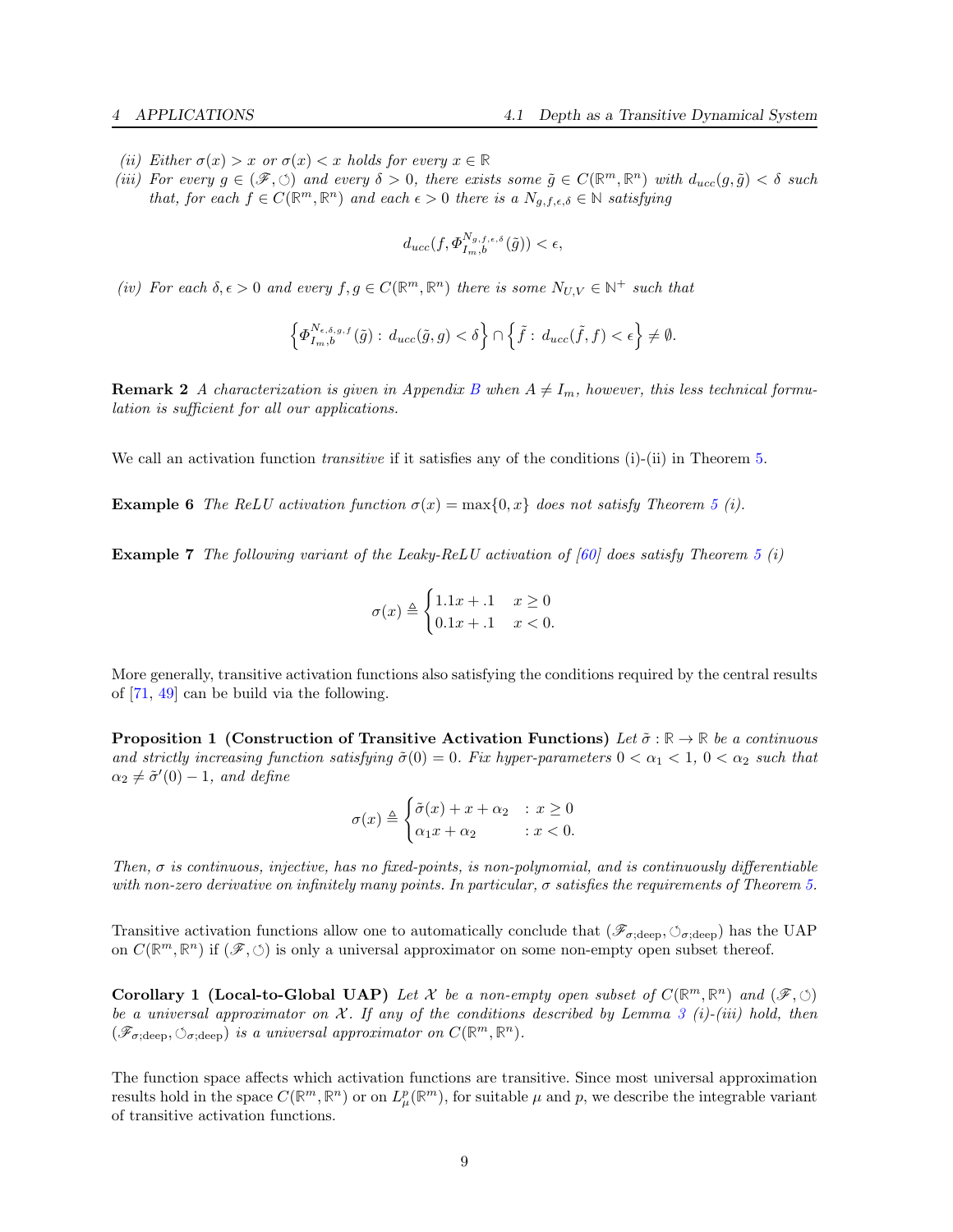## 4.1.1 Integrable Variants

Some notation is required when expressing the integrable variants of the Theorem [5](#page-7-1) and its consequences. Fix a  $\sigma$ -finite Borel measure  $\mu$  on  $\mathbb{R}^m$ . Unlike in the continuous case, the operators  $\Phi_{A,b}$  may not be welldefined or continuous from  $L^1_\mu(\mathbb{R}^m)$  to itself. We require the notion of a push-forward measure by a measurable function is required. If  $S : \mathbb{R}^m \to \mathbb{R}^m$  is Borel measurable and  $\mu$  is a finite Borel measure on  $\mathbb{R}^m$ , then its push-forward by S is the measure denoted by  $S_{\#}\mu$  and defined on Borel subsets  $B \subseteq \mathbb{R}^m$  by  $S_{\#}\mu(B) \triangleq \mu(S^{-1}[B])$ . In particular, if  $\mu$  is absolutely continuous with respect to the Lebesgue measure  $\mu_M$  on  $\mathbb{R}^m$ , then as discussed in [\[78,](#page-17-14) Chapter 2.1],  $S_{\#}\mu$  admits a Radon-Nikodym derivative with respect to the Lebesgue measure on  $\mathbb{R}^m$ . We denote this Radon-Nikodym derivative by  $\frac{dS_{\#}\mu}{d\mu_M}$ . A finite Borel measure  $\mu$  on  $\mathbb{R}^m$  is equivalent to the Lebesgue measure thereon, denoted by  $\mu_M$  if both  $\mu_M$  and  $\mu$  are absolutely continuous with one another.

Recall that, if a function is monotone on  $\mathbb{R}$ , then it is differentiable outside a  $\mu_M$ -null set. We denote the  $\mu_M$ -a.e. derivative of any such a function  $\sigma$  by  $\sigma'$ . Lastly, we denote the essential supremum of any  $f \in L^1_\mu(\mathbb{R}^m)$  by  $||f||_{L^\infty}$ . The following Lemma is a rephrasing of [\[78,](#page-17-14) Corollary 2.1.2, Example 2.17].

**Lemma 1** Fix a  $\sigma$ -finite Borel measure  $\mu$  on  $\mathbb{R}^m$  equivalent to the Lebesgue measure, let  $1 \leq p < \infty$ ,  $b \in \mathbb{R}^m$ , A be an  $m \times m$  matrix, and let  $\sigma : \mathbb{R} \to \mathbb{R}$  be a Borel measurable. Then, the composition operator  $\Phi_{A,b}: L^1(\mathbb{R}^m;\mathbb{R}^n) \to L^1(\mathbb{R}^m;\mathbb{R}^n)$  is well-defined and continuous if and only if  $(\sigma \bullet (A \cdot +b))_{\#} \mu$ is absolutely-continuous with respect to  $\mu$  and

<span id="page-9-2"></span><span id="page-9-1"></span><span id="page-9-0"></span>
$$
\left\| \frac{d(\sigma \bullet (A \cdot b))_\# \mu}{d\mu_M} \right\|_{L^\infty} < \infty. \tag{6}
$$

In particular, when  $\sigma$  is monotone then  $\Phi_{I_m,b}$  is well-defined if and only if there exists some  $M > 0$  such that for every  $x \in \mathbb{R}$ ,  $M \leq \sigma'(x+b)$ .

For  $g \in L^1_\mu(\mathbb{R}^m, \mathbb{R}^n)$  and  $\delta > 0$ , we denote the set of all functions  $f \in L^1_\mu(\mathbb{R}^m, \mathbb{R}^n)$  satisfying  $\int_{x \in \mathbb{R}} ||f(x) - f(x)||$  $g(x)\|d\mu(x) < \epsilon$  by  $\text{Ball}_{L^1_\mu(\mathbb{R}^m,\mathbb{R}^n)}(g,\delta)$ . A function is called *Borel bi-measurable* if both the image and pre-images of Borel sets, under that map, are again Borel sets.

Corollary 2 (Transitive Activation Functions (Integrable Variant)) Let  $\mu$  be a  $\sigma$ -finite measure on  $\mathbb{R}^m$ , let  $b \in \mathbb{R}^m$  with  $b_i > 0$  for  $i = 1, \ldots, m$ , and suppose that  $\sigma$  is injective, Borel bi-measurable, that  $\sigma(x) > x$  except on a Borel set of  $\mu$ -measure 0, and assume that condition [\(6\)](#page-9-0) holds. If  $(\mathscr{F}, \circlearrowleft)$  has the UAP on Ball $(g, \delta)$  for some  $f \in L^1_\mu(\mathbb{R}^m)$  and some  $\delta > 0$  then, for every  $f \in L^1_\mu(\mathbb{R}^m)$  and every  $\epsilon > 0$ there exists some  $f_{\epsilon} \in \mathcal{NN}^{(\mathscr{F}, \circlearrowleft)}$  and  $N_{\epsilon,\delta,f,g} \in \mathbb{N}$  such that

$$
\int_{x \in \mathbb{R}^m} \left\| f(x) - \varPhi_{I_m, b}^{N_{\epsilon, \delta, f, g}} \left( f_{\epsilon}(x) \right) \right\| d\mu(x) < \epsilon.
$$

We call activation functions satisfying the conditions of Corollary [2](#page-9-1)  $L^p_\mu$ -transitive. The following is a sufficiency condition analogous to the characterization of Proposition [1.](#page-8-0)

Corollary 3 (Construction of Transitive Activation Functions (Integrable Variant)) Let  $\mu$  be a finite Borel measure on  $\mathbb{R}^m$  which is equivalent to  $\mu_M$ . Let  $\tilde{\sigma}: [0, \infty) \to [0, \infty)$  be a surjective continuous and strictly increasing function satisfying  $\tilde{\sigma}(0) = 0$ , let  $0 < \alpha_1 < 1$ . Define the activation function

<span id="page-9-3"></span>
$$
\sigma(x) \triangleq \begin{cases} \tilde{\sigma}(x) + x & : x \ge 0 \\ \alpha x & : x < 0. \end{cases}
$$

Then  $\sigma$  is Borel bi-measurable,  $\sigma(x) > x$  outside a  $\mu_M$ -null-set, it is non-polynomial, and it is continuously differentiable with non-zero derivative for every  $x < 0$ .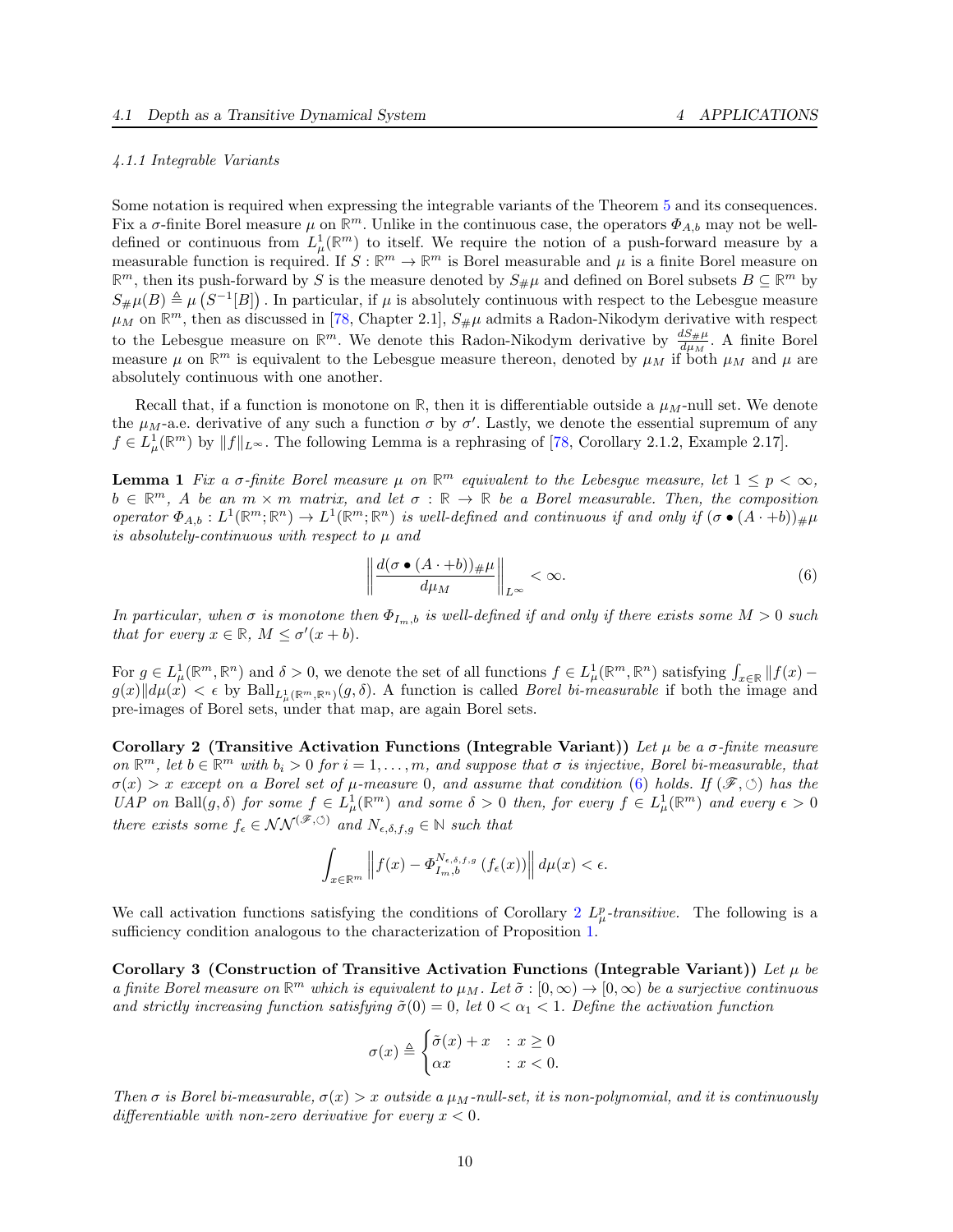Different function spaces can have different transitive activation functions. By shifting the Leaky-ReLU variant of Example [7](#page-8-1) we obtain an  $L^p$ -transitive activation function which fails to be transitive.

Example 8 (Rescaled Leaky-ReLU is  $L^p$ -Transitive) The following variant of the Leaky-ReLU activation function

$$
\sigma(x) \triangleq \begin{cases} 1.1x & x \ge 0 \\ 0.1x & x < 0, \end{cases}
$$

is a continuous bijection on **R** with continuous inverse and therefore it is injective and bi-measurable. Since 0 is its only fixed point, then the set  $\{\sigma(x) \geq x\} = \{0\}$  is of Lebesgue measure 0, and thus of  $\mu$ measure 0 since  $\mu$  and  $\mu_M$  are equivalent. Hence,  $\sigma$  is injective, Borel bi-measurable, that  $\sigma(x) > x$  except on a Borel set of  $\mu$ -measure 0, as required in [\(2\)](#page-9-1). However, since 0 is a fixed point of  $\sigma$  then it does not meet the requirements of Theorem [5](#page-7-1) (i).

Our main interest with transitive activation functions is that they allow for refinements of classical universal approximation theorems, where a network's last few layers satisfy constraints. This is interesting since constraints are common in most practical citations.

## 4.2 Deep Networks with Constrained Final Layers

The requirement that the final few layers of a neural network to resemble the given function  $\hat{f}$  is in effect a constraint on the network's output possibilities. The next result shows that, if a transitive activation function is used, then a deep feed-forward network's output layers may always be forced to approximately behave like  $f$  while maintaining that architecture's universal approximation property. Moreover, the result holds even when the network's initial layers are sparsely connected and have breadth less than the requirements of [\[67,](#page-17-4) [49\]](#page-16-6). Note that, the network's final layers must be fully connected and are still required to satisfy the width constraints of [\[49\]](#page-16-6). For a matrix A (resp. vector b) the quantity  $||A||_0$  (resp.  $||b||_0$  denotes the number of non-zero entries in A (resp. b).

Corollary 4 (Feed-Forward Networks with Approximately Prescribed Output Behavior) Let  $\hat{f}: \mathbb{R}^m \to \mathbb{R}^n$ ,  $\epsilon, \delta > 0$ , and let  $\sigma$  be a transitive activation function which is non-affine continuous and differentiable at-least at one point with non-zero derivative at that point. If there exists a continuous  $function \tilde{f}_0 : \mathbb{R}^m \to \mathbb{R}^n$  such that

<span id="page-10-1"></span><span id="page-10-0"></span>
$$
d_{ucc}(f_0, \tilde{f}_0) < \delta,\tag{7}
$$

then there exists  $f_{\epsilon,\delta} \in \mathcal{NN}^{(\mathscr{F},\circlearrowleft)},$   $J, J_1, J_2 \in \mathbb{N}^+, 0 \leq J_1 < J$ , and sets of composable affine maps  $\{W_j\}_{j=1}^J$ ,  $\{\tilde{W}_j\}_{j=1}^{J_2}$  such that  $f_{\epsilon,\delta} = W_J \circ \sigma \bullet \cdots \circ \sigma \bullet W_1$  and the following hold:

(i)  $d_{ucc}(\hat{f}, W_J \circ \sigma \bullet \cdots \circ \sigma \bullet W_{J_1}) < \delta,$ (ii)  $d_{ucc}(f, f_{\epsilon,\delta}) < \epsilon$ , (*iii*) max<sub>j=1,..., $J_1$   $||A^{W_j}||_0 \leq m$ ,</sub> (iv)  $W_j : \mathbb{R}^{d_j} \to \mathbb{R}^{d_{j+1}}$  is such that  $d_j \leq m + n + 2$  if  $J_1 < j \leq J$  and  $d_j = m$  if  $0 \leq j \leq J_1$ .

If  $J_1 = 0$  we make the convention that  $W_{J_1} \circ \sigma \bullet \cdots \circ \sigma \bullet W_1(x) = x$ .

**Remark 3** Condition [7,](#page-10-0) for any  $\delta > 0$ , whenever  $f_0$  is continuous.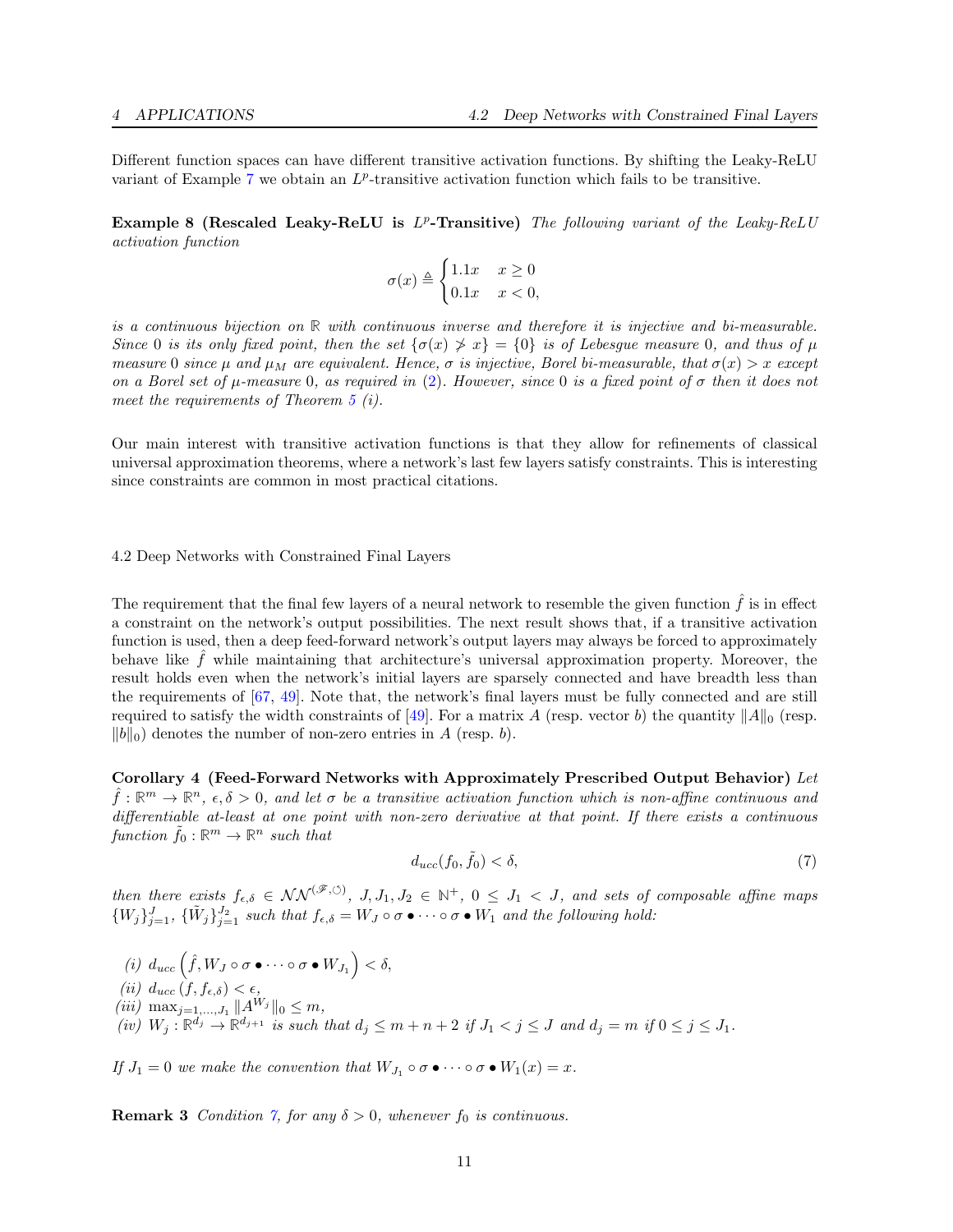We consider an application of Corollary [4](#page-10-1) to deep transfer learning. As described in [\[10\]](#page-14-7), deep transfer learning is the practice of transferring knowledge from a pre-trained model into a neural network architecture which is to be trained on a, possibly new, learning task. Various formalizations of this paradigm are described in [\[79\]](#page-17-15) and the next example illustrates the commonly used approach, as outlined in [\[16\]](#page-15-20), where one first learns a feed-forward network  $\hat{f}: \mathbb{R}^m \to \mathbb{R}^n$  and then uses this map to initialize the final portion of a deep feed-forward network. Here, given a neural network  $\hat{f}$ , typically trained on a different learning task, we seek to find a deep feed-forward network whose final layers are arbitrarily close to  $f$ while simultaneously providing an arbitrarily precise approximation to a new learning task.

Example 9 (Feed-Forward Networks with Pre-Trained Final Layers are Universal) Fix  $a$ continuous activation function  $\sigma$ , let  $N > 0$  be given, let  $(\mathscr{F}, \circlearrowleft)$  as in Example [4,](#page-5-4) let K be a non-empty compact subset of  $\mathbb{R}^m$ , and let  $\hat{f} \in NN^{(\mathscr{F}, \circ)}$ . Corollary [4](#page-10-1) guarantees that there is a deep feed-forward neural network  $f_{\epsilon,\delta} = W_J \circ \sigma \bullet \cdots \circ \sigma \bullet W_1$  satisfying

(i)  $\sup_{x \in K} \left\| \hat{f}(x) - W_J \circ \sigma \bullet \cdots \circ \sigma \bullet W_{J_1}(x) \right\| < N^{-1},$ (ii)  $\sup_{x \in K} ||f(x) - f_{\epsilon,\delta}(x)|| < N^{-1}$ , (*iii*)  $\max_{j=1,\dots,J_1} ||A^{W_j}||_0 \leq m$ , (iv)  $W_j : \mathbb{R}^{d_j} \to \mathbb{R}^{d_{j+1}}$  is such that  $d_j \leq m+n+2$  if  $J_1 < j \leq J$  and  $d_j = m$  if  $0 \leq j \leq J_1$ .

The structure imposed on the architecture's final layers can also be imposed by a set of constraints. The next result shows that, for a feed-forward network with a transitive activation function, the architecture's output can always be made to satisfy a finite number of compatible constraints. These constraints are described by a finite set of continuous functionals  $\{F_n\}_{n=1}^N$  on  $C(\mathbb{R}^m, \mathbb{R}^n)$  together with a set of thresholds  ${C_n}_{n=1}^N$ , where each  $C_n > 0$ .

Corollary 5 (Feed-Forward Networks with Constrained Final Layers are Universal) Let  $\sigma$  be a transitive activation function which is non-affine continuous and differentiable at-least at one point with non-zero derivative at that point, let  $(\mathscr{F}, \circlearrowleft)$  denote the feed-forward architecture of Example [4,](#page-5-4)  $\{F_n\}_{n=1}^N$ be a set of continuous functions from  $C(\mathbb{R}^m, \mathbb{R}^n)$  to  $[0, \infty)$ , and  $\{C_n\}_{n=1}^N$  be a set of positive real numbers. If there exists some  $f_0 \in C(\mathbb{R}^m, \mathbb{R}^n)$  such that for each  $n = 1, ..., N$  the following holds

<span id="page-11-2"></span><span id="page-11-1"></span><span id="page-11-0"></span>
$$
F_n(f_0) < C_n,\tag{8}
$$

then for every  $f \in C(\mathbb{R}^m, \mathbb{R}^n)$  and every  $\epsilon > 0$ , there exist  $f_{1,\epsilon}, f_{2,\epsilon} \in \mathcal{NN}^{(\mathscr{F}, \circlearrowleft)}$ , diagonal  $m \times m$ -matrices  ${A_j}_{j=1}^J$  and  $b_1, \ldots, b_J \in \mathbb{R}^m$  satisfying:

(i)  $f_{2,\epsilon} \circ f_{1,\epsilon}$  is well-defined, (ii)  $d_{ucc}(f, f_{2,\epsilon} \circ f_{1,\epsilon}) < \epsilon$ , (iii)  $f_{2,\epsilon} \in \bigcap_{n=1}^{N} F_n^{-1} [[0, C_n)],$ (iv)  $f_{1,\epsilon}(x) = \sigma \bullet (A_n \cdot +b_n) \circ \cdots \circ \sigma \bullet (A_1x +b_1).$ 

Next, we show that transitive activation functions can be used to extend the currently-available approximation rates for shallow feed-forward networks to their deep counterparts.

#### 4.3 Approximation Bounds for Networks with Transitive Activation Function

In [\[5,](#page-14-8) [20\]](#page-15-21), it is shown that the set of feed-forward neural networks of breadth  $N \in \mathbb{N}^+$ , can approximate any function lying in their closed convex hull of at a rate of  $\mathscr{O}(N^{-1})$ . These results do not incorporate the impact of depth into its estimates and the next result builds on them by incorporating that effect. As in [\[20\]](#page-15-21), the convex-hull of a subset  $A \subseteq L^1_\mu(\mathbb{R}^m)$  is the set  $\text{co}(A) \triangleq \{\sum_{i=1}^n \alpha_i f_i : f_i \in A, \alpha_i \in [0,1], \sum_{i=1}^n \alpha_i = 1\}$ and the interior of  $\text{co}(A)$ , denoted  $\text{int}(\text{co}(A))$ , is the largest open subset thereof.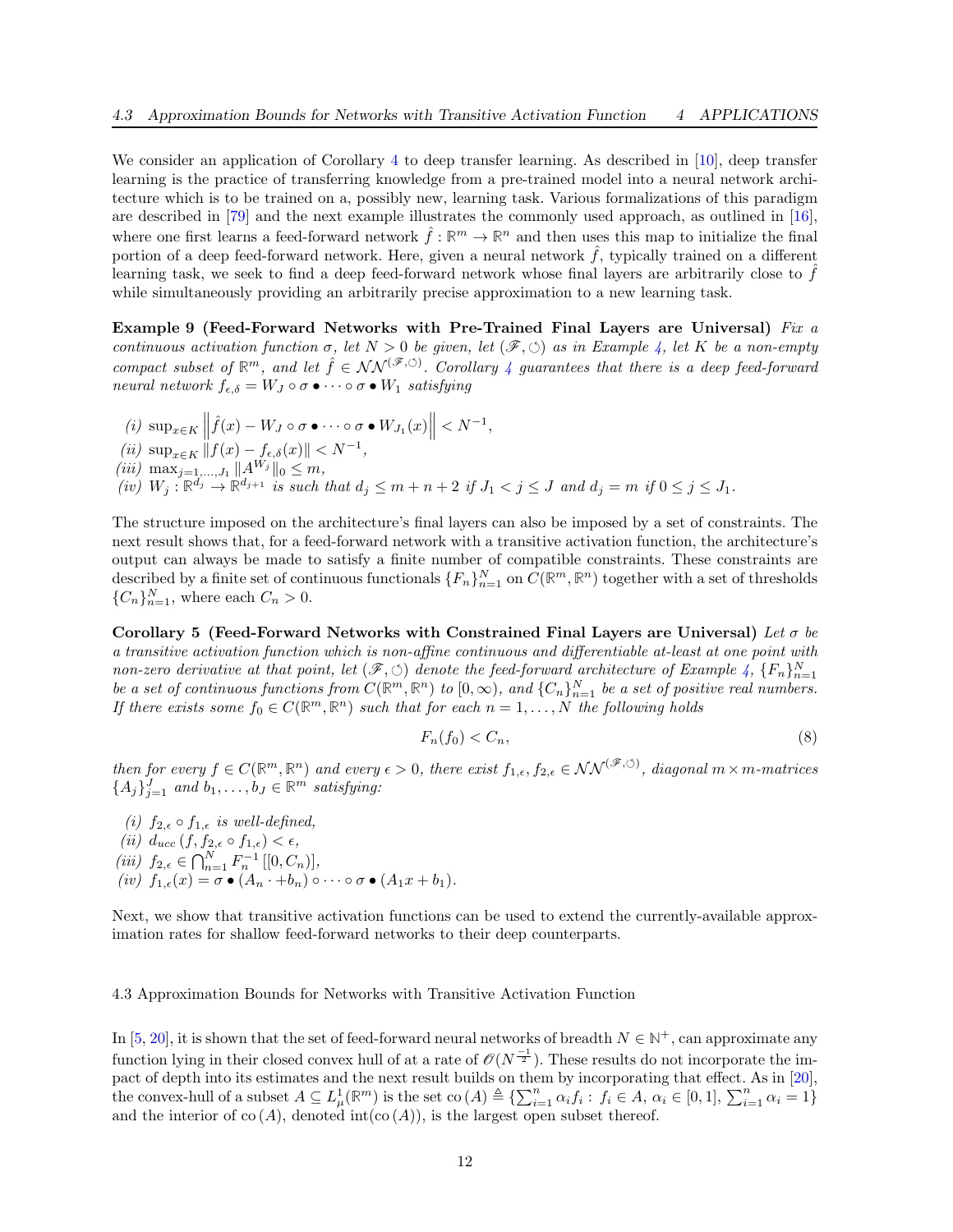,

Corollary 6 (Approximation-Bounds for Deep Networks) Let  $\mu$  be a finite Borel measure on  $\mathbb{R}^m$  which is equivalent to the Lebesgue measure,  $\mathscr{F} \subseteq L^1_\mu(\mathbb{R}^m)$  for which  $\text{int}(\text{co}(\mathscr{F}))$  is non-empty and co  $(\mathscr{F}) \cap \text{int}(\text{co}(\mathscr{F}))$  is dense therein. If  $\sigma$  is a continuous non-polynomial  $L^1$ -transitive activation function,  $b \in \mathbb{R}^m$  have positive entries, and that [\(6\)](#page-9-0) is satisfied, then the following hold:

(i) For each  $f \in L^1_\mu(\mathbb{R}^m)$  and every  $n \in \mathbb{N}$ , there is some  $N \in \mathbb{N}$  such that the following bound holds

$$
\inf_{f_i \in \mathscr{F}, \sum_{i=1}^n \alpha_i = 1, \, \alpha_i \in [0,1]} \int_{x \in \mathbb{R}^m} \left\| \sum_{i=1}^n \alpha_i \Phi_{I_m,b}^N \left(f_i\right)(x) - f(x) \right\| d\mu(x) \le \frac{\left\| \frac{d(\sigma \bullet (\cdot + b))_\# \mu}{d \mu_M} \right\|_\infty^{\frac{N}{2}}}{\sqrt{n}} \left(1 + \sqrt{2\mu(\mathbb{R}^m)}\right).
$$

(ii) There exists some  $\kappa > 1$  such that  $\parallel$  $d(\sigma \bullet (\cdot + b)_{\#} \mu$  $\left\|\frac{\rho(\cdot+b)\#\mu}{d\mu_M}\right\|_{\infty} > \kappa^N$ . In particular,  $\lim_{N \to \infty}$  $\begin{array}{c} \hline \end{array}$  $d(\sigma\bullet(\cdot+b))_{\#}\mu$  $\frac{(\cdot+b))_{\#}\mu}{d\mu_M}$  $\frac{N}{p}$  $\frac{p}{\infty} = \infty,$ (iii)  $\left\{\sum_{i=1}^n \alpha_i \Phi_{I_m,b}^N(f_i) : N, n \in \mathbb{N}, f_i \in \mathcal{F}, \alpha_i \in [0,1], \sum_{i=1}^n \alpha_i = 1\right\}$  is dense in  $L^1_\mu(\mathbb{R}^m)$ .

**Remark 4** Unlike in [\[20\]](#page-15-21), Corollary [6](#page-11-0) (i) holds even when the function f does not lie in the closure of co (F). This is entirely due to the topological transitivity of the composition operator  $\Phi_{I_m,b}$  and is therefore entirely due to the depth present in the network. In particular, Corollary [6](#page-11-0) (iii) implies that universal approximation can be achieved even if a feed-forward networks' output weights are all constrained to satisfy  $\sum_{i=1}^n \alpha_i = 1$  and  $\alpha_i = [0,1]$  and even if all but the architecture's final two layers are sparsely connected and not trainable.

To date, we have focused on the application and interpretation of Theorem [1.](#page-5-5) Next, Theorem [3](#page-6-0) is used to modify and improve the approximation capabilities of universal approximators on  $C(\mathbb{R})$ .

#### 4.4 Improving the Approximation Capabilities of an Architecture

Most currently available universal approximation results for spaces of continuous functions, provide approximation guarantees for the topology of uniform convergence on compacts. Unfortunately, this is a very local form of approximation and there is no guarantee that the approximation quality holds outside a prespecified bounded set. For example, the sequence  $f_n(x) \triangleq e^{-\frac{1}{1-(x-n)^2}} I_{|x-n| \leq 1}$  converges to the constant 0 function, uniformly on compacts while maintaining the constant error sup<sub>x∈R</sub>  $||f_n(x)-0|| = 1$ .

These approximation guarantees are strengthened by modifying any given universal approximator on  $C(\mathbb{R}^m,\mathbb{R}^n)$  to obtain a universal approximator in a smaller space of continuous functions for a much finer topology. We introduce this space as follows.

Let  $\Omega$  be a finite set of non-negative-valued, continuous functions  $\omega$  from  $[0,\infty)$  to  $[0,\infty)$  for which there is some  $\omega_0 \in \Omega$  satisfying  $\omega_0(\cdot) = 1$ . Let  $C_{\Omega}(\mathbb{R}^m, \mathbb{R}^n)$  be the set of all continuous functions whose asymptotic growth-rate is controlled by some  $\omega \in \Omega$ , in the sense that,  $C_{\Omega}(\mathbb{R}^m, \mathbb{R}^n) \triangleq \bigcup_{\omega \in \Omega} C_{\omega}(\mathbb{R}^m, \mathbb{R}^n)$ , where  $f \in C_{\omega}(\mathbb{R}^m, \mathbb{R}^n)$  if  $||f||_{\omega,\infty} \triangleq \frac{||f(x)||}{\omega(||x||)+1} < \infty$ . Each  $C_{\omega}(\mathbb{R}^m, \mathbb{R}^n)$  is a special case of the weighted spaces studied in [\[74\]](#page-17-16), which are Banach spaces when equipped with the norm  $\|\cdot\|_{\omega,\infty}$ . Accordingly,  $C_{\Omega}(\mathbb{R}^m, \mathbb{R}^n)$  is equipped with the finest topology making each  $C_{\omega}(\mathbb{R}^m, \mathbb{R}^n)$  into a subspace. Indeed, such a topology exists by [\[12,](#page-14-9) Proposition 2.6].

**Example 10** If  $\Omega = {\max\{t, t^i\}}_{i>0}$  then  $f \in C_{\Omega}(\mathbb{R}^m, \mathbb{R}^n)$  if and only if f has asymptotically subpolynomial growth, in the sense that, there is a polynomial  $p : \mathbb{R}^m \to \mathbb{R}^n$  with  $\lim_{\|x\| \to \infty}$  $\frac{\|f(x)\|}{(\|p(x)\|+1)} < \infty.$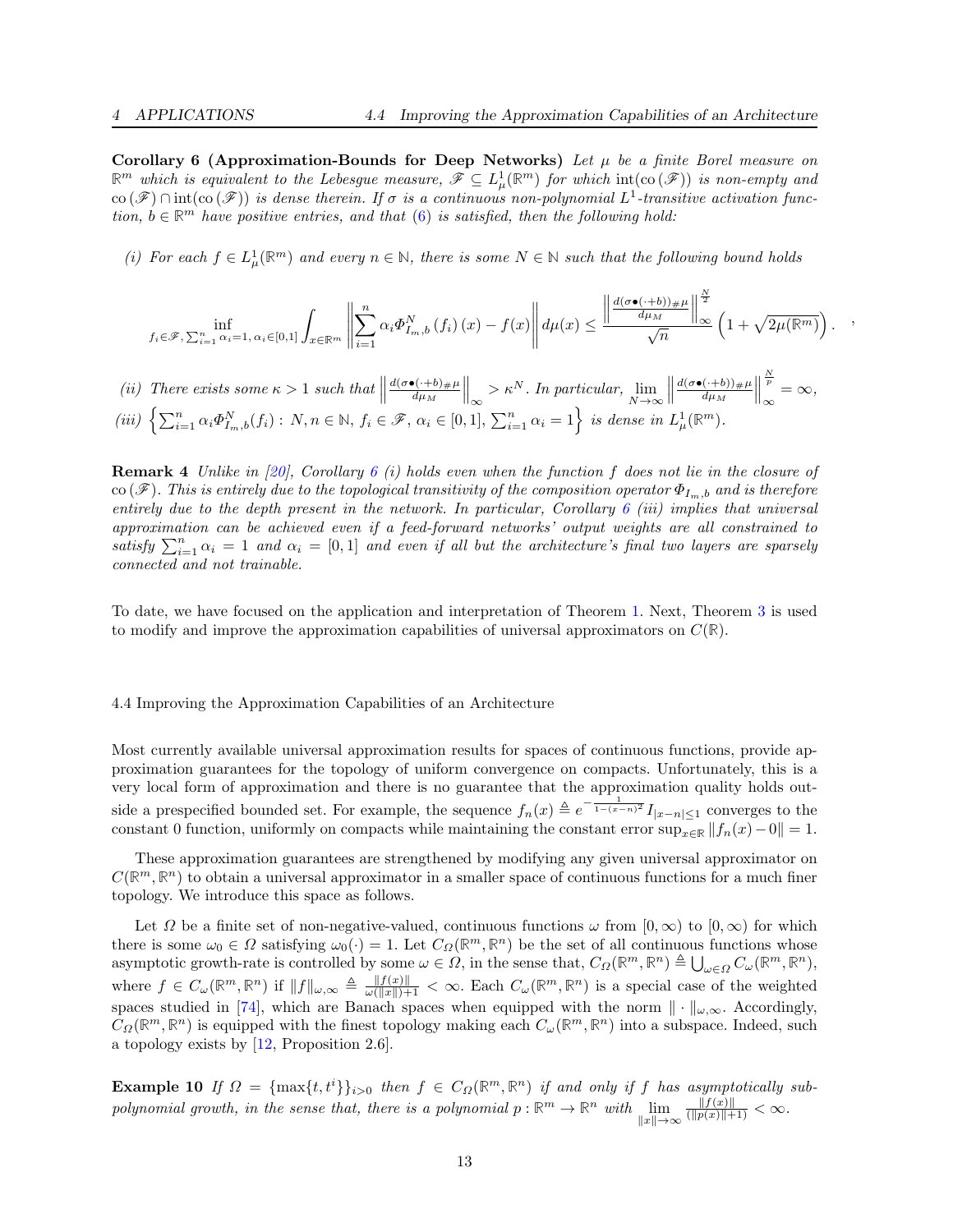Given an architecture  $(\mathscr{F}, \circlearrowleft)$  on  $C(\mathbb{R}^m, \mathbb{R}^n)$ , define its  $\Omega$ -modification to be the architecture  $(\mathscr{F}_\Omega, \circlearrowleft_\Omega)$ on  $C_{\Omega}(\mathbb{R}^m, \mathbb{R}^n)$  given by  $\mathscr{F}_{\Omega} \triangleq \mathscr{F} \times \Omega \times (0, \infty)^2$  and where

$$
\circlearrowleft \left( \{f_j,\alpha_j,\omega_j,b_j,a_j\}_{j=1}^J \right) \triangleq \omega_J(\|\cdot\|+1) \left[ \left( fe^{-\frac{b_J}{b_J-\|\cdot\|^2}}+a_J \right) I_{\|\cdot\|  

$$
f \triangleq \circlearrowleft (f_J,\ldots,f_1)
$$
$$

Therefore, the functions in  $\mathcal{NN}^{(\mathscr{F}_\Omega,\circlearrowleft_\Omega)}$  are capable of adjusting to the different growth rates of functions in  $C_{\Omega}(\mathbb{R}^m,\mathbb{R}^n)$  into continuous functions of different growth rates; whereas those in  $(\mathscr{F},\circlearrowleft)$  need not be.

**Theorem 6**  $((\mathscr{F}_{\Omega}, \circlearrowright_{\Omega})$  is a Universal Approximator in  $C_{\Omega}(\mathbb{R}^m, \mathbb{R}^n)$ ) If  $(\mathscr{F}, \circlearrowleft)$  is a universal approximator on  $C(\mathbb{R}^m, \mathbb{R}^n)$  for which each  $f \in NN^{(\mathscr{F}, \circlearrowleft)}$  satisfies the following growth condition

<span id="page-13-2"></span><span id="page-13-1"></span><span id="page-13-0"></span>
$$
\sup_{x \in \mathbb{R}^m} \|f(x)\|e^{-\|x\|} < \infty,\tag{9}
$$

then  $(\mathscr{F}_{\Omega}, \circlearrowright_{\Omega})$  is a universal approximator on  $C_{\Omega}(\mathbb{R}^m, \mathbb{R}^n)$ .

**Remark 5** Condition [\(9\)](#page-13-0) is satisfied by any set of piecewise linear functions. For instance,  $NN^{(\mathscr{F},\circlearrowleft)}$  is comprised of piecewise linear functions if  $\mathscr F$  is as in Example [4](#page-5-4) and  $\sigma$  is the ReLU activation function.

The architecture  $(\mathscr{F}_{\Omega}, \circlearrowleft_{\Omega})$  often provides a strict improvement over  $(\mathscr{F}, \circlearrowleft)$ .

**Proposition 2** Let  $(\mathscr{F}, \circlearrowleft)$  be a universal approximator on  $C(\mathbb{R}^m, \mathbb{R}^n)$  such that each  $f \in \mathcal{NN}^{(\mathscr{F}, \circlearrowleft)}$  is either constant or  $\sup_{x \in \mathbb{R}^m} ||f(x)|| = \infty$ , and let  $\Omega \triangleq {\exp(-kt) : n \in \mathbb{N}}$ . Then  $(\mathscr{F}, \circlearrowleft)$  is not a universal approximator on  $C_{\Omega}(\mathbb{R}^m, \mathbb{R}^n)$ .

4.5 Representation of Approximators on  $L^{\infty}$ 

There is currently no available universal approximation theorem describing a small architecture on  $L^{\infty}(\mathbb{R}^m,\mathbb{R}^n)$  with the UAP. Indeed, even trees are not dense therein since the Lebesgue measures is  $\sigma$ -finite and not finite. A direct consequence of Theorem [4](#page-6-1) is the guarantee that a minimal architecture on  $L^{\infty}(\mathbb{R})$  exists and admits the following representation.

Corollary 7 (Existence and Representation of Minimal Universal Approximator on  $L^{\infty}(\mathbb{R})$ ) There exists a non-empty set I with pre-order  $\leq$ , a subset  $\{x_i\}_{i\in I} \subseteq L^1(\mathbb{R}) - \{0\}$ , triples  $\{(B_i, \Phi_i, \phi_i)\}_{i\in I}$ of linear subspaces  $B_i$  of  $B(L^{\infty})$ , bounded linear isomorphisms  $\Phi_i: L^1(\mathbb{R}) \to B_i$ , and bounded linear maps  $\phi_i: L^1(\mathbb{R}) \to L^1(\mathbb{R})$  such that:

- $(i)\ \, B(L^{\infty})=\bigcup\nolimits_{i\in I}B_{i},$
- (ii) For every  $i \leq j$ ,  $B_i \subseteq B_j$ ,
- (iii) For every  $i \in I$ ,  $\bigcup_{n \in \mathbb{N}^+} \Phi_i \circ \phi_i^n(x_i)$  is dense  $B_i$  for its subspace topology,
- (iv) The architecture  $(\widetilde{\mathscr{F}}, \circlearrowleft)$  defined by

<span id="page-13-3"></span>
$$
\mathscr{F} = \{x_i\}_{i \in I}, \quad \circlearrowleft |_{\mathscr{F}^J} : (x_1, \ldots, x_j) \triangleq \rho \circ \Phi_i \circ \phi_i^j \circ \eta(x_i), \tag{10}
$$

if  $x_1 = x_j$ , for each  $j \leq J$ , has the UAP on  $L^{\infty}(\mathbb{R})$ , where  $\eta : \mathbb{R} \to L^1$  and  $\rho : B(L^{\infty}) \to L^{\infty}$  are respectively defined as the linear extensions of the maps

$$
\eta(r) \triangleq \begin{cases} I_{[0,r)} & : s > 0 \\ -I_{[-r,0)} & : s < 0, \end{cases} \qquad \rho\left(\sum_{i=1}^n \alpha_i \delta_{f_i}\right) \triangleq \frac{1}{n} \sum_{i=1}^n \alpha_i f_i.
$$

The contributions of this article are now summarized.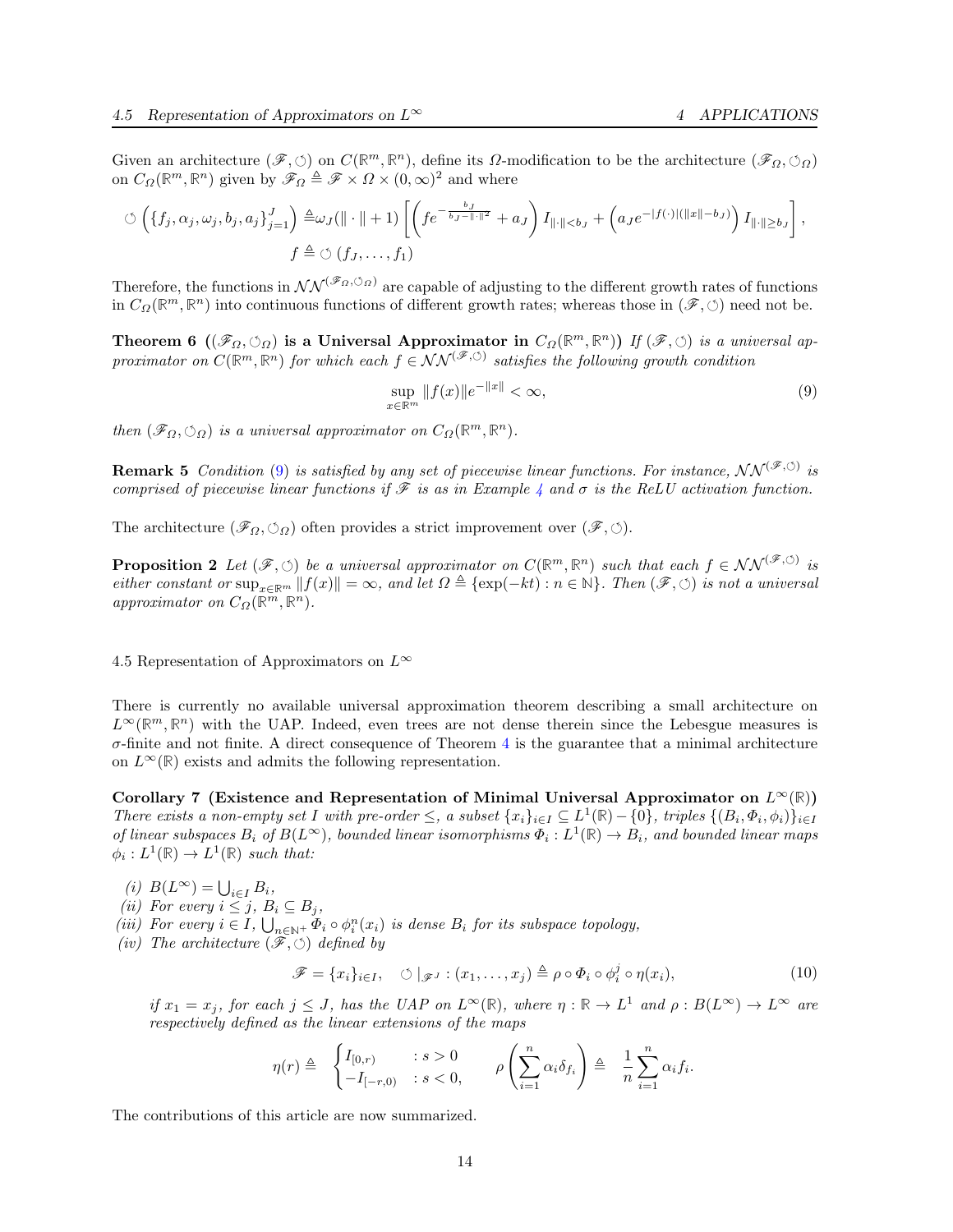## 5 Conclusion

In this paper, we studied the universal approximation property in a scope applicable to most architectures on most function spaces of practical interest. Our results were used to characterize, construct, and establish the existence of such structures both in many familiar and exotic function spaces.

Our results were used to establish the universal approximation capabilities of deep and narrow networks with constraints on their final layers and sparsely connected initial layers. We derived approximation bounds for feed-forward networks with this activation function in terms of depth and height. We showed that the set of activation functions for which these results hold is broader when the underlying functions space is  $L^p(\mathbb{R}^m)$  than if it is  $C(\mathbb{R}^m)$ , which showed that the choice of activation function depends on the underlying topological criterion quantifying the UAP. We characterized the activation functions for which these results hold as precisely being the set of injective, continuous, non-affine activation functions which are differentiable at at-least one point with non-zero derivative at that point and have no fixed points. We provided a simple direct way to construct these activation functions. We showed that a rescaled and shifted Leaky-ReLU activation is an example of such an activation function while the ReLU activation is not. We used our construction result to build a universal approximator in the space of continuous functions between Euclidean spaces, which have controlled growth, equipped with a uniform notion of convergence. This result strengthens the currently available guarantees for feed-forward networks, which state that this architecture is universal in  $C(\mathbb{R}^m, \mathbb{R}^n)$  for the weaker uniform convergence on compacts topology. Finally, we obtained a representation of a small universal approximator on  $L^{\infty}(\mathbb{R}^m)$ .

The results, structures, and methods introduced in this paper provide a flexible and broad toolbox to the machine learning community to build, improve, and understand universal approximators. It is hoped that these tools will help others develop new, theoretically justified architectures for their learning tasks.

#### Bibliography

- <span id="page-14-2"></span>1. Ambrosio, L., Puglisi, D.: Linear extension operators between spaces of Lipschitz maps and optimal transport. J. Reine Angew. Math. 764, 1–21 (2020)
- <span id="page-14-1"></span>2. Arens, R.F., Eells Jr., J.: On embedding uniform and topological spaces. Pacific J. Math. 6, 397–403 (1956)
- <span id="page-14-3"></span>3. Arjovsky, M., Chintala, S., Bottou, L.: Wasserstein generative adversarial networks. pp. 214–223. PMLR, International Convention Centre, Sydney, Australia (2017)
- <span id="page-14-5"></span>4. Baes, M., Herrera, C., Neufeld, A., Ruyssen, P.: Low-rank plus sparse decomposition of covariance matrices using neural network parametrization. pre-print (2019)
- <span id="page-14-8"></span>5. Barron, A.R.: Universal approximation bounds for superpositions of a sigmoidal function. IEEE Trans. Inform. Theory 39(3), 930–945 (1993)
- <span id="page-14-4"></span>6. Basso, G.: Extending and improving conical bicombings. preprint (2020)
- <span id="page-14-10"></span>7. Bayart, F., Darji, U.B., Pires, B.: Topological transitivity and mixing of composition operators. J. Math. Anal. Appl. 465(1), 125–139 (2018)
- <span id="page-14-0"></span>8. Becker, S., Cheridito, P., Jentzen, A.: Deep optimal stopping. J. Mach. Learn. Res. 20, Paper No. 74, 25 (2019)
- <span id="page-14-11"></span>9. Behrends, E., Schmidt-Bichler, U.: M-structure and the Banach-Stone theorem. Studia Math.  $69(1)$ , 33–40 (1980/81)
- <span id="page-14-7"></span>10. Bengio, Y.: Deep learning of representations for unsupervised and transfer learning. In: Proceedings of ICML Workshop on Unsupervised and Transfer Learning, Proceedings of Machine Learning Research, vol. 27, pp. 17–36. JMLR Workshop and Conference Proceedings (2012)
- <span id="page-14-6"></span>11. Bishop, C.M.: Mixture density networks (1994)
- <span id="page-14-9"></span>12. Bourbaki, N.: Éléments de mathématique. Topologie générale. Chapitres 1 à 4. Hermann, Paris (1971)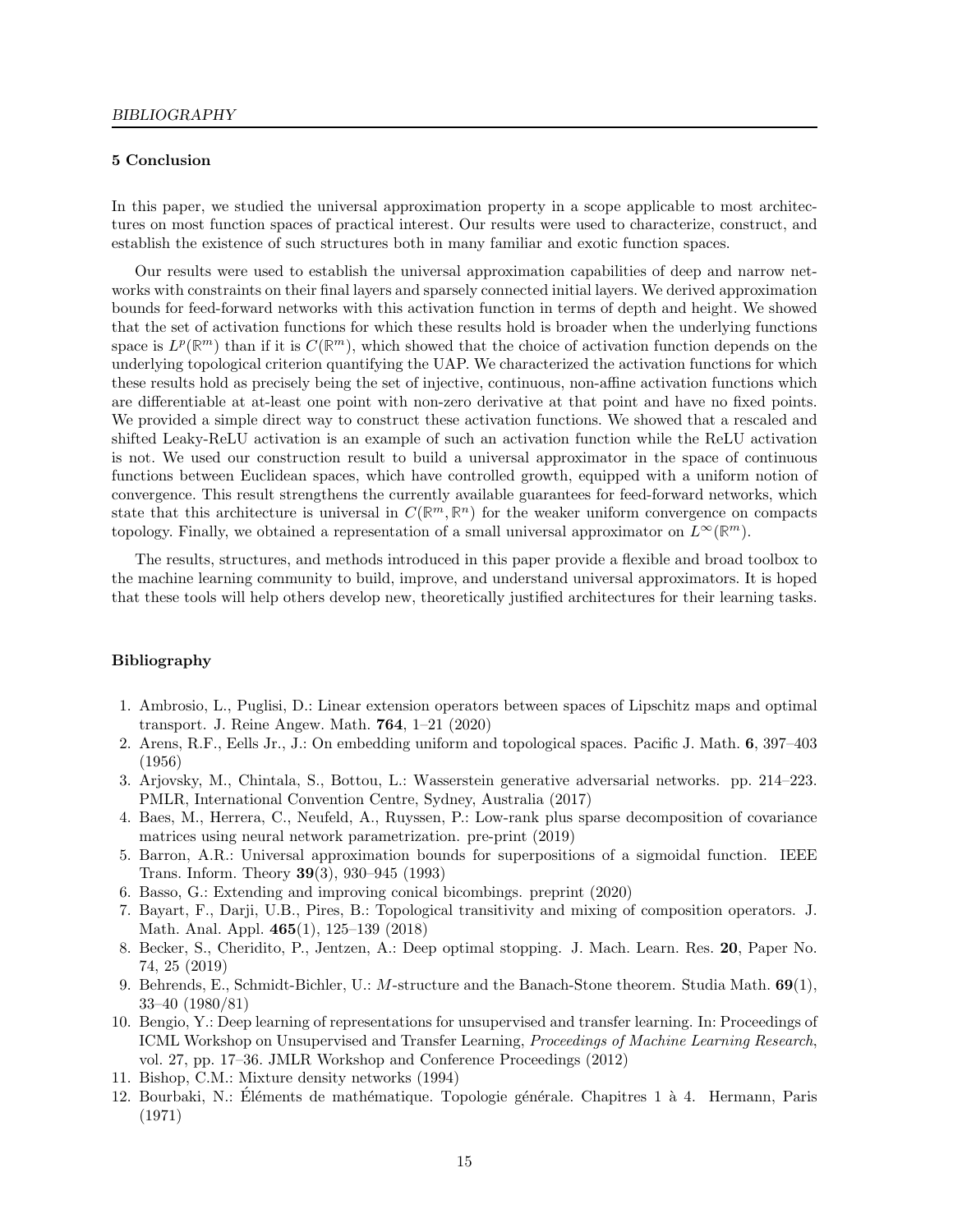- <span id="page-15-23"></span>13. Bourbaki, N.: Espaces vectoriels topologiques. Chapitres 1 à 5, new edn. Masson, Paris (1981). Eléments de mathématique
- <span id="page-15-3"></span>14. Buehler, H., Gonon, L., Teichmann, J., Wood, B.: Deep hedging. Quant. Finance 19(8), 1271–1291 (2019)
- <span id="page-15-11"></span>15. Caponnetto, A., Micchelli, C.A., Pontil, M., Ying, Y.: Universal multi-task kernels. J. Mach. Learn. Res. 9, 1615–1646 (2008)
- <span id="page-15-20"></span>16. Chollet, F., et al.: Keras (2015). URL [https://keras.io/guides/transfer\\_learning/](https://keras.io/guides/transfer_learning/)
- <span id="page-15-13"></span>17. Cuchiero, C., Gonon, L., Grigoryeva, L., Ortega, J.P., Teichmann, J.: Discrete-time signatures and randomness in reservoir computing. pre-print (2020)
- <span id="page-15-4"></span>18. Cuchiero, C., Khosrawi, W., Teichmann, J.: A generative adversarial network approach to calibration of local stochastic volatility models. Risks 8(4), 101 (2020)
- <span id="page-15-0"></span>19. Cybenko, G.: Approximation by superpositions of a sigmoidal function. Math. Control Signals Systems 2(4), 303–314 (1989)
- <span id="page-15-21"></span>20. Darken, C., Donahue, M., Gurvits, L., Sontag, E.: Rate of approximation results motivated by robust neural network learning. In: Proceedings of the Sixth Annual Conference on Computational Learning Theory, p. 303–309. Association for Computing Machinery, New York, NY, USA (1993)
- <span id="page-15-25"></span>21. Dieudonné, J., Schwartz, L.: La dualité dans les espaces F et LF. Ann. Inst. Fourier (Grenoble) 1, 61–101 (1949)
- <span id="page-15-18"></span>22. Dimov, G.D.: Some generalizations of the Stone duality theorem. Publ. Math. Debrecen  $80(3-4)$ , 255–293 (2012)
- <span id="page-15-2"></span>23. Eraslan, G., Avsec, Z., Gagneur, J., Theis, F.J.: Deep learning: new computational modelling techniques for genomics. Nat Rev Genet  $20(7)$ , 389-403 (2019)
- <span id="page-15-14"></span>24. Fletcher, P.T.: Geodesic regression and the theory of least squares on Riemannian manifolds. Int. J. Comput. Vis. 105(2), 171–185 (2013)
- <span id="page-15-19"></span>25. Fletcher, P.T.: Geodesic regression and the theory of least squares on Riemannian manifolds. Int. J. Comput. Vis. 105(2), 171–185 (2013)
- <span id="page-15-6"></span>26. Fletcher, P.T., Venkatasubramanian, S., Joshi, S.: The geometric median on riemannian manifolds with application to robust atlas estimation. NeuroImage  $45(1)$ ,  $S143 - S152$  (2009). Mathematics in Brain Imaging
- <span id="page-15-7"></span>27. Ganea, O., Becigneul, G., Hofmann, T.: Hyperbolic neural networks. In: S. Bengio, H. Wallach, H. Larochelle, K. Grauman, N. Cesa-Bianchi, R. Garnett (eds.) Advances in Neural Information Processing Systems, vol. 31, pp. 5345–5355. Curran Associates, Inc. (2018)
- <span id="page-15-17"></span>28. Gelfand, I.: Normierte Ringe. Rec. Math. N. S. 9 (51), 3–24 (1941)
- <span id="page-15-10"></span>29. Godefroy, G.: A survey on Lipschitz-free Banach spaces. Comment. Math. 55(2), 89–118 (2015)
- <span id="page-15-8"></span>30. Godefroy, G., Kalton, N.J.: Lipschitz-free Banach spaces. pp. 121–141 (2003). Dedicated to Professor Aleksander Pełczyński on the occasion of his 70th birthday
- <span id="page-15-9"></span>31. Godefroy, G., Kalton, N.J.: Lipschitz-free Banach spaces. pp. 121–141 (2003). Dedicated to Professor Aleksander Pełczyński on the occasion of his 70th birthday
- <span id="page-15-16"></span>32. Goodfellow, I., Bengio, Y., Courville, A.: Deep learning. Adaptive Computation and Machine Learning. MIT Press, Cambridge, MA (2016)
- <span id="page-15-15"></span>33. Gribonval, R., Kutyniok, G., Nielsen, M., Voigtlaender, F.: Approximation spaces of deep neural networks. Constr. Approx forthcoming (2020)
- <span id="page-15-12"></span>34. Grigoryeva, L., Ortega, J.P.: Differentiable reservoir computing. J. Mach. Learn. Res. 20, Paper No. 179, 62 (2019)
- <span id="page-15-22"></span>35. Grosse-Erdmann, K.G., Peris Manguillot, A.: Linear chaos. Universitext. Springer, London (2011)
- <span id="page-15-5"></span>36. Hanin, B.: Universal function approximation by deep neural nets with bounded width and relu activations. Mathematics - MDPI  $7(10)$   $(2019)$
- <span id="page-15-24"></span>37. Hoffmann, H.: On the continuity of the inverses of strictly monotonic functions. Irish Math. Soc. Bull. (75), 45–57 (2015)
- <span id="page-15-1"></span>38. Hornik, K.: Approximation capabilities of multilayer feedforward networks. Neural Networks 4(2), 251 – 257 (1991)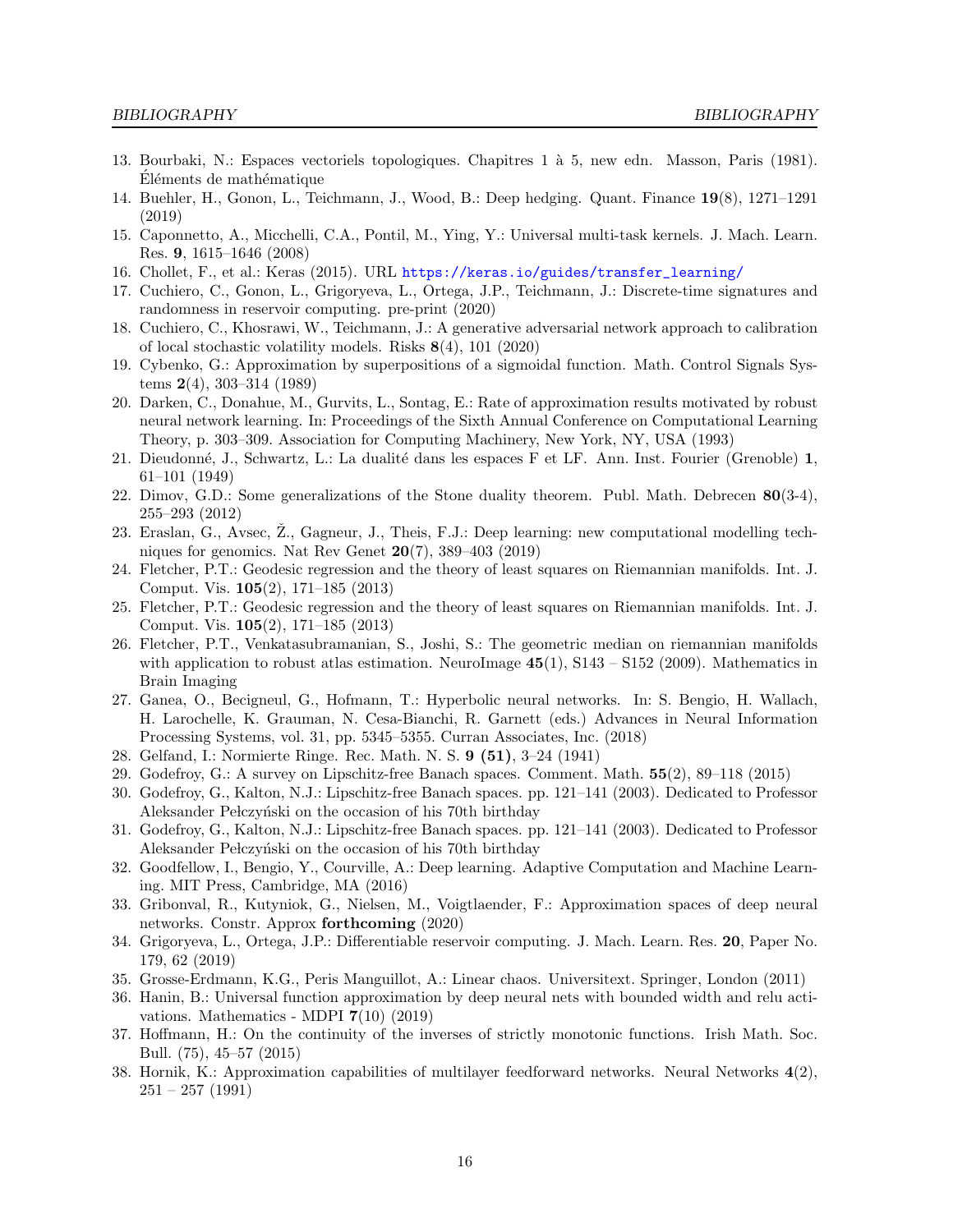- <span id="page-16-7"></span>39. Hornik, K., Stinchcombe, M., White, H.: Multilayer feedforward networks are universal approximators. Neural Netw. 2(5), 359–366 (1989)
- <span id="page-16-1"></span>40. Hornik, K., Stinchcombe, M., White, H.: Universal approximation of an unknown mapping and its derivatives using multilayer feedforward networks. Neural Netw. 3(5), 551–560 (1990)
- <span id="page-16-4"></span>41. Horvath, B., Muguruza, A., Tomas, M.: Deep learning volatility: a deep neural network perspective on pricing and calibration in (rough) volatility models. Quantitative Finance  $\mathbf{0}(0)$ , 1–17 (2020)
- <span id="page-16-19"></span>42. Hummel, J., Biederman, I.: Dynamic binding in a neural network for shape recognition. Psych. Rev 99, 480–517 (1992)
- <span id="page-16-17"></span>43. Isbell, J.R.: Structure of categories. Bull. Amer. Math. Soc. 72, 619–655 (1966)
- <span id="page-16-26"></span>44. Jarchow, H.: Locally convex spaces. B. G. Teubner, Stuttgart (1981). Mathematische Leitfäden. [Mathematical Textbooks]
- <span id="page-16-11"></span>45. Jost, J.: Riemannian Geometry and Geometric Analysis, sixth edn. Universitext. Springer, Heidelberg (2011)
- <span id="page-16-23"></span>46. Kadec, M.I.: A proof of the topological equivalence of all separable infinite-dimensional Banach spaces. Funkcional. Anal. i Priložen. 1, 61–70 (1967)
- <span id="page-16-25"></span>47. Kalmes, T.: Dynamics of weighted composition operators on function spaces defined by local properties. Studia Math. 249(3), 259–301 (2019)
- <span id="page-16-9"></span>48. Keller-Ressel, M., Nargang, S.: Hydra: a method for strain-minimizing hyperbolic embedding of network- and distance-based data. J. Complex Netw. 8(1), cnaa002, 18 (2020)
- <span id="page-16-6"></span>49. Kidger, P., Lyons, T.: Universal Approximation with Deep Narrow Networks. pp. 2306–2327. PMLR (2020)
- <span id="page-16-20"></span>50. Kipf, T.N., Welling, M.: Semi-supervised classification with graph convolutional networks. ICLR (2017)
- <span id="page-16-2"></span>51. Kolmogorov, A.N.: On the representation of continuous functions of many variables by superposition of continuous functions of one variable and addition. Dokl. Akad. Nauk SSSR 114, 953–956 (1957)
- <span id="page-16-15"></span>52. Kontorovich, L., Nadler, B.: Universal kernel-based learning with applications to regular languages. J. Mach. Learn. Res. 10, 1095–1129 (2009)
- <span id="page-16-21"></span>53. Koopman, B.O.: Hamiltonian systems and transformation in hilbert space. Proceedings of the National Academy of Sciences 17(5), 315–318 (1931)
- <span id="page-16-16"></span>54. Kratsios, A., Bilokopytov, E.: Non-euclidean universal approximation (2020)
- <span id="page-16-3"></span>55. Kratsios, A., Hyndman, C.: Deep arbitrage-free learning in a generalized HJM framework via arbitrage-regularization. Risks 8(2), 40 (2020)
- <span id="page-16-24"></span>56. Kreyszig, E.: Introductory functional analysis with applications. Wiley Classics Library. John Wiley & Sons, Inc., New York (1989)
- <span id="page-16-5"></span>57. Leshno, M., Lin, V.Y., Pinkus, A., Schocken, S.: Multilayer feedforward networks with a nonpolynomial activation function can approximate any function. Neural Networks  $6(6)$ ,  $861 - 867$  (1993)
- <span id="page-16-8"></span>58. Lu, Z., Pu, H., Wang, F., Hu, Z., Wang, L.: The expressive power of neural networks: A view from the width. In: Advances in Neural Information Processing Systems, vol. 30, pp. 6231–6239. Curran Associates, Inc. (2017)
- <span id="page-16-10"></span>59. von Luxburg, U., Bousquet, O.: Distance-based classification with Lipschitz functions. J. Mach. Learn. Res. 5, 669–695 (2003/04)
- <span id="page-16-22"></span>60. Maas, A.L., Hannun, A.Y., Ng, A.Y.: Rectifier nonlinearities improve neural network acoustic models. ICML 30(1), 3 (2013)
- <span id="page-16-0"></span>61. McCulloch, W.S., Pitts, W.: A logical calculus of the ideas immanent in nervous activity. Bull. Math. Biophys. 5, 115–133 (1943)
- <span id="page-16-18"></span>62. Meyer, G., Bonnabel, S., Sepulchre, R.: Regression on fixed-rank positive semidefinite matrices: a Riemannian approach. J. Mach. Learn. Res. 12, 593–625 (2011)
- <span id="page-16-14"></span>63. Micchelli, C.A., Xu, Y., Zhang, H.: Universal kernels. J. Mach. Learn. Res. 7, 2651–2667 (2006)
- <span id="page-16-13"></span>64. Munkres, J.R.: Topology. Prentice Hall, Inc., Upper Saddle River, NJ (2000). Second edition
- <span id="page-16-12"></span>65. Nagata, J.i.: Modern general topology, revised edn. North-Holland Publishing Co., Amsterdam-London; Wolters-Noordhoff Publishing, Groningen; American Elsevier Publishing Co., New York (1974). Bibliotheca Mathematica, Vol. VII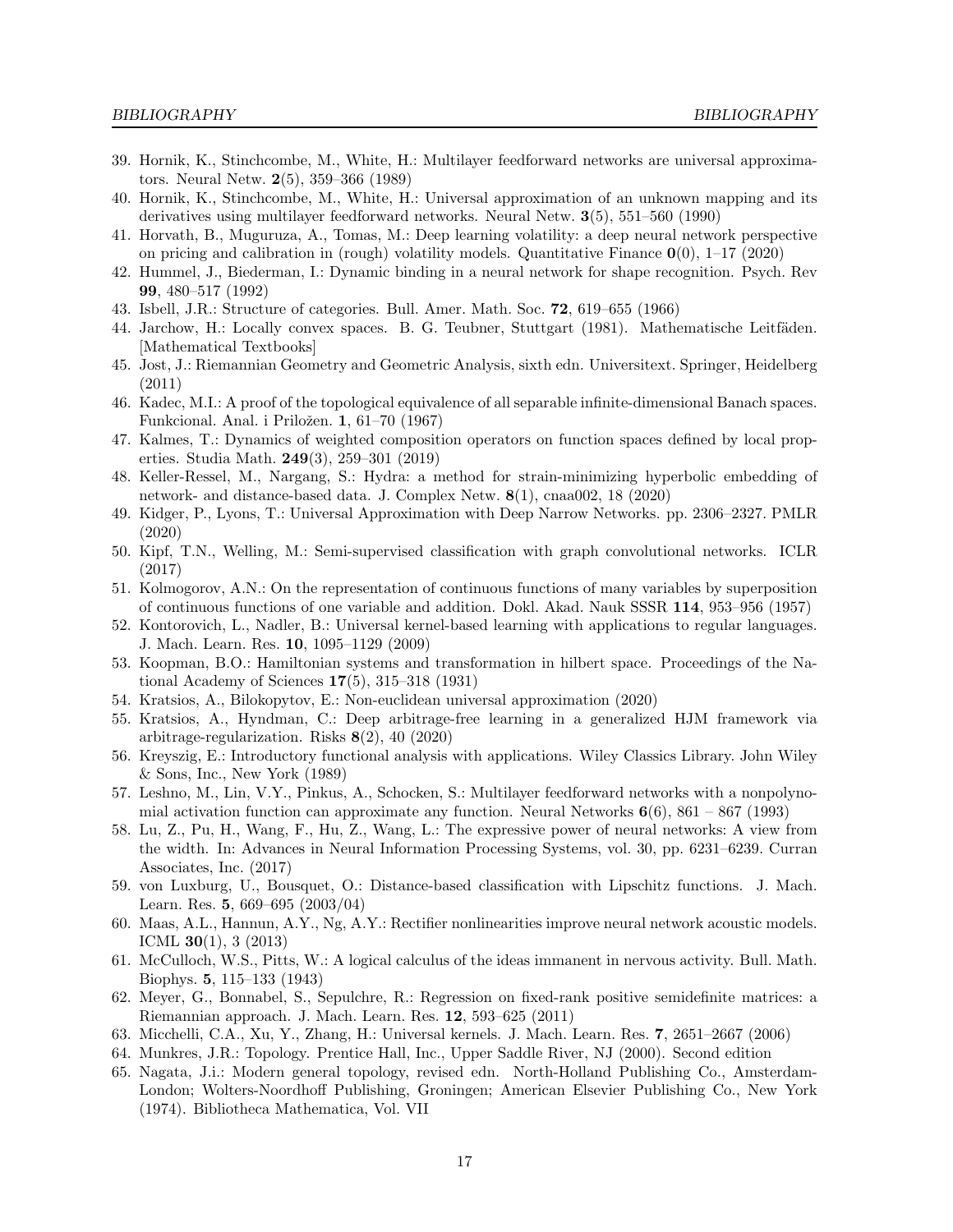- <span id="page-17-8"></span>66. Osborne, M.S.: Locally convex spaces, Graduate Texts in Mathematics, vol. 269. Springer, Cham (2014)
- <span id="page-17-4"></span>67. Park, S., Yun, C., Lee, J., Shin, J.: Minimum width for universal approximation. ICLR (2021)
- <span id="page-17-19"></span>68. Pérez Carreras, P., Bonet, J.: Barrelled locally convex spaces, North-Holland Mathematics Studies, vol. 131. North-Holland Publishing Co., Amsterdam (1987). Notas de Matemática [Mathematical Notes], 113
- <span id="page-17-9"></span>69. Petersen, P., Raslan, M., Voigtlaender, F.: Topological properties of the set of functions generated by neural networks of fixed size. Found Comput Math (2020). DOI 10.1007/s10208-020-09461-0
- <span id="page-17-18"></span>70. Phelps, R.R.: Subreflexive normed linear spaces. Arch. Math. (Basel) 8, 444–450 (1957)
- <span id="page-17-13"></span>71. Pinkus, A.: Approximation theory of the MLP model in neural networks 8, 143–195 (1999)
- <span id="page-17-2"></span>72. Plis, S.M.e.a.: Deep learning for neuroimaging: a validation study. Front. Neurosci. 8, 229 (2014)
- <span id="page-17-12"></span>73. Prajit Ramachandran Barret Zoph, Q.V.L.: Searching for activation functions. ICLR (2018)
- <span id="page-17-16"></span>74. Prolla, J.a.B.: Weighted spaces of vector-valued continuous functions. Ann. Mat. Pura Appl. (4) 89, 145–157 (1971)
- <span id="page-17-20"></span>75. Przestacki, A.: Dynamical properties of weighted composition operators on the space of smooth functions. J. Math. Anal. Appl. 445(1), 1097–1113 (2017)
- <span id="page-17-0"></span>76. Rosenblatt, F.: The perceptron: a probabilistic model for information storage and organization in the brain. Psych Rev 65(6), 386 (1958)
- <span id="page-17-11"></span>77. Scarselli, F., Gori, M., Tsoi, A.C., Hagenbuchner, M., Monfardini, G.: The graph neural network model. Neural Netw Learn Syst  $20(1)$ ,  $61-80$   $(2009)$
- <span id="page-17-14"></span>78. Singh, R.K., Manhas, J.S.: Composition operators on function spaces, North-Holland Mathematics Studies, vol. 179. North-Holland Publishing Co., Amsterdam (1993)
- <span id="page-17-15"></span>79. Tan, C., Sun, F., Kong, T., Zhang, W., Yang, C., Liu, C.: A survey on deep transfer learning. In: V. Kůrková, Y. Manolopoulos, B. Hammer, L. Iliadis, I. Maglogiannis (eds.) Artificial Neural Networks and Machine Learning – ICANN 2018, pp. 270–279. Springer (2018)
- <span id="page-17-10"></span>80. Tuitman, J.: A refinement of a mixed sparse effective Nullstellensatz. Int. Math. Res. Not. IMRN (7), 1560–1572 (2011)
- <span id="page-17-7"></span>81. Weaver, N.: Lipschitz algebras. World Scientific Publishing Co. Pte. Ltd., Hackensack, NJ (2018)
- <span id="page-17-1"></span>82. Webb, S.: Deep learning for biology. Nature 554(7693) (2018)
- <span id="page-17-6"></span>83. Xu, T., Le, W., Munn, M., Acciaio, B.: Cot-gan: Generating sequential data via causal optimal transport. Advances in Neural Information Processing Systems 33 (2020)
- <span id="page-17-5"></span>84. Zhang, H., Goodfellow, I., Metaxas, D., Odena, A.: Self-attention generative adversarial networks. In: International Conference on Machine Learning, pp. 7354–7363. PMLR (2019)
- <span id="page-17-3"></span>85. Zhang, W.E., Sheng, Q.Z., Alhazmi, A., Li, C.: Adversarial attacks on deep-learning models in natural language processing: A survey. ACM Trans. Intell. Syst. Technol. 11(3) (2020)

## A Proofs of Main Results

<span id="page-17-17"></span>Theorem [1](#page-5-5) is encompassed by the following broader but more technical result.

Lemma 2 (Characterization of the Universal Approximation Property) Let  $\mathcal X$  be a function space, E is an infinite-dimensional Fréchet space for which there exits some homeomorphism  $\Phi : \mathcal{X} \to E$ , and  $(\mathscr{F}, \circlearrowleft)$  be an architecture on X. Then the following are equivalent:

- (i)  $UAP: (\mathscr{F}, \circlearrowleft)$  has the UAP,
- (ii) Decomposition of UAP via Subspaces: There exist subspaces  $\{\mathcal{X}_i\}_{i\in I}$  of X such that: (a)  $\bigcup_{i\in I} \mathcal{X}_i$  is dense in  $\mathcal{X}_i$ ,
	- (b) For each  $i \in I$ ,  $\Phi(\mathcal{X}_i)$  is a separable infinite-dimensional Fréchet subspace of E and  $\Phi\left(\mathcal{NN}^{(\mathscr{F},\circlearrowleft)} \cap \mathcal{X}_i\right)$ contains a countable, dense, and linearly-independent subset of  $\Phi(\mathcal{X}_i)$ ,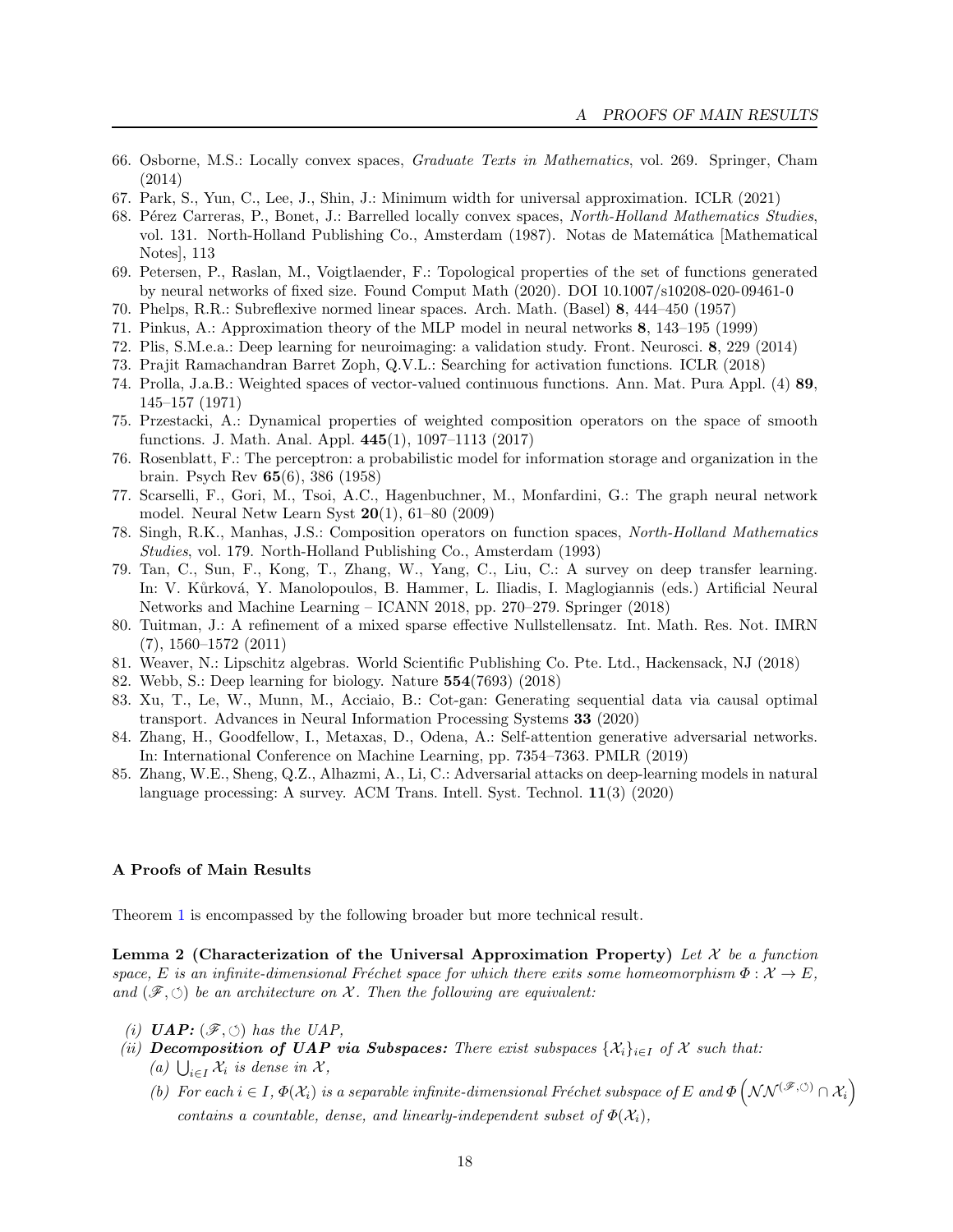#### A PROOFS OF MAIN RESULTS

- (c) For each  $i \in I$ , there exists a homeomorphism  $\Phi_i : \mathcal{X}_i \to L^2(\mathbb{R})$ .
- (iii) Decomposition of UAP via Topologically Transitive Dynamics: There exist subspaces  $\{\mathcal{X}_i\}_{i\in I}$  of  $\mathcal X$  and continuous functions  $\{\phi_i\}_{i\in I}$  with  $\phi_i : \mathcal{X}_i \to \mathcal{X}_i$  such that:
	- (a)  $\bigcup_{i\in I} \mathcal{X}_i$  is dense in X,
	- (b) For every pair of non-empty open subsets  $U, V$  of  $\mathcal X$  and every  $i \in I$ , there is some  $N_{i, U, V} \in \mathbb N$ such that  $\phi^{N_{i,U,V}}(U \cap \mathcal{X}_i) \cap (V \cap \mathcal{X}_i) \neq \emptyset$ ,
	- (c) For every  $i \in I$ , there is some  $g_i \in \mathcal{NN}^{(\mathscr{F}, \circlearrowleft)} \cap \mathcal{X}_i$  such that  $\{\phi_i^n(g_i)\}_{n \in \mathbb{N}}$  is a dense subset of  $\mathcal{NN}^{(\mathscr{F},\circlearrowleft)} \cap \mathcal{X}_i$ , and in particular, it is a dense subset of  $\mathcal{X}_i$ ,
	- (d) For each  $i \in I$ ,  $\mathcal{X}_i$  is homeomorphic to  $C(\mathbb{R})$ .
- (iv) **Parameterization of UAP on Subspaces:** There are triples  $\{(X_i, \Phi_i, \psi_i)\}_{i \in I}$  of separable topological spaces  $X_i$ , non-constant continuous functions  $\Phi_i: X_i \to \mathcal{X}$ , and functions  $\psi_i: X_i \to X_i$ satisfying the following:
	- (a)  $\bigcup_{i\in I} \Phi_i(X_i)$  is dense in X,
	- (b) For every  $i \in I$  and every pair of non-empty open subsets  $U, V$  of  $X_i$ , there is some  $N_{i,UV} \in \mathbb{N}$ such that  $\psi^{N_{i,U,V}}(U \cap X_i) \cap (V \cap X_i) \neq \emptyset$ ,
	- (c) For every  $i \in I$ , there is some  $x_i \in \mathcal{NN}^{(\mathscr{F}, \circlearrowleft)} \cap X_i$  such that  $\{\Phi_i \circ \psi_i^n(x_i)\}_{n \in \mathbb{N}}$  is a dense subset of  $\mathcal{NN}^{(\tilde{\mathscr{F}}, \circlearrowleft)} \cap \Phi_i(X_i)$ , and in particular, it is a dense subset of  $\Phi_i(X_i)$ .

Moreover, if  $X$  is separable, then I may be taken to be a singleton.

Proof (Proof of Lemma [2\)](#page-17-17) Suppose that (ii) holds. Since  $\bigcup_{i\in I} \mathcal{X}_i$  is dense in X and since  $\bigcup_{i\in I} \mathcal{NN}^{(\mathscr{F}, \circlearrowleft)}$  $\mathcal{X}_i \subseteq \mathcal{NN}^{(\mathscr{F}, \circlearrowleft)}$ , then, it is sufficient to show that  $\bigcup_{i \in I} \mathcal{NN}^{(\mathscr{F}, \circlearrowleft)} \cap \mathcal{X}_i$  is dense in  $\bigcup_{i \in I} \mathcal{X}_i$  to conclude that is is dense in X. Since each  $\mathcal{X}_i$  is a subspace of X then, by restriction, each  $\mathcal{X}_i$  is a subspace of  $\bigcup_{i\in I} \mathcal{NN}^{(\mathscr{F}, \circlearrowleft)} \cap \mathcal{X}_i$  with its relative topology.

Let  $\tilde{\mathcal{X}}$  denote the set  $\bigcup_{i\in I}\mathcal{X}_i$  equipped with the finest topology making each  $\mathcal{X}_i$  into a subspace, such a topology exists by [\[12,](#page-14-9) Proposition 2.6]. Since each  $\mathcal{X}_i$  is also a subspace of  $\bigcup_{i\in I}\mathcal{X}_i$  with its relative topology and since, by definition, that topology is no finer than the topology of  $\tilde{\mathcal{X}}$  then it is sufficient to show that  $\bigcup_{i\in I} \mathcal{NN}^{(\mathscr{F},\circ)} \cap \mathcal{X}_i$  is dense in  $\widetilde{X}$  to conclude that it is dense in  $\bigcup_{i\in I} \mathcal{X}_i$  equipped with its relative topology.

Indeed, by [\[12,](#page-14-9) Proposition 2.7] the space  $\hat{X}$  is given by the (topological) quotient of the disjoint union  $\sqcup_{i\in I} \mathcal{X}_i$ , in the sense of topological spaces (see [\[12,](#page-14-9) Example 3, Section 2.4]), under the equivalence relation  $f_i \sim f_j$  if  $f_i = f_j$  in X. Denote the corresponding quotient map by  $Q_{\tilde{\mathcal{X}}_i}$ . Since a subset U of the quotient topology is open (see [\[12,](#page-14-9) Example 2, Section 2.4]) if and only if  $Q_{\tilde{\mathcal{X}}}^{-1}[U]$  is an open subset of  $\sqcup_{i\in I}\mathcal{X}_i$  and since a subset V of  $\sqcup_{i\in I}\mathcal{X}_i$  is open if and only if  $V\cap\mathcal{X}_i$  is open for each  $i\in I$  in the topology of  $\mathcal{X}_i$  then  $U \subseteq \tilde{\mathcal{X}}$  is open if and only if  $Q_{\tilde{\mathcal{X}}}^{-1}[U] \cap \mathcal{X}_i$  is open for each  $i \in I$ . Since  $\{NN^{(\mathscr{F}, \circlearrowleft)} \cap \mathcal{X}_i\}_{n \in \mathbb{N}^+}$ is dense in  $\mathcal{X}_i$  then for every open subset  $\ddot{U}' \subseteq \mathcal{X}_i$ 

$$
\emptyset \neq U' \cap \mathcal{NN}^{(\mathscr{F}, \circlearrowleft)} \cap \mathcal{X}_i \subseteq U' \cap \bigcup_{i \in I} \mathcal{NN}^{(\mathscr{F}, \circlearrowleft)} \cap \mathcal{X}_i. \tag{11}
$$

In particular, [\(19\)](#page-21-0) implies that for every open subset  $U \subseteq \tilde{\mathcal{X}}$ 

$$
\emptyset \neq \mathcal{NN}^{(\mathscr{F}, \circlearrowleft)} \cap \mathcal{X}_i \cap \left[Q_{\tilde{\mathcal{X}}}^{-1}[U] \cap \mathcal{X}_i\right] \subseteq U \cap \bigcup_{i \in I} \mathcal{NN}^{(\mathscr{F}, \circlearrowleft)} \cap \mathcal{X}_i. \tag{12}
$$

Therefore,  $\bigcup_{i\in I} \mathcal{NN}^{(\mathscr{F}, \circlearrowleft)} \cap \mathcal{X}_i$  is dense in  $\tilde{\mathcal{X}}$  and therefore it is dense in  $\bigcup_{i\in I} \mathcal{X}_i$  equipped with its relative topology. Hence,  $\mathscr F$  has the UAP and therefore (i) holds.

In the next portion of the proof, we denote the (linear algebraic) dimension of any vector space  $V$ by  $\dim(V)$ . Recall, that this is the cardinality of the smallest basis for V. We follow the Von Neumann convention and, whenever required by the context, we identify the natural number  $n$  with the ordinal  $\{1, \ldots, n\}.$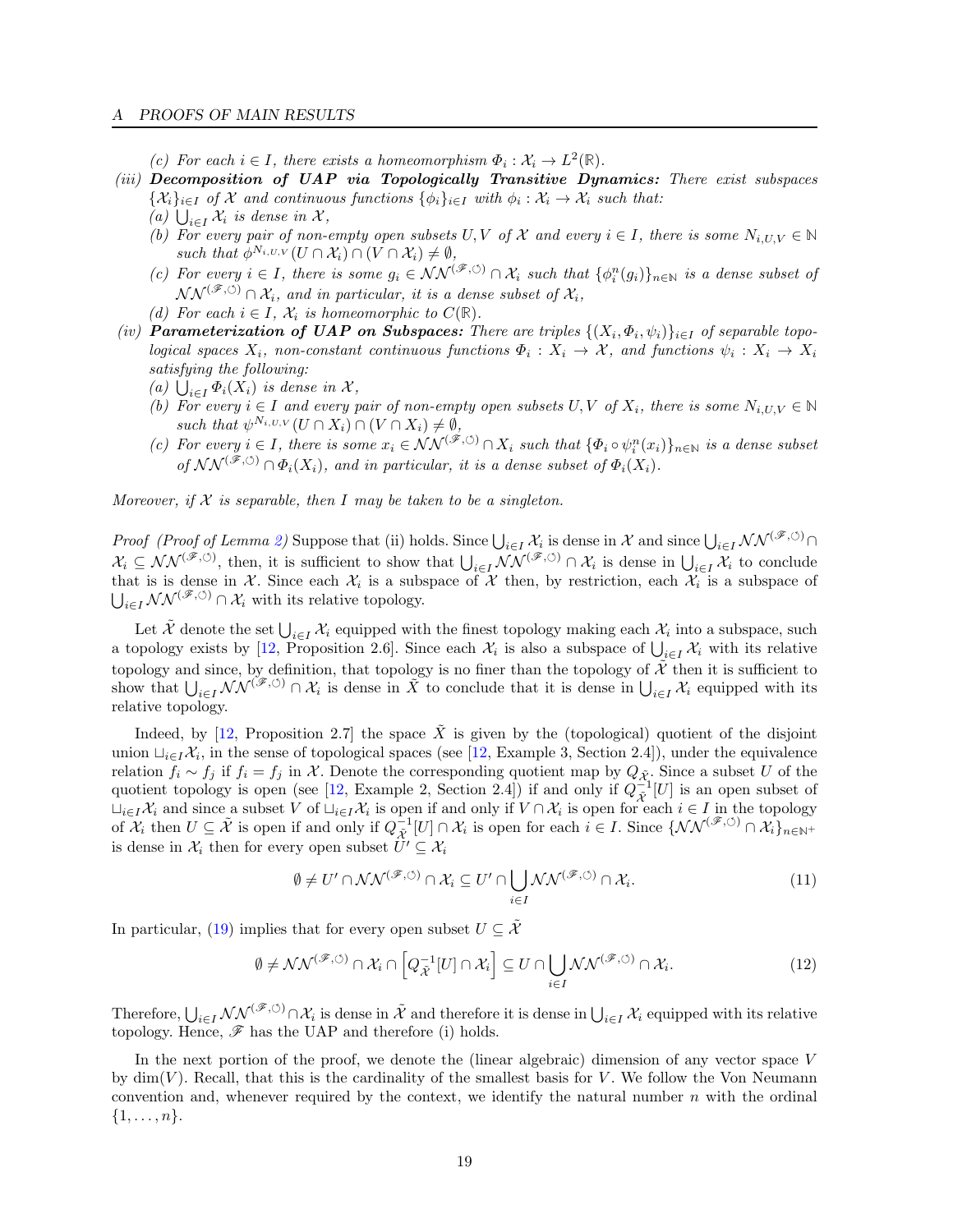Assume that (i) holds. For the first part of this proof, we would like to show that D contains a linearly independent and dense subset  $D'$ . Since  $\mathcal X$  is homeomorphic to some infinite-dimensional Fréchet space E, then there exists a homeomorphism  $\Phi : \mathcal{X} \to E$  mapping  $\mathcal{NN}^{(\mathscr{F}, \circ)}$  to a dense subset D of E. We denote the metric on E by d. A consequence of [\[70,](#page-17-18) Theorem 3.1], discussed thereafter by the authors, implies that since  $E$  is an infinite dimensional Fréchet space then it has a dense Hamel basis, which we denote by  ${b_a}_{a \in A}$ . By definition of the Hamel basis of E we may assume that the cardinality of A, denoted by  $Card(A)$ , is equal to dim(E). Next, we use  ${b_a}_{a\in A}$  to produce a base of open sets for the topology of E of cardinality equal to  $\dim(E)$ . Since E is a metric space, then its topology is generated by the open sets  ${\{Ball_E(b_a, q)\}}_{a \in A, r \in (0, \infty)}$ , where  $\text{Ball}_E(b_a, r) \triangleq \{d(b_a, x) < r\}$ . Indeed, since Q is dense in R, then for every  $a \in A$  and  $r \in (0, \infty)$  the basic open set  $\text{Ball}_E(b_a, r)$  can be expressed by  $\text{Ball}_E(b_a, r) = \bigcup_{q \in \mathbb{Q} \cap (0, r)} \text{Ball}_E(b_a, q)$ . Hence,  $\{\text{Ball}_E(b_a, q)\}_{a \in A, q \in \mathbb{Q} \cap (0, \infty)}$  generates the topology on E. Moreover, the cardinality the indexing set  $A \times \mathbb{Q}$  is computed by

 $Card(A \times \mathbb{Q} \cap (0, \infty)) = \max\{Card(A), Card(\mathbb{Q})\} = \max\{\dim(E), Card(\mathbb{Q})\} = \dim(E),$ 

since E is infinite and therefore at-least countable. Therefore,  ${\{Ball_E(b_a, q)\}}_{a \in A, q \in \mathbb{Q} \cap (0, \infty)}$  is a base for the topology on E of Cardinality equal to  $\dim(E)$ . Let  $\omega$  be the smallest ordinal with  $Card(\omega) = \dim(E)$  $Card(A \times \mathbb{Q} \cap (0, \infty))$ . In particular, there exists a bijection  $F : \omega \to A \times \mathbb{Q} \cap (0, \infty)$  which allows us to canonically order the open sets  $\{\text{Ball}_E(F(j)_1, F(j)_2)\}_{j\leq\omega}$ , where for any  $j<\omega$  we denote  $F(j)_1\in A$  and  $F(j)_2 \in \mathbb{Q} \cap (0,\infty).$ 

We construct D' by transfinite induction using  $\omega$ . Indeed since  $1 < \omega$ , then since D is dense in E and  ${\rm [Ball}_E(F(j)_1, F(j)_2)\}_{j\leq\omega}$  defines a base for the topology of E, then there exists some  $U_1 \in \{\text{Ball}_E(F(j)_1, F(j)_2)\}_{j \leq \omega}$  containing some  $d_1 \in D$ . For the inductive step, suppose that for all  $i \leq j$ for some  $j < \omega$ , we have constructed a linearly independent set  $\{d_i\}_{i \leq j}$  with  $d_i \in \{\text{Ball}_E(F(i)_1, F(i)_2)\}\$ for every  $i \leq j$ . Since  $j < \omega$  and  $\{d_i\}_{i \leq j}$  contains  $Card(j)$  and  $\{d_i\}_{i \leq j}$  is a Hamel basis of span $(\{x_i\}_{i \leq j})$ then dim  $(\text{span}(\{x_i\}_{i\leq j}) < \dim(E)$ . Hence,  $\text{span}(\{x_i\}_{i\leq j})$  has empty interior and therefore it cannot contain any  $\{\text{Ball}_E(F(j)_1, F(j)_2)\}_{j\leq\omega}$ . In particular, there is an open subset  $V' \subseteq \text{Ball}_E(F(j)_1, F(j)_2)$  – span $(\{x_i\}_{i\leq j})$  and since D was assumed to be dense in E then there must be some  $d_j \in V' \subseteq \text{Ball}_E(F(j)_1, F(j)_2)$ . This completes the inductive step and therefore there is a linearly independent and dense subset  $D' \triangleq$  ${d_j}_{j\leq \omega}$  contained in D of cardinality  $Card(\omega) = \dim(E)$ .

Next, let I be the set of all countable sequences of distinct elements in  $\omega$ . For every  $i \in I$ , let  $E_i \triangleq \overline{\text{span}_{j\in i}(d_j)}$ , where  $\overline{A}$  denotes the closure of a subset  $A \subseteq E$  in the topology of E. Then, each  $E_i$ is a linear subspace of E with countable basis  $\{d_j\}_{j\in i}$ . Since any Fréchet space with countable basis is separable and therefore each  $E_i$  is a separable Fréchet space. Moreover, by construction,

$$
D' \subseteq \bigcup_{i \in I} E_i \subseteq E \tag{13}
$$

and therefore  $\bigcup_{i\in I} E_i$  is dense in E since D' is dense in E. Since  $\Phi$  is a homeomorphism then  $\Phi^{-1}: E \to \mathcal{X}$ is a continuous surjection, and since the image of a dense set under any continuous map is dense in the range of that map then  $\Phi^{-1}(D')$  is dense in X. Moreover, using the fact that inverse images commute with unions and the fact that that  $\Phi$  is a bijection, we compute that

<span id="page-19-0"></span>
$$
\Phi^{-1}(D') \subseteq \Phi^{-1}\left[\bigcup_{i \in I} E_i\right] = \bigcup_{i \in I} \Phi^{-1}\left[E_i\right].\tag{14}
$$

Since  $\Phi$  as a bijection and D was defined as the image of  $\mathcal{NN}^{(\mathscr{F}, \circlearrowleft)}$  in E under  $\Phi$ , then  $D' \subset \mathcal{NN}^{(\mathscr{F}, \circlearrowleft)}$ and D' is dense in X. In particular, [\(14\)](#page-19-0) implies that  $\bigcup_{i\in I} \Phi^{-1}[E_i] \subseteq \bigcup_{i\in I} (\mathcal{NN}^{(\mathscr{F}, \circlearrowleft)} \cap \Phi^{-1}[E_i])$  and therefore  $\bigcup_{i\in I} (\mathcal{NN}^{(\mathscr{F},\circlearrowleft)} \cap \Phi^{-1}[E_i])$  is dense in X. In particular,  $\bigcup_{i\in I} \Phi^{-1}[E_i]$  is dense in X, and for each  $i \in I$ , if we define  $\mathcal{X}_i \triangleq \Phi^{-1}[E_i]$  then we obtain (ii.a). Since  $\Phi$  is a homeomorphism then it preserves dense sets and in particular since  $\{d_i\}_{i\in i}$  is a countable, dense, and linearly independent subset of  $\Phi^{-1}[\{d_j\}_{j\in i}]$ then it is a dense countable subset of  $\mathcal{X}_i$ . Hence, each  $\mathcal{X}_i$  is separable. This gives (ii.b). Lastly, by [\[46\]](#page-16-23)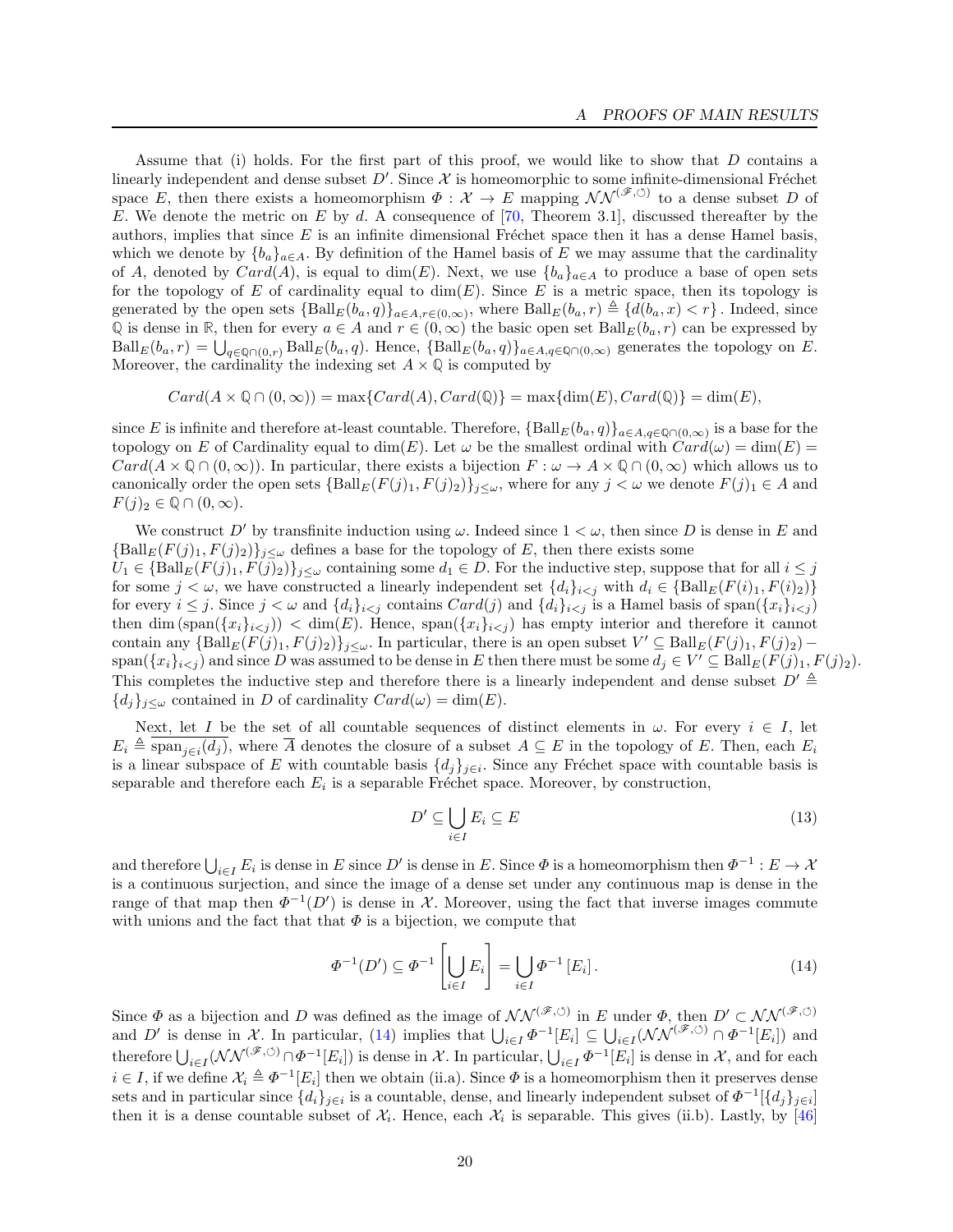any two separable infinite-dimensional Fréchet space are homeomorphic. In particular, since  $L^2(\mathbb{R})$  is a separable Hilbert space is a separable Fréchet space. Therefore, for each  $i \in I$ , there is a homeomorphism  $\Phi_i: E_i \to L^2(\mathbb{R})$ . In particular,  $\Phi_i \circ \Phi: \mathcal{X}_i \to L^2(\mathbb{R})$  must be a homeomorphism and therefore (ii.b) holds. Therefore, (i) implies (ii).

Suppose that (ii) holds. Then, (iii.a) holds by (ii.a). For each  $i \in I$ , let  $\{d_{n,i}\}_{n\in\mathbb{N}}$  be a countable dense subset of  $\mathcal{X}_i \cap \mathcal{NN}^{(\mathscr{F}, \circlearrowleft)}$  for which  $\Phi(\{d_{n,i}\}_{n\in\mathbb{N}})$  is a linearly independent, and let  $E_i = \overline{\text{span}(\{d_{n,i}\}_{n\in\mathbb{N}})}$ . Let  $D \triangleq \bigcup_{i \in I} \{d_{n,i}\}_{n \in \mathbb{N}}$  and  $D' \triangleq \Phi(D)$ . Thus, for every  $i \in I$ ,  $D' \cap E_i$  is a countably infinite linearly independent and dense subset of  $E_i$  then by [\[35,](#page-15-22) Theorem 8.24] there exists a continuous linear operator  $T_i: D \cap E_i \to D \cap E_i$  satisfying

$$
T_i^n(d_{n,i}) = d_{n+1,i},
$$

for each  $n \in \mathbb{N}$  and each  $i \in I$ . In particular,  $\{T_i^n(d_{0,i})\}$  is dense in  $E_i$ . For each  $i \in I$ , define  $\phi_i \triangleq \Phi^{-1} \circ T_i \circ \Phi$ and  $g_i \triangleq \Phi^{-1}(d_{0,i})$  and observe that for every  $n \in \mathbb{N}$ 

<span id="page-20-0"></span>
$$
\phi_i^n(g_i) = \underbrace{(\Phi^{-1} \circ T_i \circ \Phi) \circ \cdots \circ (\Phi^{-1} \circ T_i \circ \Phi)}_{n-times} (\Phi^{-1}(d_{i,0}))
$$
\n
$$
= \Phi^{-1} \circ T_i^n(d_{0,i}).
$$
\n(15)

Since  $\{T_i^n(d_{0,i})\}_{n\in\mathbb{N}}$  is dense in  $E_i$  and  $\Phi$  is a homeomorphism from  $\mathcal{X}_i$  to  $E_i$  then

$$
\Phi^{-1}\left[\{T_i^n(d_{0,i})\}_{n\in\mathbb{N}}\right] = \{\phi_i^n(g_i)\}_{n\in\mathbb{N}}
$$

is dense in  $\mathcal{X}_i$ . Thus, (iii.c) holds. For any  $i \in I$ , define the map  $\psi_i : L^2(\mathbb{R}) \to L^2(\mathbb{R})$  by

$$
\psi_i \triangleq (\Phi_i \circ \Phi)^{-1} \circ \phi_i \circ (\Phi_i \circ \Phi),
$$

and define the vector  $\tilde{g}_i \in L^2(\mathbb{R})$  by  $\tilde{g}_i \triangleq \Phi_i \circ \Phi(g_i)$ . Since  $\Phi$  and  $\Phi_i$  are homeomorphisms and since  $\phi_i$  is continuous then  $\psi_i$  is well-defined and continuous. Moreover, analogously to [\(15\)](#page-20-0) we compute that  $\{\psi_i^n(\tilde{g}_i)\}_{n\in\mathbb{N}}$  is dense in  $L^2(\mathbb{R})$ . Since  $L^2(\mathbb{R})$  is a complete separable metric space with no isolated points and  $\psi_i$  is continuous self-map of  $L^2(\mathbb{R})$  for which there is a vector  $\tilde{g}_i \in L^2(\mathbb{R})$  such that the set of iterates  $\{\psi_i^n(\tilde{g}_i)\}_{n\in\mathbb{N}}$  is dense in  $L^2(\mathbb{R})$  then Birkhoff Transitivity Theorem, see the formulation of [\[35,](#page-15-22) Theorem 1.16], implies that for every pair of non-empty open subsets  $\tilde{U}, \tilde{V} \subseteq L^2(\mathbb{R})$  there is some  $n_{\tilde{U}, \tilde{V}}$  satisfying

<span id="page-20-1"></span>
$$
\phi^{n_{\tilde{U},\tilde{V}}}(\tilde{U}) \cap \tilde{V} \neq \emptyset. \tag{16}
$$

Since  $\Phi_i \circ \Phi$  is a homeomorphism, then [\[35,](#page-15-22) Proposition 1.13] and [\(16\)](#page-20-1) imply that for every pair of non-empty open subsets  $U', V' \subseteq \mathcal{X}_i$  there exists some  $n_{U', V'} \in \mathbb{N}$  satisfying

<span id="page-20-2"></span>
$$
\phi^{n_{U',V'}}(U') \cap V' \neq \emptyset. \tag{17}
$$

Since  $\mathcal{X}_i$  is equipped with the subspace topology then every non-empty open subset  $U' \subseteq \mathcal{X}_i$  is of the form  $U \cap \mathcal{X}_i$  for some non-empty open subset  $U \subseteq \mathcal{X}$ . Therefore, [\(17\)](#page-20-2) implies (iii.b). Since both  $L^2(\mathbb{R})$  and  $C(\mathbb{R})$  are separable infinite-dimensional Fréchet spaces then the [\[46,](#page-16-23) Anderson-Kadec Theorem] implies that there exists a homeomorphism  $\Psi: L^2(\mathbb{R}) \to C(\mathbb{R})$ . Therefore, for each  $i \in I$ ,  $\Psi \circ \Phi_i \circ \Phi : \mathcal{X} \to C(\mathbb{R})$ is a homeomorphism and thus (ii.c) implies (iii.d).

Suppose that (iii) holds. For every  $i \in I$ , set  $X_i \triangleq X_i$ , let  $\Phi_i \triangleq 1_{X_i}$  be the identity map on  $X_i$ , set  $\psi_i \triangleq \phi_i$ , and set  $x_i \triangleq g_i$ . Therefore, (iv) holds.

Suppose that (iv) holds. By (iv.c), for each  $i \in I$ ,  $\mathcal{NN}^{(\mathscr{F}, \circlearrowleft)} \cap \mathcal{X}_i$  is dense in  $\mathcal{X}_i$ . Therefore,

<span id="page-20-3"></span>
$$
\bigcup_{i \in I} \mathcal{X}_i = \bigcup_{i \in I} \overline{\mathcal{NN}^{(\mathscr{F}, \circlearrowleft)} \cap \mathcal{X}_i} \subseteq \overline{\bigcup_{i \in I} \mathcal{NN}^{(\mathscr{F}, \circlearrowleft)} \cap \mathcal{X}_i} \subseteq \mathcal{X}.
$$
\n(18)

By (iv.a) since  $\bigcup_{i\in I} \mathcal{X}_i$  is dense in X therefore its closure is X and therefore the smallest, and thus only, closed set containing  $\bigcup_{i\in I} \mathcal{X}_i$  is X itself. Therefore, by [\(18\)](#page-20-3) the smallest set containing  $\bigcup_{i\in I} \mathcal{NN}^{(\mathscr{F}, \circlearrowleft)} \cap \mathcal{X}_i$ must be X. Therefore,  $\mathcal{NN}^{(\mathscr{F},\circ)}$  is dense in X and (i) holds. This concludes the proof.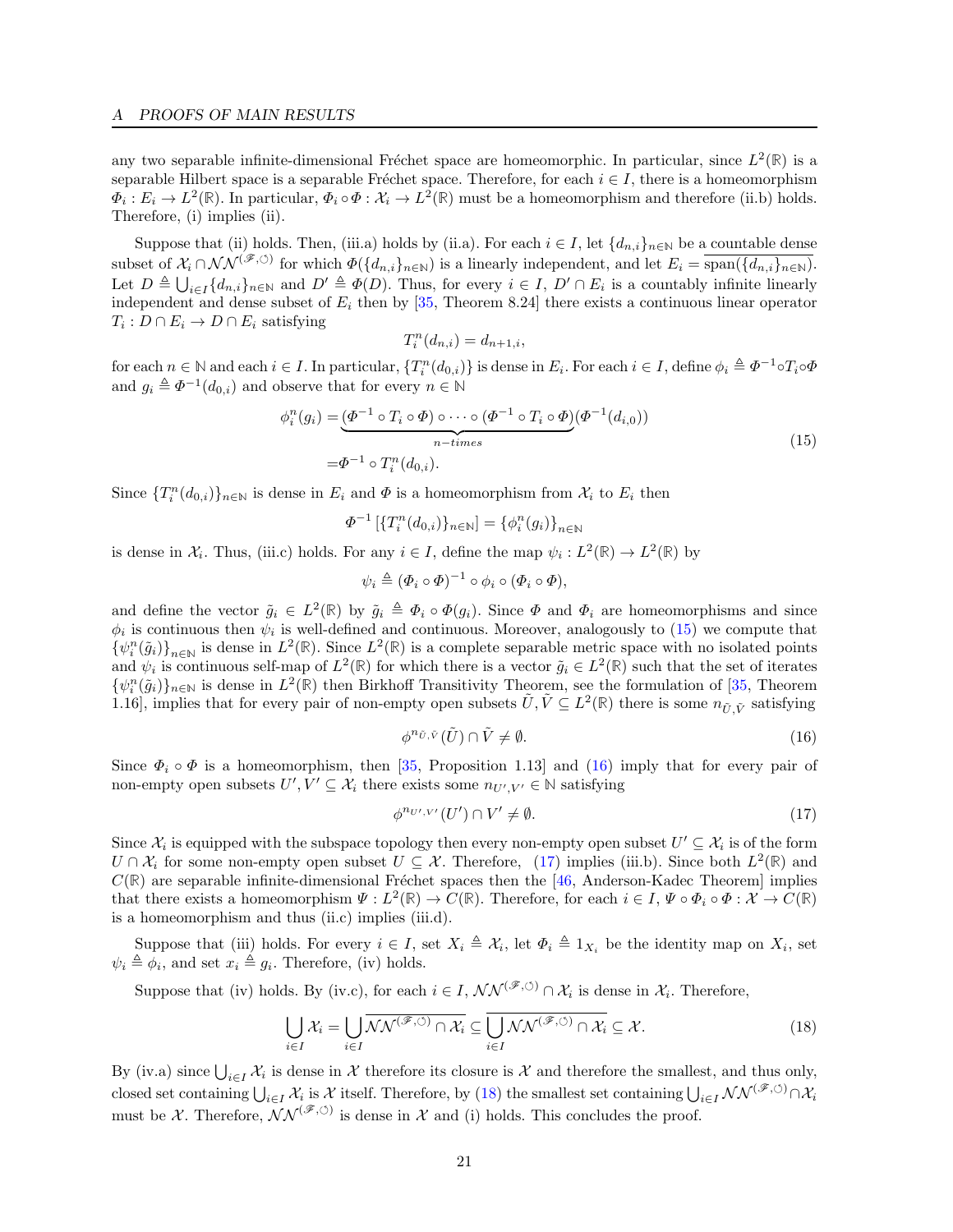Proof (Proof of Theorem [2\)](#page-6-2) By the [\[46,](#page-16-23) Anderson-Kadec Theorem] there is no loss of generality in assuming that  $m = n = 1$ , since  $C(\mathbb{R}^m, \mathbb{R}^n)$  and  $C(\mathbb{R})$  are homeomorphic. Let  $\mathcal{X}' \triangleq \bigcup_{i \in I} \Phi_i(C(\mathbb{R}))$ . By [\(5\)](#page-6-3), X' is dense in X and since density is transitive, then it is enough to show that  $\bigcup_{i\in I} \Phi_i(\mathcal{NN}^{(\mathscr{F}, \circlearrowleft)})$ is dense in X' to conclude that it is dense in X. Since each  $\Phi_i$  is continuous, then, the topology on X' is no finer than the finest topology on  $\bigcup_{i\in I} \Phi_i(C(\mathbb{R}))$  making each  $\Phi_i$  continuous and by [\[12,](#page-14-9) Proposition 2.6] such a topology exists. Let  $\mathcal{X}''$  denote  $\bigcup_{i\in I} \Phi_i(C(\mathbb{R}))$  equipped with the finest topology making each  $\Phi_i(C(\mathbb{R}))$  into a subspace. By construction, if  $U \subseteq \mathcal{X}'$  is open then it is open in  $\mathcal{X}''$  and therefore if  $\bigcup_{i\in I} \Phi_i(\mathcal{NN}^{(\mathscr{F},\circlearrowleft)})$  intersects each non-empty open subset of  $\mathcal{X}''$  then it must do the same for  $\mathcal{X}'$ . Hence, it is enough to show that  $\bigcup_{i\in I} \Phi_i(\mathcal{NN}^{(\mathscr{F}, \circlearrowleft)})$  is dense in X'' to conclude that it is dense in X'' and therefore,  $\bigcup_{i\in I} \Phi_i(\mathcal{NN}^{(\mathscr{F}, \circlearrowleft)})$  is dense in  $\mathcal{X}$ .

We proceed similarly to the proof of Lemma [2.](#page-17-17) Indeed, by [\[12,](#page-14-9) Proposition 2.7] the space  $\mathcal{X}''$  is given by the (topological) quotient of the disjoint union  $\sqcup_{i\in I}\Phi_i(C(\mathbb{R}))$ , in the sense of topological spaces (see [\[12,](#page-14-9) Example 3, Section 2.4]), under the equivalence relation  $f_i \sim f_j$  if  $f_i = f_j$  in X. Denote the corresponding quotient map by  $Q_{\mathcal{X}}$ . Since a subset U of the quotient topology is open (see [\[12,](#page-14-9) Example 2, Section 2.4) if and only if  $Q_{\mathcal{X}'}^{-1}[U]$  is an open subset of  $\sqcup_{i\in I}\Phi_i(C(\mathbb{R}))$  and since a subset V of  $\sqcup_{i\in I}\Phi_i(C(\mathbb{R}))$  is open if and only if  $V \cap \Phi_i(C(\mathbb{R}))$  is open for each  $i \in I$  in the topology of  $\Phi_i(C(\mathbb{R}))$  then  $U \subseteq \mathcal{X}''$  is open if and only if  $Q_{\mathcal{X}'}^{-1}[U] \cap \Phi_i(C(\mathbb{R}))$  is open for each  $i \in I$ . Since  $\{\mathcal{NN}^{(\mathscr{F}, \circlearrowleft)} \cap \Phi_i(C(\mathbb{R}))\}_{n \in \mathbb{N}}$  is dense in  $\Phi_i(C(\mathbb{R}))$  then for every open subset  $U' \subseteq \Phi_i(C(\mathbb{R}))$ 

<span id="page-21-0"></span>
$$
\emptyset \neq U' \cap \mathcal{NN}^{(\mathscr{F}, \circlearrowleft)} \cap \Phi_i(C(\mathbb{R})) \subseteq U' \cap \bigcup_{i \in I} \mathcal{NN}^{(\mathscr{F}, \circlearrowleft)} \cap \Phi_i(C(\mathbb{R})).
$$
\n
$$
(19)
$$

In particular, [\(19\)](#page-21-0) implies that for every open subset  $U \subseteq \mathcal{X}''$ 

$$
\emptyset \neq \mathcal{NN}^{(\mathscr{F}, \circlearrowleft)} \cap \Phi_i(C(\mathbb{R})) \cap \left[Q_{\mathcal{X}'}^{-1}[U] \cap \Phi_i(C(\mathbb{R}))\right] \subseteq U \cap \bigcup_{i \in I} \mathcal{NN}^{(\mathscr{F}, \circlearrowleft)} \cap \Phi_i(C(\mathbb{R})).
$$
\n(20)

Therefore,  $\bigcup_{i\in I} \mathcal{NN}^{(\mathscr{F}, \circlearrowleft)} \cap \Phi_i(C(\mathbb{R}))$  is dense in  $\mathcal{X}''$  and therefore it is dense in  $\bigcup_{i\in I} \Phi_i(C(\mathbb{R}))$  equipped with its relative topology. Hence,  $(\mathscr{F}_{\Phi}, \circlearrowleft_{\Phi})$  has the UAP on X'' and therefore it has the UAP on X itself.

*Proof (Proof of Theorem [3\)](#page-6-0)* Let  $\sigma$  be a continuous and non-polynomial activation function. Then [\[71\]](#page-17-13) implies that the architecture  $(\mathscr{F}_0, \circlearrowleft_0)$ , as defined in Example [4,](#page-5-4) is a universal approximator on  $C(\mathbb{R})$ .

By Theorem [1,](#page-5-5) since  $(\mathscr{F}, \circlearrowleft)$  has the UAP on X and since X is homeomorphic to an infinite-dimensional Fréchet space then there are homeomorphisms  ${\{\Phi_i\}_{i\in I}}$  from  $C(\mathbb{R})$  onto a family of subspaces  ${\{\mathcal{X}_i\}_{i\in I}}$  of X such that  $\bigcup_{i\in I} \mathcal{X}_i$  is dense. Fix  $\epsilon > 0$  and  $f \in \mathcal{X}$ . Since  $\bigcup_{i\in I} \mathcal{X}_i$  is dense in X there exists some  $i \in I$ and some  $f_i \in \mathcal{X}_i$  such that

<span id="page-21-1"></span>
$$
d_{\mathcal{X}}(f, f_i) < \frac{\epsilon}{2}.\tag{21}
$$

Since  $\Phi_i$  is a homeomorphism then it must map dense sets to dense sets. Since  $(\mathscr{F}_0, \circlearrowleft_0)$  has the UAP on  $C(\mathbb{R})$  then  $\mathcal{NN}^{(\mathscr{F}_0,\circlearrowleft o)}$  is dense in  $C(\mathbb{R})$  and therefore, for each  $i \in I$ ,  $\Phi_i(\mathcal{NN}^{(\mathscr{F}_0,\circlearrowleft o)})$  is dense in  $\mathcal{X}_i$ . Hence, there exists some  $\tilde{g}_{\epsilon} \in \Phi_i(\mathcal{NN}^{(\tilde{\mathscr{F}}_0,\circlearrowleft_0)})$  such that  $d_{\mathcal{X}}(f_i, \tilde{g}_{\epsilon}) < \frac{\epsilon}{2}$ . Since  $\Phi_i$  is a homeomorphism, it is a bijection, therefore there exists a unique  $g_{\epsilon} \in \mathcal{NN}^{(\mathscr{F}_0,\circlearrowleft_0)}$  with  $\Phi_i(g_{\epsilon}) = \tilde{g}_{\epsilon}$ . Hence, the triangle inequality and [\(21\)](#page-21-1) imply that

$$
d_{\mathcal{X}}(f, \Phi_i(g_{\epsilon})) \le d_{\mathcal{X}}(f, f_i) + d_{\mathcal{X}}(f_i, \Phi_i(g_{\epsilon})) < \epsilon. \tag{22}
$$

This yields the first inequality in the Theorem's statement.

By Theorem [1](#page-5-5) since, for each  $i \in I$ ,  $\mathcal{NN}^{(\mathscr{F}, \circlearrowleft)} \cap \mathcal{X}_i$  is dense in  $\mathcal{X}_i$  and since  $\Phi_i^{-1}$  is a homeomorphism on  $\mathcal{X}_i$  then  $\Phi_i^{-1}(\mathcal{NN}^{(\mathscr{F}, \circlearrowleft)} \cap \mathcal{X}_i)$  is dense in  $C(\mathbb{R})$ . In particular, there exits some  $\tilde{f}_\epsilon \in \Phi_i^{-1}(\mathcal{NN}^{(\mathscr{F}, \circlearrowleft)} \cap \mathcal{X}_i)$ satisfying

<span id="page-21-2"></span>
$$
d_{ucc}\left(g_{\epsilon}(x), \tilde{f}_{\epsilon}(x)\right) < \epsilon. \tag{23}
$$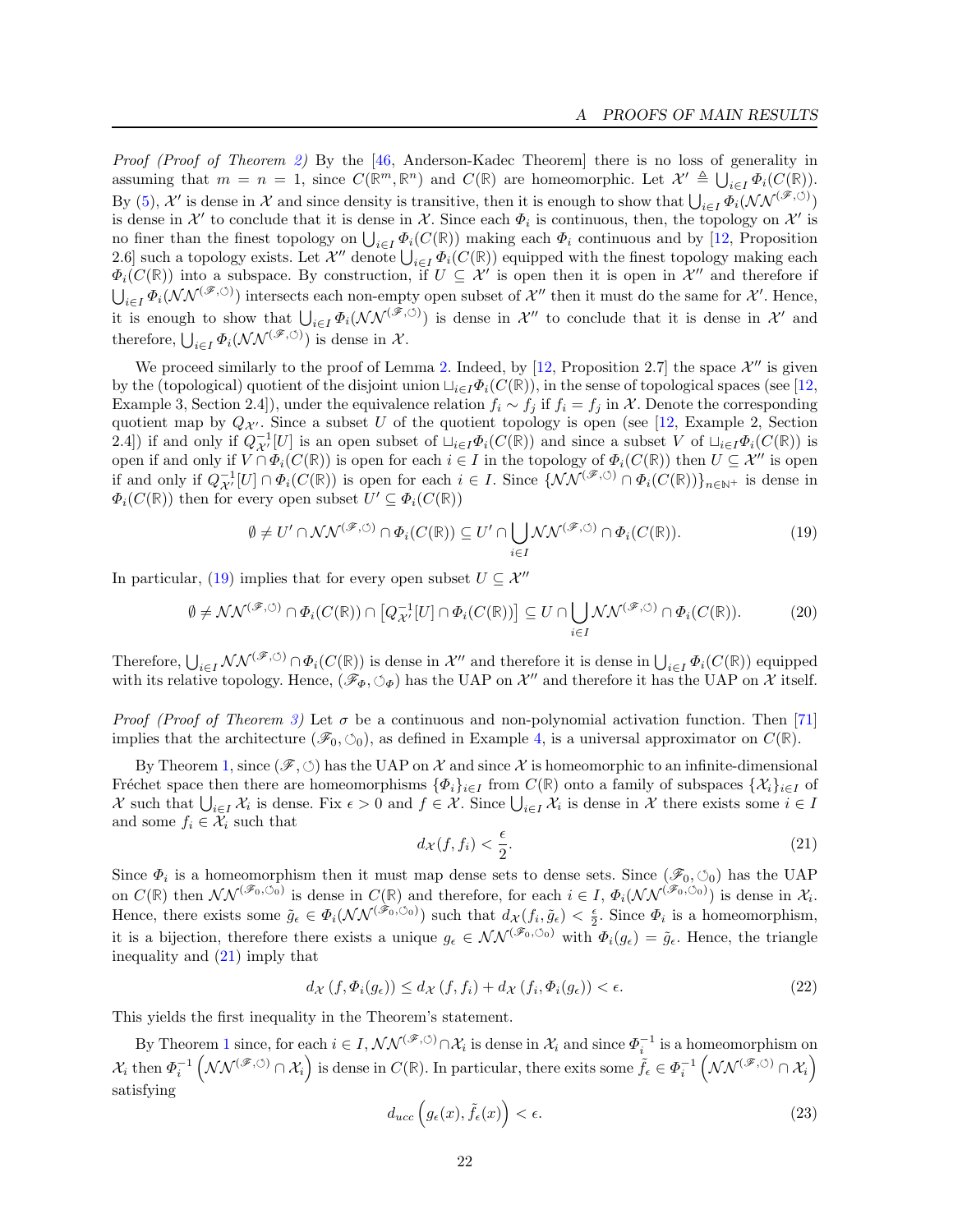Since  $\Phi_i$  is a bijection then there exists a unique  $f_{\epsilon} \in \mathcal{NN}^{(\mathscr{F}, \circlearrowleft)}$  such that  $\Phi_i^{-1}(f_{\epsilon}) = \tilde{f}_{\epsilon}$ . Therefore, [\(23\)](#page-21-2) and the triangle inequality imply that

$$
d_{ucc}\left(g_{\epsilon}(x), \Phi_i^{-1}(f_{\epsilon})(x)\right) < \epsilon.
$$

Therefore the conclusion holds.

**Remark 6** By the [\[46,](#page-16-23) Anderson-Kadec Theorem], since both  $L^2(\mathbb{R})$  and  $C(\mathbb{R})$  are separable infinitedimensional Fréchet spaces then there exists a homeomorphism  $\Phi : L^2(\mathbb{R}) \to C(\mathbb{R})$ . Therefore, the proof of Corollary [3](#page-6-0) holds (mutatis mutandis) with each  $\Phi$  replaced by  $\Phi_i \circ \Phi^{-1}$  and with  $C(\mathbb{R})$  in place of  $L^2(\mathbb{R})$ .

The proof of the next result relies on some aspects of *inductive limits* of Banach spaces. Briefly, an inductive limit of Banach spaces is a locally convex space  $B$  for which there exists a pre-ordered set  $I$ , a set of Banach sub-spaces  $\{B_i\}_{i\in I}$  with  $B_i \subseteq B_j$  if  $i \leq j$ . The inductive limit of this direct system is the subset  $\bigcup_{i\in I} B_i$  equipped with the finest topology which simultaneously makes each  $B_i$  into a subspace and makes  $\bigcup_{i\in I} B_i$  into a locally-convex spaces. Spaces constructed in this way are called *ultrabornological* spaces and more details about them can be found in [\[68,](#page-17-19) Chapter 6].

*Proof (Proof of Theorem [4\)](#page-6-1)* Since  $B(\mathcal{X}_0)$  and  $B(X)$  are both infinite-dimensional Banach spaces, then they are infinite-dimensional ultrabornological space, in the sense of  $[68,$  Definition 6.1.1]. Since X is separable, then as observed in [\[29\]](#page-15-10),  $B(X)$  is separable. Therefore, [\[68,](#page-17-19) Theorem 6.5.8] applies; hence, there exists a directed set I with pre-order  $\leq$ , a collection of Banach subspaces  $\{B_i\}_{i\in I}$  satisfying (i) and (ii), and a collection of continuous linear isomorphisms  $\Phi_i : B(X) \to B_i$ . Furthermore, the topology on B is coarser than the inductive limit topology  $\varinjlim_{i\in I} B_i$ . Since each  $B(X)$  and  $B_i$  are Banach spaces, and in particular normed linear spaces, then by the results of [\[56,](#page-16-24) Section 2.7] the maps  $\Phi_i$  are bounded linear isomorphisms.

Let  $i \in I$ , and fix any  $x_i \in X - \{0_X\}$  then since  $\delta^X : X \to B(X)$  is base-point preserving then  $\delta_{x_i}^X \neq 0$  and therefore there exists a linearly independent subset  $\mathcal{B}_{x_i}$  of  $B(X)$  containing  $\delta_{x_i}^X$ . Since  $B(X)$ is separable then  $\mathcal{B}_{x_i}$  is countably infinite and therefore [\[35,](#page-15-22) Theorem 8.24] there exists a bounded linear map  $\phi_i : B(X) \to B(X)$  such that  $\{\phi_i^n(\delta_{x_i}^X)\}_{n \in \mathbb{N}^+}$  is a dense subset of  $B(X)$ .

Since  $\Phi_i$  is a continuous linear isomorphisms then it is in particular a surjective continuous map from  $B(X)$  onto  $B_i$ . Since the image of a dense set under a continuous surjection is itself dense then  $\{\Phi_i \circ \phi_i^n(\delta_{x_i})\}_{n\in\mathbb{N}^+}$  is a dense subset of  $B_i$ . Moreover, this holds for each  $i \in I$ .

By definition, the topology on  $\underline{\lim}_{i\in I} B_i$  is at-least as fine as the Banach space topology on  $B(\mathcal{X}_0)$ , since each  $B_i$  is a linear subspace of  $B(\mathcal{X}_0)$ . Moreover, the topology on  $\varinjlim_{i\in I} B_i$  is no finer than the finest topology on  $\bigcup_{i\in I} B_i$  making each  $B_i$  into a topological space (but not requiring that  $\bigcup_{i\in I} B_i$  be locally-convex), which exists by [\[13,](#page-15-23) Proposition 6]. Denote this latter space by  $\ddot{B}$ . Therefore, if

<span id="page-22-0"></span>
$$
\bigcup_{i \in I; n \in \mathbb{N}^+} \{ \varPhi_i \circ \phi_i^n(\delta_{x_i}) \},\tag{24}
$$

is dense in  $\tilde{B}$  then it is dense in  $\lim_{i \to i} B_i$  and in  $B(\mathcal{X}_0)$ . Hence, we show that  $(24)$  is dense in  $\tilde{B}$ . That is, it is enough to show that every open subset of  $\tilde{B}$  contains an element of [\(24\)](#page-22-0).

By [\[12,](#page-14-9) Proposition 2.7] the space  $\tilde{B}$  is given by the topological quotient of the disjoint union  $\sqcup_{i\in I}B_i$ , in the sense of topological spaces (see [\[12,](#page-14-9) Example 3, Section 2.4]), under the equivalence relation  $x_i \sim x_j$ for any  $i \leq j$  if  $x_i = x_j$  in  $B_j$ . Denote the corresponding quotient map by  $Q_{\tilde{B}}$ . Since a subset U of the quotient topology is open (see [\[12,](#page-14-9) Example 2, Section 2.4]) if and only if  $Q_{\tilde{B}}^{-1}[U]$  is an open subset of  $\sqcup_{i\in I}B_i$  and since a subset V of  $\sqcup_{i\in I}B_i$  is open if and only if  $V\cap B_i$  is open for each  $i\in I$  in the topology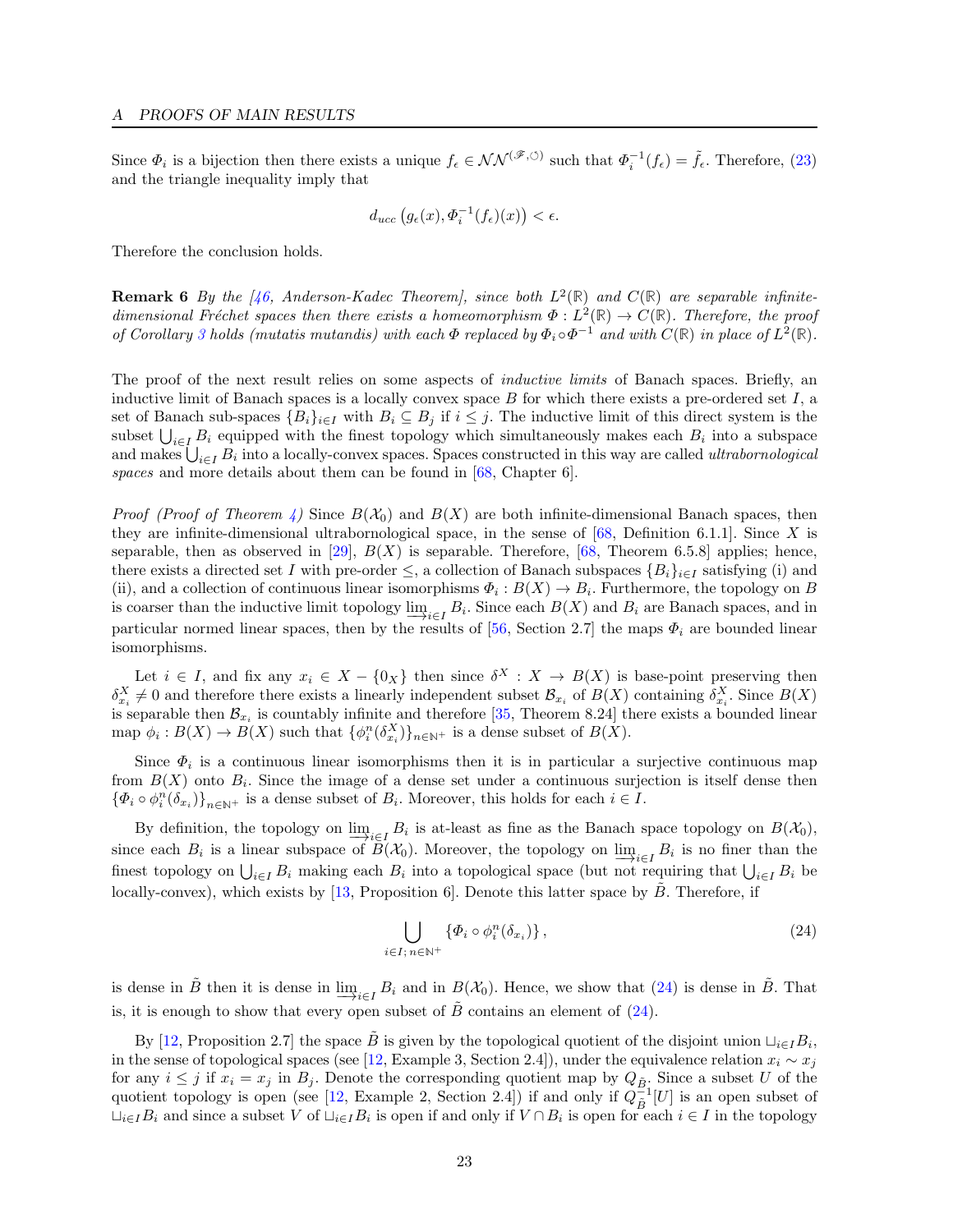of  $B_i$  then  $U \subseteq \tilde{B}$  is open if and only if  $Q_{\tilde{B}}^{-1}[U] \cap B_i$  is open for each  $i \in I$ . Since  $\{\Phi_i \circ \phi_i^n(x_i)\}_{n \in \mathbb{N}^+}$  is dense in  $B_i$  then for every open subset  $U' \subseteq B_i$ 

<span id="page-23-2"></span>
$$
\emptyset \neq U' \cap \{\Phi_i \circ \phi_i^n(x_i)\}_{n \in \mathbb{N}^+} \subseteq U' \cap \bigcup_{i \in I; \, n \in \mathbb{N}^+} \{\Phi_i \circ \phi_i^n(\delta_{x_i})\}.
$$
\n
$$
(25)
$$

In particular, [\(25\)](#page-23-2) implies that for every open subset  $U \subseteq \tilde{B}$ 

$$
\emptyset \neq \{\Phi_i \circ \phi_i^n(x_i)\}_{n \in \mathbb{N}^+} \cap \left[Q_{\tilde{B}}^{-1}[U] \cap B_i\right] \subseteq \bigcup_{i \in I; \, n \in \mathbb{N}^+} \{\Phi_i \circ \phi_i^n(\delta_{x_i})\} \cap U. \tag{26}
$$

Therefore, [\(24\)](#page-22-0) is dense in  $\tilde{B}$  and, in particular, it is dense in  $B(\mathcal{X}_0)$ .

Since  $\mathcal{X}_0$  was barycentric, then there exists a continuous linear map  $\rho : B(\mathcal{X}_0) \to \mathcal{X}_0$  which is a left-inverse of  $\delta^{\mathcal{X}_0}$ . Thus, for every  $f \in \mathcal{X}_0$ ,  $\rho \circ \delta_f^{\mathcal{X}_0} = f$  and therefore  $\rho$  is a continuous surjection. Since the image of a dense set under a continuous surjection is dense and since [\(24\)](#page-22-0) is dense then

<span id="page-23-3"></span>
$$
\bigcup_{i \in I; n \in \mathbb{N}^+} \{ \rho \circ \Phi_i \circ \phi_i^n(\delta_{x_i}) \},\tag{27}
$$

is a dense subset of  $\mathcal{X}_0$ . Since  $\mathcal{X}_0$  has assumed to be dense in  $\mathcal X$  and since density is transitive then  $(27)$ is dense in  $X$ . This concludes the main portion of the proof.

The final remark follows from the fact that if  $X = \mathcal{X}_0$  then the identity map  $1_X : X \to \mathcal{X}_0$  is an isometry and therefore the universal property of  $B(X)$  described in Theorem [\[81,](#page-17-7) Theorem 3.6] implies that  $1_X$  uniquely extends to a bounded linear isomorphism L between  $B(X)$  and  $B(\mathcal{X}_0)$  satisfying

$$
L \circ \delta^X = \delta^{\mathcal{X}_0} \circ 1_X = \delta^{\mathcal{X}_0} \text{ and } L^{-1} \circ \delta^{\mathcal{X}_0} = \delta^X \circ 1_X^{-1} = \delta^X.
$$

Hence L must be the identity on  $B(X)$ .

#### <span id="page-23-0"></span>B Proof of Applications of Main Results

<span id="page-23-1"></span>**Lemma 3** Fix some  $b \in \mathbb{R}^m$ , and let  $\sigma : \mathbb{R} \to \mathbb{R}$  be a continuous activation function. Then  $\Phi_{A,b}$  is a well-defined and continuous linear map from  $C(\mathbb{R}^m,\mathbb{R}^n)$  to itself and the following are equivalent:

(i) For each  $\delta > 0, \epsilon > 0$  and each  $f, g \in C(\mathbb{R}^m, \mathbb{R}^n)$  there is some  $N_{U,V} \in \mathbb{N}^+$  such that

$$
\left\{\varPhi^{N_{U,V}}(\tilde{g}) : d_{ucc}(\tilde{g},g) < \delta\right\} \cap \left\{\tilde{f} : d_{ucc}(\tilde{f},f) < \epsilon\right\} \neq \emptyset,
$$

(ii)  $\sigma$  is injective, A is of full-rank, and for every compact subset  $K \subseteq [a, b]$  there is some  $N_K \in \mathbb{N}^+$ such that

$$
S^N(K) \cap K = \emptyset,
$$

where  $S(x) = \sigma \bullet (Ax + b)$ .

If A is the  $m \times m$ -identity matrix  $I_m$  and  $b_i > 0$  for  $i = 1, \ldots, m$  then (i) and (ii) are equivalent to

(iii)  $\sigma$  is injective and has no fixed-points.

If A is the  $m \times m$ -identity matrix  $I_m$  and  $b_i > 0$  for  $i = 1, ..., m$  then (iii) is equivalent to

(iv) Either  $\sigma(x) > x$  or  $\sigma(x) < x$  for every  $x \in \mathbb{R}$ .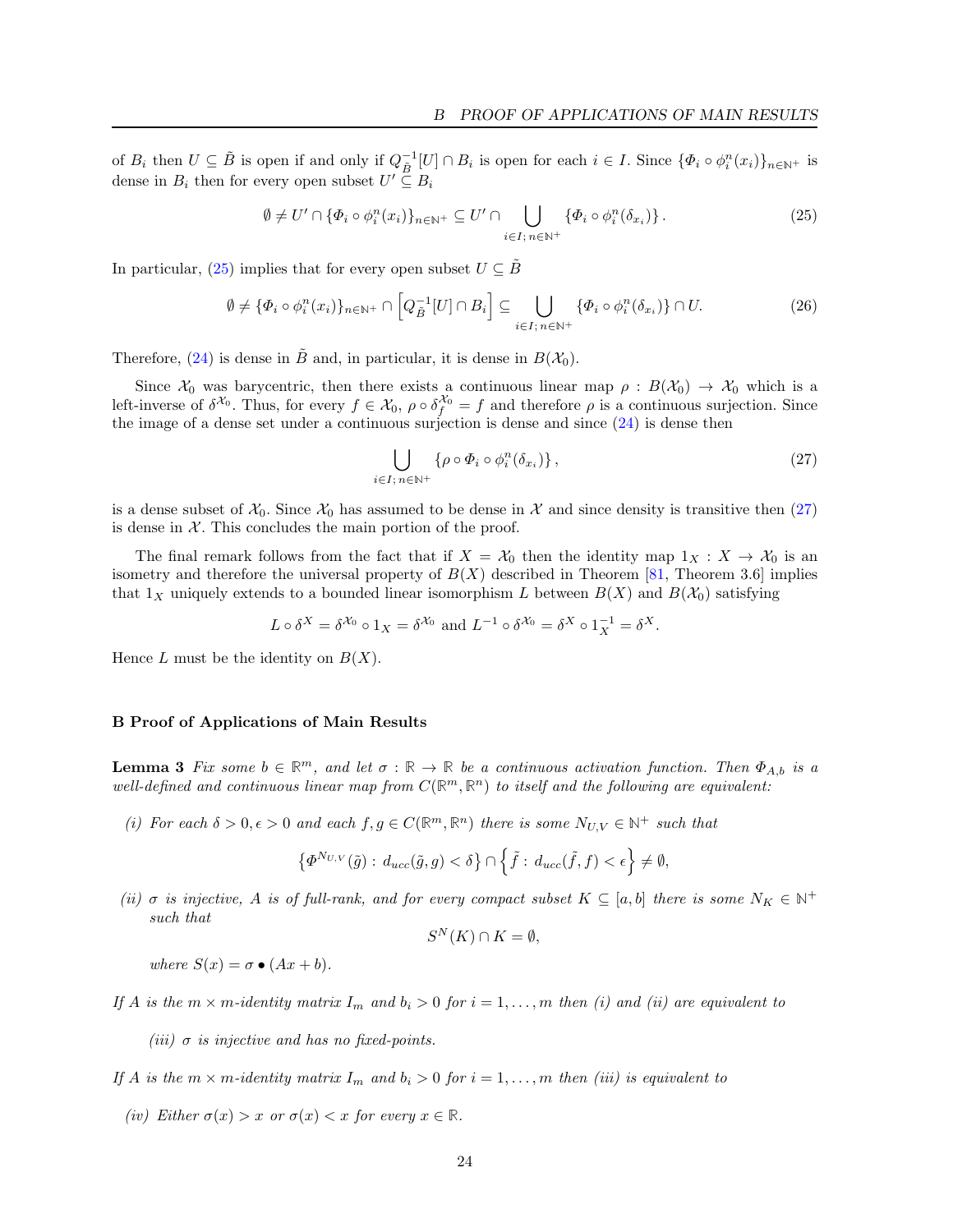Proof (Lemma [3\)](#page-23-1) By [\[64,](#page-16-13) Theorem 46.8] the topology of uniform convergence on compacts is the compactopen topology on  $C(\mathbb{R}^m, \mathbb{R}^n)$  and by [\[64,](#page-16-13) Theorem 46.11] composition is a continuous operation in the compact-open topology. Therefore,  $\Phi_{A,b}$  is well-defined and continuous map. Its linearity follows from the fact that

$$
\Phi_{A,b}(af+g) = (af_g) \circ S = a(f \circ S) + g \circ S.
$$

Since the topology of uniform convergence on compacts is a metric topology, with metric  $d_{ucc}$ , then  $\{U_{f,\epsilon}: f \in C(\mathbb{R}^m, \mathbb{R}^n), \epsilon > 0\}$  defines a base for this topology, where  $U_{f,\epsilon} \triangleq \{g \in C(\mathbb{R}^m, \mathbb{R}^n): d_{ucc}(f,g) < \epsilon\}.$ Therefore, Lemma [3](#page-23-1) (i) is equivalent to the statement: for each pair of non-empty open subsets  $U, V \in$  $C(\mathbb{R}^m, \mathbb{R}^n)$  there is some  $N_{U,V} \in \mathbb{N}^+$  such that  $\Phi_{I,b}^{N_{U,V}}(U) \cap V \neq \emptyset$ . Without loss of generality, we prove this formulation instead.

Next, by [\[47,](#page-16-25) Corollary 4.[1](#page-5-5)]  $\Phi_{A,b}$  satisfies Theorem 1 (ii.b) if and only if  $S(x) \triangleq \sigma(Ax + b)$  is injective and for every compact subset  $K \subseteq \mathbb{R}^m$  there exists some  $N_K \in \mathbb{N}^+$  such that

<span id="page-24-0"></span>
$$
S^{N_K}(K) \cap K = \emptyset. \tag{28}
$$

Therefore,  $A$  must be injective which is only possible if  $A$  is of full-rank. This gives the equivalence between (i) and (ii).

We consider the equivalence between (ii) and (iii) in the case where A is the identity matrix and  $b_i > 0$ for  $i = 1, \ldots, m$ . Since  $S(x) = (\sigma(x + b_1), \ldots, \sigma(x + b_m))$  it is sufficient to verify condition [\(28\)](#page-24-0) in the case where  $m = 1$ . Since  $b_i > 0$  for  $1, \ldots, m$  then it is clear that S is injective and has no fixed points if and only if  $\sigma$  is injective and has no fixed points. We show that S is injective and has no fixed points if and only if (ii) holds. Indeed, note that if S has not fixed points, then since  $b_i > 0$  for  $i = 1, \ldots, m$  then S has no fixed points if and only if  $\sigma$  no fixed points.

From here, we proceed analogously to the proof of [\[75,](#page-17-20) Lemma 4.1]. If S has a fixed-point then for every  $N \in \mathbb{N}^+$ ,  $S^N(x) = \{x\}$  which is a non-empty compact subset of **R**. Therefore, [\(28\)](#page-24-0) cannot hold. Conversely, suppose that  $S$  has no fixed points. The intermediate-value theorem and the fact that  $S$ has no fixed-points that either  $S(x) < x$  or  $S(x) > x$ . Mutatis mutandis, we proceed with the first case. Since  $\sigma$  is injective and S has not fixed points then S must be a strictly increasing function; thus  $S([a, b]) = [S(a), S(b)]$  for every  $a < b$ .

Let K be a non-empty compact subset of R. By the Heine-Borel theorem K is closed and bounded, thus it is contained in some  $[a, b]$  for  $a < b$ . Therefore, it is sufficient to show the results for the case where  $K = [a, b]$ . Since S is increasing then for every  $n \in \mathbb{N}$ , the sequence  $\{S^n(a)\}_{n \in \mathbb{N}}$  satisfies  $S^n(a) < S^{n+1}(a)$ . If this sequence is not unbounded then there would exist some  $a_0 \in \mathbb{R}$  such that  $a_0 = \lim_{n \to \infty} S^n(a)$ . Therefore, by the continuity of  $S$  we would find that

$$
a_0 = \lim_{n \to \infty} S^n(a) = \lim_{n \to \infty} S^{n+1}(a) = \lim_{n \to \infty} S(S^n(a)) = S\left(\lim_{n \to \infty} S^n(a)\right) = S(a_0),
$$

but since S has not fixed points then there cannot exist such an  $a_0$  since otherwise  $a_0 = S(a_0)$ . Therefore,  $a_0$  does not exist and thus  $\{S^n(a)\}_{n\in\mathbb{N}}$  is unbounded. Hence, for every  $a < b$  there exists some  $N_{[a,b]} \in \mathbb{N}^+$ such that

$$
S^{N_{[a,b]}}([a,b]) \cap [a,b] = \emptyset.
$$

Thus, (ii) and (iii) are equivalent when  $A = I_m$ .

Next, assume that any of (i) to (iii) hold, that X is a non-empty subset of  $C(\mathbb{R}^m,\mathbb{R}^n)$ , and that  $(\mathscr{F}, \circlearrowleft)$  has the UAP on  $\mathcal{X}$ . Then for any other non-empty open subset  $U \subseteq C(\mathbb{R}^m, \mathbb{R}^n)$  there exists some  $N_{\mathcal{X},U} \in \mathbb{N}$  such that

$$
\Phi_{A,b}^{N_{\mathcal{X},U}}[\mathcal{X}] \cap U \neq \emptyset. \tag{29}
$$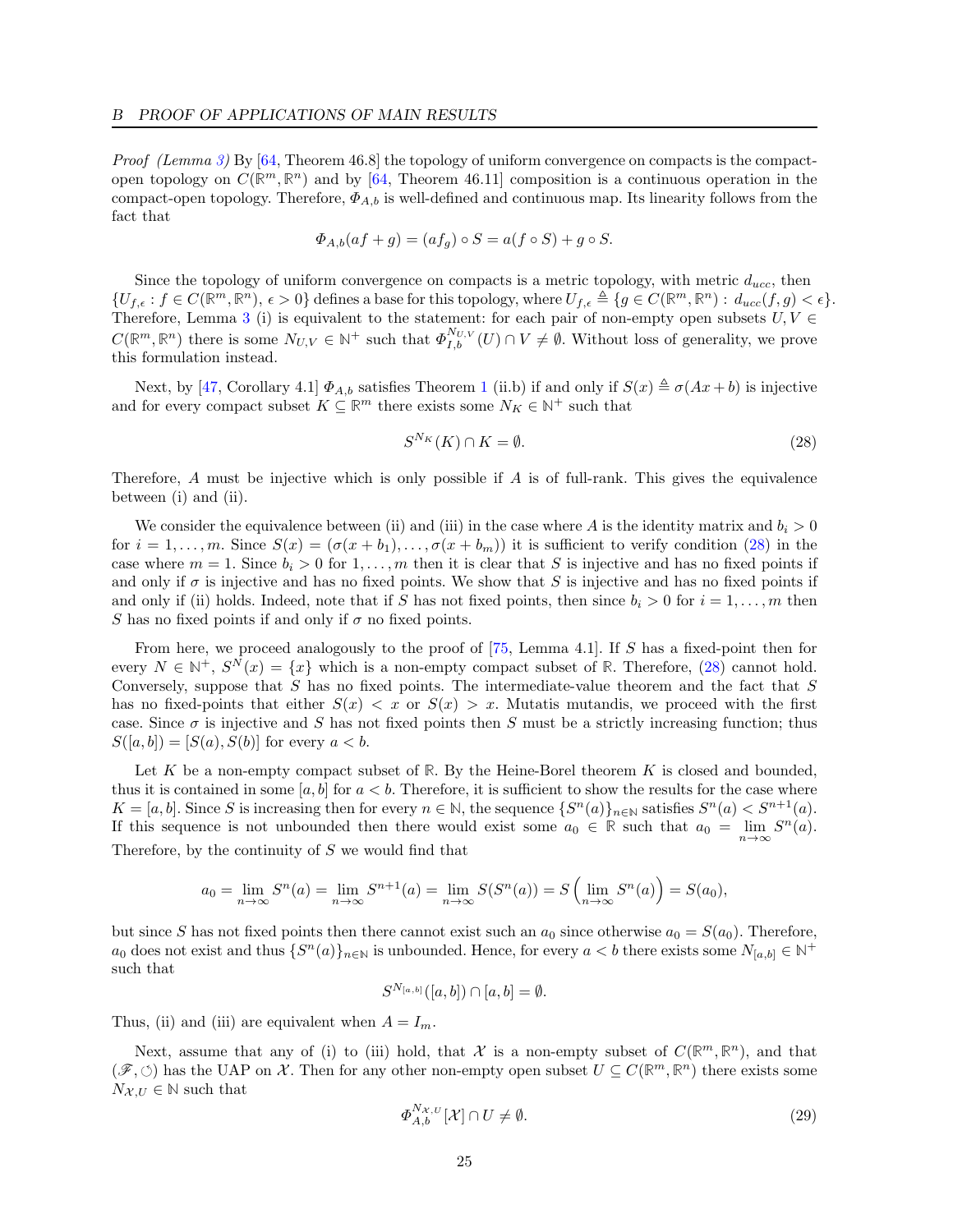Since  $\Phi_{A,b}$  is continuous then so is  $\Phi_{A,b}^N$  and therefore  $(\Phi_{A,b}^{N_{\mathcal{X},U}})^{-1}[U]$  is a non-empty open subset of  $C(\mathbb{R}^m, \mathbb{R}^n)$ . Since the finite intersection of open sets is again open, then we have that

$$
(\Phi_{A,b}^{N_{\mathcal{X},U}})^{-1} \left[ \Phi_{A,b}^{N_{\mathcal{X},U}}[\mathcal{X}] \cap U \right] = \mathcal{X} \cap \Phi_{A,b}^{N_{\mathcal{X},U}}[U]. \tag{30}
$$

This implies that  $\mathcal{X} \cap \Phi_{I_m,b}^{N_{\mathcal{X},U}}[U]$  is a non-empty open subset of  $C(\mathbb{R}^m, \mathbb{R}^n)$  contained in  $\mathcal{X}$ . Since  $(\mathscr{F}, \circlearrowleft)$ has te UAP on  $\mathcal{X}$ , then there exists some  $f \in \mathcal{NN}^{(\mathscr{F}, \circlearrowleft)} \cap [\mathcal{X} \cap \Phi_{A,b}^{N_{\mathcal{X},U}}[U]]$ . Thus,  $\Phi^{N_{\mathcal{X},U}}(f) \in U$  and, by definition,  $\Phi^{N_{\mathcal{X},U}}(f) \in \mathcal{NN}^{(\mathscr{F}_{\sigma;deep}, \circlearrowleft_{\sigma;deep})}.$ 

Thus, for each U in

<span id="page-25-0"></span>
$$
\{\{g \in C(\mathbb{R}^m, \mathbb{R}^n) d_{ucc}(g, f) < \epsilon\}\}_{f \in C(\mathbb{R}^m, \mathbb{R}^n), \epsilon > 0},\tag{31}
$$

there exists some  $N_U \in \mathbb{N}^+$  and some  $f_U \in \mathcal{NN}^{(\mathscr{F}, \circlearrowleft)}$  such that  $\Phi^{N_U}(f_U) \in U$ . In particular, since [\(31\)](#page-25-0) is a base for the topology on  $C(\mathbb{R}^m, \mathbb{R}^n)$  and since the intersection of open sets is again open, then every non-empty open subset of  $U$  is contained an element of  $(31)$  which, in turn, contains an element of the  $\text{form } \Phi^{\overline{N}_U}(f_U)$ . Thus,  $\mathcal{NN}^{(\mathscr{F}_{\sigma;deep}, \circlearrowleft_{\sigma;deep})} \cap U \neq \emptyset$ . Hence,  $\mathcal{NN}^{(\mathscr{F}_{\sigma;deep}, \circlearrowleft_{\sigma;deep})}$  has the UAP on  $C(\mathbb{R}^m, \mathbb{R}^n)$ .

Proof (Proof of Theorem [5\)](#page-7-1) The equivalence between (i), (ii), and (iv) follows from Lemma [3.](#page-23-1) The equivalence between (iii) and (iv) follows from the formulation of Birkhoff's transitivity theorem described in [\[35,](#page-15-22) Theorem 2.19].

Proof (Proof of Proposition [1\)](#page-8-0) Since  $\alpha_1 < 1$  then  $\sigma(x) > x$  for every  $x < 0$ . Since  $0 < \alpha_2$  then  $\sigma(0) =$  $0 < \alpha_2$ . Lastly, since  $\tilde{\sigma}$  is monotone increasing then for every  $x > 0$  we have that

$$
\sigma(x) > x + \alpha_2 > x.
$$

Therefore,  $\sigma$  cannot have a fixed point. Moreover, since  $\tilde{\sigma}$  is strictly increasing it must be injective, since if  $x < y$  then  $\sigma(x) < \sigma(y)$  and therefore  $\sigma(x) \neq \sigma(y)$  if  $x \neq y$ . Hence,  $\sigma$  is injective. Moreover, since the sum of continuous functions is again continuous, then  $\sigma$  is continuous.

Since  $\alpha_1 x + \alpha_2$  is affine then it is continuously differentiable. Thus  $\sigma$  is continuously differentiable on any  $x < 0$ . Lastly, setting  $\alpha_2$  not equal to  $\tilde{\sigma}'(0) - 1$  ensure that  $\sigma$  is not differentiable at 0 and therefore it cannot be polynomial. In particular, it cannot be affine.

For convenience, we denote the collection of set-functions from  $\mathbb{R}^m$  to  $\mathbb{R}^n$  by  $[\mathbb{R}^m, \mathbb{R}^n]$ .

Proof (Proof of Corollary [4\)](#page-10-1) Since  $d_{ucc}$  is a metric on  $[\mathbb{R}^m, \mathbb{R}^n]$  and since  $C(\mathbb{R}^m, \mathbb{R}^n) \subseteq [\mathbb{R}^m, \mathbb{R}^n]$ , then the map  $F: C(\mathbb{R}^m, \mathbb{R}^n) \to C(\mathbb{R}^m, \mathbb{R}^n)$  defined by  $F(g) \triangleq d_{ucc}(\tilde{f}_0, g)$  is continuous. Therefore, the set  $F^{-1}$  [ $(-\infty, \delta)$ ] is an open subset of  $C(\mathbb{R}^m, \mathbb{R}^n)$ . In particular, [\(7\)](#page-10-0) guarantees that it is non-empty. Since  $\sigma$  is non-affine and continuously differentiable at-least at one point with non-zero derivative at that point then [\[49,](#page-16-6) Theorem 3.2] applies, whence the set  $\mathcal{X}_0$  of continuous functions  $h : \mathbb{R}^m \to \mathbb{R}^n$  with representation

$$
h(x) = W_J \circ \sigma \bullet \cdots \circ \sigma \bullet W_1,
$$

where  $W_j : \mathbb{R}^{d_j} \to \mathbb{R}^{d_{j+1}}$ , for  $j = 1, \ldots, J-1$ , are affine and  $n_m + 2 \ge d_j$  if  $j \notin \{1, J\}$  and  $d_1 = m$ , and  $d_J = n$ , is dense in  $C(\mathbb{R}^m, \mathbb{R}^n)$ . Therefore, since  $F^{-1} [(-\infty, \delta)]$  is an open subset of  $C(\mathbb{R}^m, \mathbb{R}^n)$  then  $\mathcal{X}_0 \cap F^{-1}\left[(-\infty,\delta)\right]$  is dense in  $F^{-1}\left[(-\infty,\delta)\right]$ .

Fix some  $b \in \mathbb{R}^m$  with  $b_i > 0$  for  $i = 1, ..., m$ . Since  $\sigma$  is continuous, injective, and has no fixed-points then applying Lemma [3](#page-23-1) implies that  $\mathcal{X}_1 \triangleq {\{\Phi_{I_m, b}^N(f) : f \in F^{-1}[(-\infty, \delta)] \cap \mathcal{X}_0, N \in \mathbb{N}^+\}}$ , is a dense subset of  $C(\mathbb{R}^m,\mathbb{R}^n)$ . This gives (i). Moreover, by construction, every  $g \in \mathcal{X}_1$  admits a representation satisfying (iii) and (iv). Furthermore, since  $W_J \circ \sigma \bullet \cdots \circ \sigma \bullet W_1 \in \mathcal{X}_2$  and by construction there exists some  $g \in \mathcal{X}_1$  for which  $d_{ucc}(W_J \circ \sigma \bullet \cdots \circ \sigma \bullet W_1, g) < \delta$ ; then (ii) holds.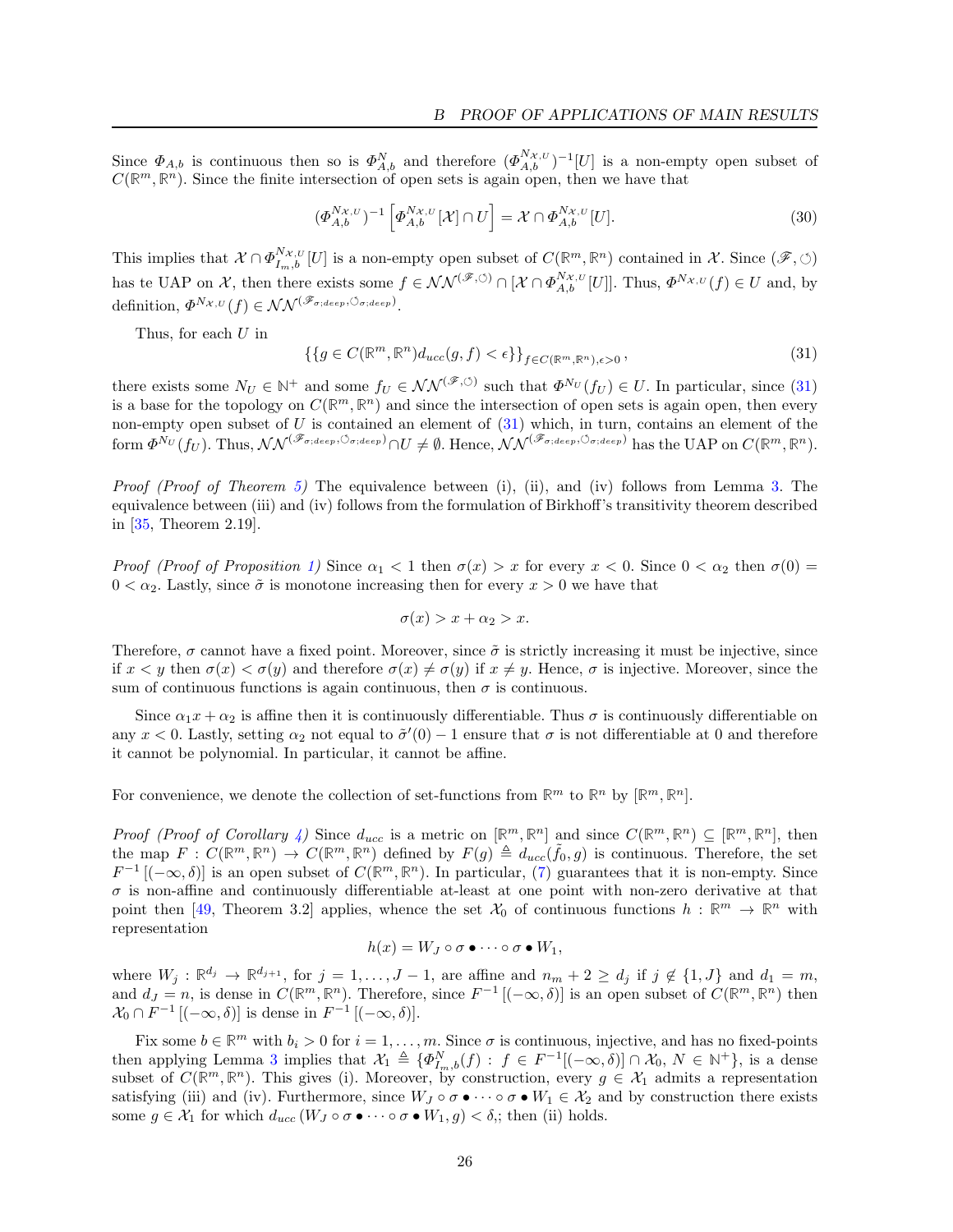*Proof (Proof of Corollary [5\)](#page-11-1)* Since each  $F_n$ , for  $n = 1, ..., N$ , is a continuous function from  $C(\mathbb{R}^m, \mathbb{R}^n)$  to  $[0,\infty]$  then each  $F_n^{-1}$   $[[0,C_n)]$  is an open subset of  $C(\mathbb{R}^m,\mathbb{R}^n)$ . Since the finite intersection of open sets is  $\text{dist}(\text{open}, \text{then } \bigcap_{n=1}^{N} F_n^{-1} \left[ [0, C_n) \right]$  is an open subset of  $C(\mathbb{R}^m, \mathbb{R}^n)$ . Since there exists some  $f_0 \in C(\mathbb{R}^m, \mathbb{R}^n)$ satisfying [\(8\)](#page-11-2) then U is non-empty. Since  $(\mathscr{F}, \circlearrowleft)$  has the UAP on  $C(\mathbb{R}^m, \mathbb{R}^n)$  then  $(\mathscr{F}, \circlearrowleft) \cap U$  is dense in U.

Fix  $b \in \mathbb{R}^m$  with  $b_i > 0$  for  $i = 1, ..., m$  and set  $A = I_m$ . Since  $\sigma$  is a transitive activation function then Corollary [1](#page-8-2) applies and therefore the set  $\left\{\Phi_{I_m,b}^N(f) : f \in \mathcal{NN}^{(\mathscr{F}, \circlearrowleft)} \cap U\right\}$  is dense in  $C(\mathbb{R}^m, \mathbb{R}^n)$ . Therefore (i)-(iv) hold.

Proof (Proof of Corollary [2\)](#page-9-1) Let  $S(x) = \sigma \bullet (x+b)$  and let  $B \triangleq \{x \in \mathbb{R}^m : \sigma(x) > x\}$ . By hypothesis B is Borel and  $\mu(B) > 0$ . For each  $i = 1, ..., m$  we compute  $\sigma \bullet (x_i + b_i) > x_i + b_i \geq x_i$ . Therefore, for  $\mu$ -a.e. every  $x \in B$ ,  $N \in \mathbb{N}$  and each  $i = 1, \ldots, m$ 

$$
S^N(x)_i \ge x_i + Nb_i.
$$

Since  $b_i > 0$  then  $\lim_{M \to \infty} S^N(x) = \infty$ . Therefore, the condition [\[7,](#page-14-10) Corollary 1.3 (C2)] is met, and by the discussion following the result on [\[7,](#page-14-10) page 127], condition [7, Corollary 1.3 (C1)] holds; i.e.: for every non-empty open subset  $U, V \subseteq L^1_\mu(\mathbb{R}^m, \mathbb{R}^n)$  there exists some  $N_{U,V} \in \mathbb{N}$  such that

$$
\Phi_{I_m,b}^{N_{U,V}}(U) \cap V \neq \emptyset. \tag{32}
$$

By Lemma [1,](#page-9-2) the map  $\Phi_{I_m,b}$  and therefore the map  $\Phi_{I_m,b}^{N_{U,V}}$  is continuous. Thus,  $(\Phi_{I_m,b}^{N_{U,V}})^{-1}[V]$  is a nonempty open subset of  $L^1_\mu(\mathbb{R}^m,\mathbb{R}^n)$  and therefore  $U \cap (\Phi_{I_m,b}^{N_{\mathcal{X},U}})^{-1}[V]$  is a non-empty open subset of U. Taking  $U = \text{Ball}_{L^1_\mu(\mathbb{R}^m, \mathbb{R}^n)}(g, \delta)$  and  $V = \text{Ball}_{L^1_\mu(\mathbb{R}^m, \mathbb{R}^n)}(f, \epsilon)$  we obtain the conclusion.

*Proof (Proof of Corollary [3\)](#page-9-3)* By Proposition [1](#page-8-0) and the observation in its proof that  $\sigma(x) > x$  we only need to verify that  $\sigma$  is Borel bi-measurable. Indeed, since  $\sigma$  is continuous and injective then by [\[37,](#page-15-24) Proposition 2.1,  $\sigma^{-1}$  exists and is continuous on the image of  $\sigma$ . Since  $\sigma$  was assumed to be surjective then  $\sigma^{-1}$  exists on all of R and is continuous thereon. Hence,  $\sigma^{-1}$  and  $\sigma$  are measurable since any continuous function is measurable.

*Proof (Proof of Theorem [6\)](#page-11-0)* Fix  $A = I_m$  and  $b \in \mathbb{R}^m$  with  $b_i > 0$  for  $i = 1, ..., m$ . Since  $int(\cos(\mathscr{F}))$  is a non-empty open set then there exists some  $f \in int(\mathfrak{co}(\mathscr{F}))$  and some  $\delta > 0$  for which

$$
\text{Ball}_{L^1_\mu(\mathbb{R}^m)}(f,\delta) \triangleq \left\{ g \in L^1_\mu(\mathbb{R}^m): \int_{x \in \mathbb{R}^m} ||f(x) - g(x)|| d\mu(x) < \delta \right\}
$$

is an open subset of  $int(\infty (\mathscr{F}))$ . Since  $\infty (\mathscr{F})$  ∩ int $(\infty (\mathscr{F}))$  is dense in  $int(\infty (\mathscr{F}))$  then its intersection with any non-empty open subset thereof is also dense; in particular,  $\text{co}(\mathscr{F}) \cap \text{Ball}_{L^1_\mu(\mathbb{R}^m)}(f, \delta)$  is dense in  $\text{Ball}_{L^1_\mu(\mathbb{R}^m)}(f,\delta)$ . Since  $\sigma$  is  $L^1$ -transitive then (iii) follows from Corollary [2.](#page-9-1)

Since  $L^1_\mu$  is a metric space then  $\left\{\text{Ball}_{L^1_\mu(\mathbb{R}^m)}(g,\delta): g \in L^1_\mu(\mathbb{R}^m), \delta > 0\right\}$  is a base for the topology thereon. Therefore, Corollary [2](#page-9-1) implies that for any two non-empty open subsets  $U, V \in L^1_\mu(\mathbb{R}^m)$  there exists some  $N_{U,V} \in \mathbb{N}$  satisfying  $\Phi_{I_m,b}^{N_{U,V}}(U) \cap V \neq \emptyset$ . Hence,  $\Phi_{I_m,b}$  is topologically transitive on  $L^1_\mu(\mathbb{R}^m)$ , in the sense of [\[35,](#page-15-22) Definition 1.38]. Moreover, since  $\Phi_{I_m,b}$  is a continuous linear map then Birkhoff's transitivity theorem, as formulated in [\[35,](#page-15-22) Theorem 2.19], applies and therefore  $\Phi_{I_m,b}$  is a hypercylic operator on  $L^1_\mu(\mathbb{R}^m)$ . Therefore, [\[35,](#page-15-22) Proposition 5.8] implies that  $\|\Phi_{I_m,b}\|_{op} > 1$ . Setting  $\kappa \triangleq \|\Phi_{I_m,b}\|_{op}$ yields (ii).

It remains to show the approximation bound of described by (i). Fix  $f \in L^1_\mu(\mathbb{R}^m)$ . Since  $L^1_\mu(\mathbb{R}^m)$  is a Banach space then it has no isolated points and since  $\Phi_{I_m,b}$  is a hypercylic operator then Birkhoff's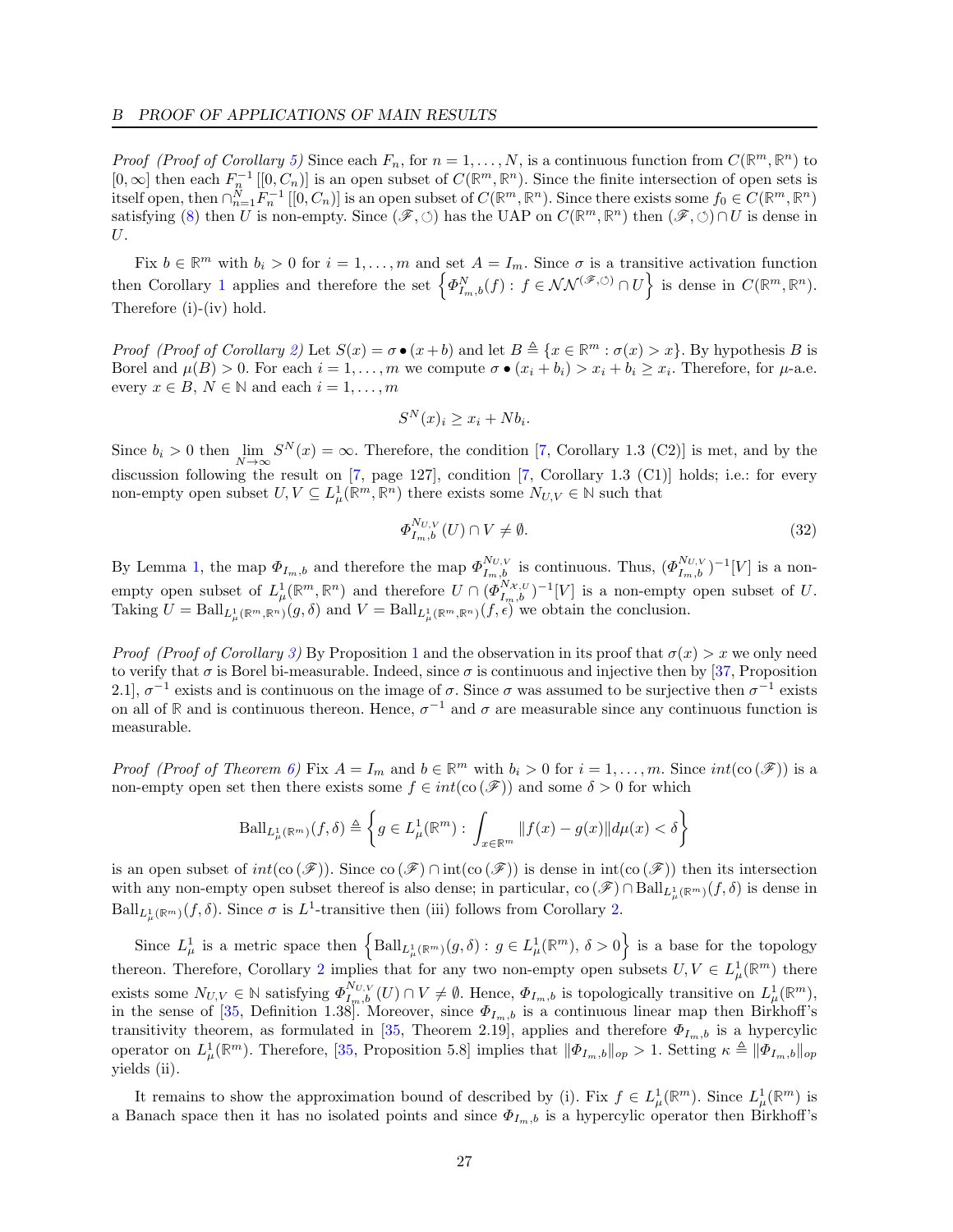transitivity theorem, as formulated in [\[35,](#page-15-22) Theorem 2.19], implies that there exists a dense  $G_{\delta}$ -subset  $HC(\Phi_{I_m,b}) \subseteq L^1_\mu(\mathbb{R}^m)$  such that for every  $g \in HC(\Phi_{I_m,b})$  the set  $\{\Phi^N_{I_m,b}(g)\}_{N\in\mathbb{N}}$  is dense in  $L^1_\mu(\mathbb{R}^m)$ . Therefore, every non-empty open subset of  $L^1_\mu(\mathbb{R}^m)$  contains some element of  $HC(\Phi_{I_m,b})$ . In particular, there is some  $g \in HC(\Phi_{I_m,b}) \cap \text{int}(\text{co}(\mathscr{F}))$  since  $\text{int}(\text{co}(\mathscr{F}))$  is a non-empty open subset of  $L^1_\mu(\mathbb{R}^m)$ .

Since  $\text{co}(\mathscr{F}) \cap \text{int}(\text{co}(\mathscr{F}))$  is dense in  $\text{int}(\text{co}(\mathscr{F}))$  then, in particular,  $g \in \text{int}(\text{co}(\mathscr{F}))$ . Therefore, the conditions of [\[20,](#page-15-21) Theorem 2] and [20, Equation (23)] are met, hence, for each  $n \in \mathbb{N}^+$  the following approximation bound holds

<span id="page-27-2"></span>
$$
\inf_{f_i \in \mathscr{F}, \sum_{i=1}^n \alpha_i = 1, \alpha_i \in [0,1]} \int_{x \in \mathbb{R}^m} \left\| \sum_{i=1}^n \alpha_i f_i(x) - g(x) \right\| d\mu(x) \le \frac{\sqrt{2\mu(\mathbb{R}^d)}}{\sqrt{n}},\tag{33}
$$

Since  $\{\Phi_{I_m,b}^N(g)\}_{N\in\mathbb{N}}$  is dense in  $L^1_\mu(\mathbb{R}^m)$  then there exists some  $N \in \mathbb{N}$  for which  $\Phi_{I_m,b}^N(g) \in$  $\text{Ball}_{L^1_\mu(\mathbb{R}^m)}\left(f,\frac{1}{\sqrt{n}}\right)$ . Thus, the following bound holds

<span id="page-27-1"></span>
$$
\int_{x \in \mathbb{R}^m} \|f(x) - \Phi_{I_m, b}^N(g)(x)\| d\mu(x) \le \frac{1}{\sqrt{n}},\tag{34}
$$

Since  $\Phi_{I_m,b}$  is a continuous linear map from the Banach space  $L^1_\mu(\mathbb{R}^m)$  to itself then it is Lipschitz with constant  $\|\Phi_{I_m,b}\|_{op}$ , where  $\|\cdot\|_{op}$  denotes the operator norm, and by [\[78,](#page-17-14) Corollary 2.1.2] we have

<span id="page-27-0"></span>
$$
\|\Phi_{I_m,b}\|_{op}^N = \left\|\frac{d(\sigma \bullet (\cdot + b))_\# \mu}{d\mu_M}\right\|_{\infty}^N.
$$
\n(35)

Moreover, by Lemma [1,](#page-9-2) we know that the right-hand side of [\(35\)](#page-27-0) is finite. Therefore [\(34\)](#page-27-1) implies that for every  $f_1, \ldots, f_n \in \mathscr{F}, \alpha_1, \ldots, \alpha_n \in [0,1]$  with  $\sum_{i=1}^n \alpha_i = 1$ , the following holds

<span id="page-27-3"></span>
$$
\int_{x \in \mathbb{R}^m} \left\| \Phi_{I_m, b}^N \left( \sum_{i=1}^n \alpha_i f_i \right) (x) - f(x) \right\| d\mu(x)
$$
\n
$$
\leq \int_{x \in \mathbb{R}^m} \left\| \Phi_{I_m, b}^N \left( \sum_{i=1}^n \alpha_i f_i \right) (x) - \Phi_{I_m, b}^N (g) (x) \right\| d\mu(x)
$$
\n
$$
+ \int_{x \in \mathbb{R}^m} \left\| f(x) - \Phi_{I_m, b}^N (g) (x) \right\| d\mu(x)
$$
\n
$$
\leq \left\| \Phi_{I_m, b}^N \right\|_{op} \left( \int_{x \in \mathbb{R}^m} \left\| \sum_{i=1}^n \alpha_i f_i (x) - g(x) \right\| d\mu(x) \right)
$$
\n
$$
+ \int_{x \in \mathbb{R}^m} \left\| \Phi_{I_m, b}^N (g) (x) - f(x) \right\| d\mu(x)
$$
\n
$$
\leq \left\| \frac{d(\sigma \bullet (\cdot + b))_{\#} \mu}{d\mu_M} \right\|_{\infty}^N \left( \int_{x \in \mathbb{R}^m} \left\| \sum_{i=1}^n \alpha_i f_i (x) - g(x) \right\| d\mu(x) \right) + \frac{1}{\sqrt{n}}.
$$
\n(36)

Combining the estimates  $(33)$  to  $(36)$  we obtain

<span id="page-27-4"></span>
$$
f_i \in \mathcal{F}, \sum_{i=1}^n \alpha_i = 1, \alpha_i \in [0,1] \int_{x \in \mathbb{R}^m} \left\| \Phi_{I_m,b}^N \left( \sum_{i=1}^n \alpha_i f_i \right) (x) - f(x) \right\| d\mu(x)
$$
  
\n
$$
\leq \left\| \frac{d(\sigma \bullet (\cdot + b)) \# \mu}{d\mu_M} \right\|_{\infty}^N \left( \int_{x \in \mathbb{R}^m} \left\| \sum_{i=1}^n \alpha_i f_i(x) - g(x) \right\| d\mu(x) \right) + \frac{1}{\sqrt{n}} \leq \left\| \frac{d(\sigma \bullet (\cdot + b)) \# \mu}{d\mu_M} \right\|_{\infty}^N \frac{\sqrt{2\mu(\mathbb{R}^d)}}{\sqrt{n}} + \frac{1}{\sqrt{n}} \right\}
$$
(37)  
\n
$$
= \frac{1}{\sqrt{n}} \left( 1 + \sqrt{2\mu(\mathbb{R}^m)} \right).
$$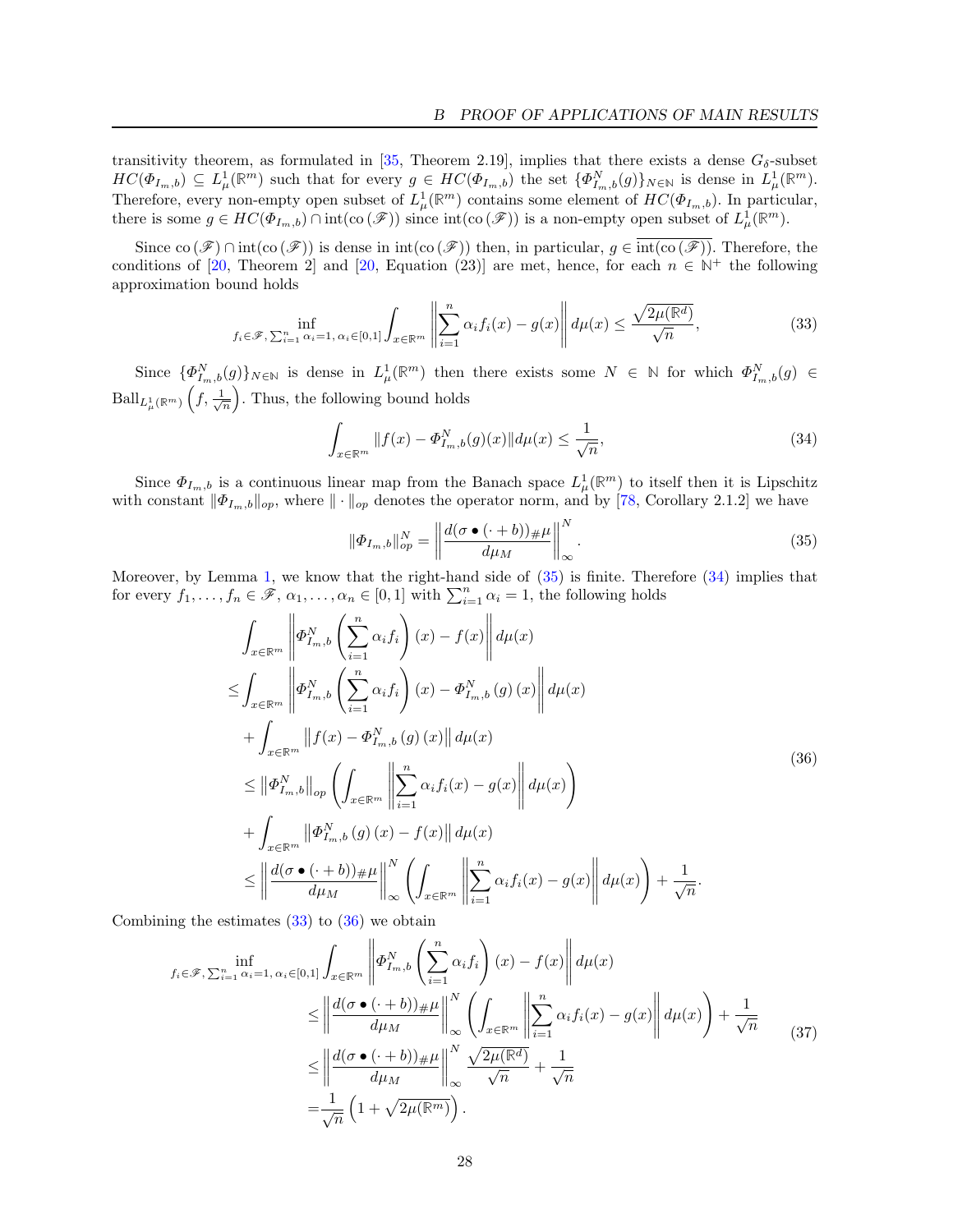Since  $\Phi_{I_m,b}^N$  is linear, then the right-hand side of [\(37\)](#page-27-4) reduces and we obtain the following estimate

$$
\inf_{f_i \in \mathscr{F}, \sum_{i=1}^n \alpha_i = 1, \alpha_i \in [0,1]} \int_{x \in \mathbb{R}^m} \left\| \sum_{i=1}^n \alpha_i \Phi_{I_m,b}^N \left( f_i \right) (x) - f(x) \right\| d\mu(x) \le \frac{1}{\sqrt{n}} \left( 1 + \sqrt{2\mu(\mathbb{R}^m)} \right). \tag{38}
$$

Therefore, the estimate in (i) holds.

For the statement of the next lemma concerns the Banach space of functions vanishing at infinity. Denoted by  $C_0(\mathbb{R}^m, \mathbb{R}^n)$ , this is the set of continuous functions f from  $\mathbb{R}^m$  to  $\mathbb{R}^n$  such that, given any  $\epsilon > 0$  there exists some compact subset  $K_{\epsilon} \subseteq \mathbb{R}^m$  for which  $\sup_{x \in K_{\epsilon}} ||f(x)|| < \epsilon$ . As discussed in [\[9,](#page-14-11) VII],  $C_0(\mathbb{R}^m, \mathbb{R}^n)$ is made into a Banach space by equipping with the supremum norm  $||f||_{\infty} \triangleq \sup_{x \in \mathbb{R}^m} ||f(x)||$ .

Lemma 4 (Uniform Approximation of Functions Vanishing at Infinity) Suppose that  $(\mathscr{F}, \circlearrowleft)$ is a universal approximator on  $C(\mathbb{R}^m, \mathbb{R}^n)$ , then for every  $f \in C_0(\mathbb{R}^m, \mathbb{R}^n)$  and every  $\epsilon > 0$  there exists  $g_{\epsilon} \in C_0(\mathbb{R}^m, \mathbb{R}^n)$  with representation

$$
f_{\epsilon}(\cdot) = \left(g_{\epsilon}e^{-\frac{b}{b-\|\cdot\|^2}} + a\right)I_{\|\cdot\|
$$

the absolute value  $|\cdot|$  is applied component-wise,  $g_{\epsilon} \in \mathcal{NN}^{(\mathscr{F}, \circlearrowleft)}$ , and  $a, b > 0$ , and satisfying the uniform approximation bound

<span id="page-28-0"></span>
$$
\|f - f_{\epsilon}\|_{\infty} < \epsilon.
$$

Proof (Proof of Lemma [4\)](#page-28-0) Let  $(\mathscr{F}, \circlearrowleft)$  be a universal approximator on  $C(\mathbb{R}^m, \mathbb{R}^n)$ , let  $f \in C_0(\mathbb{R}^m, \mathbb{R}^n)$ , and  $\epsilon > 0$ . Since f vanishes at infinity then there exists some non-empty compact  $K_{\epsilon,f} \subseteq \mathbb{R}^m$  for which  $||f(x)|| \leq \epsilon 2^{-1}$  for every  $x \notin K_{\epsilon,f}$ . By the Heine-Borel theorem  $K_{\epsilon,f}$  is bounded and therefore there exists some  $b^* > 0$  such that  $K_{\epsilon,f} \subseteq \text{Ball}_{\mathbb{R}^m}(0, b^*) \triangleq \{x \in \mathbb{R}^m : ||x|| < b^*\}.$  Therefore,

<span id="page-28-2"></span>
$$
\sup_{x \in \mathbb{R}^m - \text{Ball}_{\mathbb{R}^m}(0, b^*)} \|f(x)\| < \epsilon 2^{-1}.\tag{40}
$$

Since the bump function  $x \mapsto e^{-1\frac{1}{1-x^2}} I_{|x|<1}$  is continuous, affine functions are continuous,  $f \in$  $C(\mathbb{R}^m,\mathbb{R}^n)$ , and the composition and multiplication of continuous functions is again continuous then the function  $x \mapsto [f(x) - \epsilon 2^{-1}] e^{\frac{b^*}{b^* - ||x||^2}} I_{||x|| < b^*}$  is itself continuous. Observe also that the set  $\overline{\text{Ball}(0, b^*)} =$  ${x \in \mathbb{R}^m : ||x|| \leq b^*}$  is closed and bounded, thus it is compact by the Heine-Borel theorem. Since  $(\mathscr{F}, \circlearrowleft)$ is a universal approximator on  $C(\mathbb{R}^m,\mathbb{R}^n)$  for the topology of uniform convergence on compacts then there exists some  $g_{\epsilon} \in \mathcal{NN}^{(\mathscr{F}, \circlearrowleft)}$  satisfying

<span id="page-28-1"></span>
$$
\sup_{x \in \overline{\text{Ball}(0, b^{\star})}} \left\| g_{\epsilon}(x) - \left[ f(x) - \epsilon 2^{-1} \right] e^{\frac{b^{\star}}{b^{\star} - \|x\|^2}} I_{\|x\| < b^{\star}} \right\| < \epsilon 2^{-1}.
$$
 (41)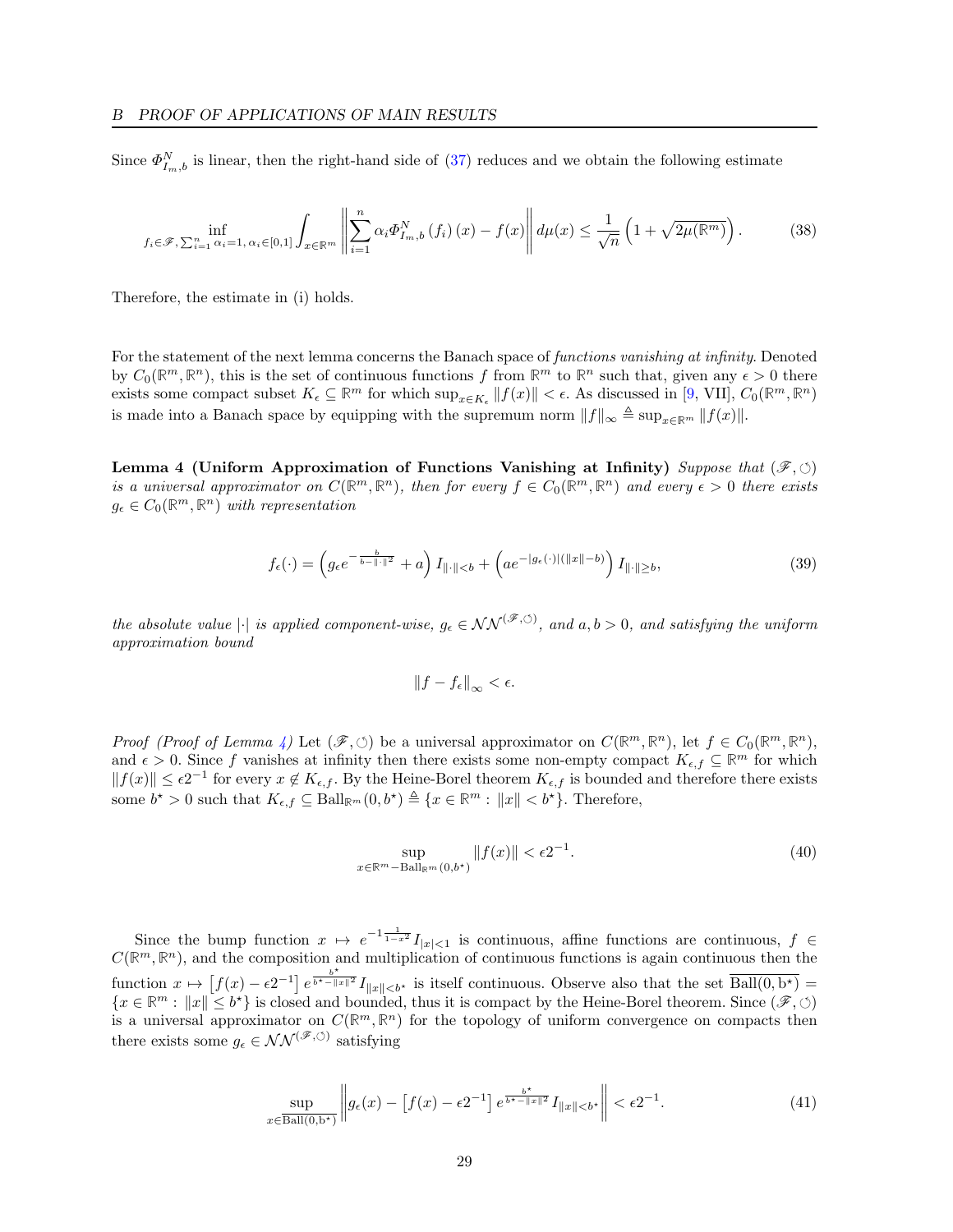Since  $0 \leq e^{-\frac{b^*}{b^* - ||x||^2}} \leq 1$  for every  $x \in \mathbb{R}^m$ , then from [\(41\)](#page-28-1) we compute

<span id="page-29-0"></span>
$$
\sup_{x \in \text{Ball}(0,b^*)} \left\| g_{\epsilon}(x) e^{-\frac{b^*}{b^* - \|x\|^2}} I_{\|x\| < b^*} + \epsilon 2^{-1} I_{\|x\| < b^*} - f(x) \right\|
$$
\n
$$
\leq \sup_{x \in \text{Ball}(0,b^*)} \left\| g_{\epsilon}(x) e^{-\frac{b^*}{b^* - \|x\|^2}} + \epsilon 2^{-1} - f(x) \right\|
$$
\n
$$
\leq \sup_{x \in \text{Ball}(0,b^*)} \left\| g_{\epsilon}(x) e^{-\frac{b^*}{b^* - \|x\|^2}} + (f(x) - \epsilon 2^{-1}) e^{\frac{b^*}{b^* - \|x\|^2}} e^{-\frac{b^*}{b^* - \|x\|^2}} \right\|
$$
\n
$$
\leq \sup_{x \in \text{Ball}(0,b^*)} e^{-\frac{b^*}{b^* - \|x\|^2}} \left\| g_{\epsilon}(x) + (f(x) - \epsilon 2^{-1}) e^{\frac{b^*}{b^* - \|x\|^2}} \right\|
$$
\n
$$
\leq \sup_{x \in \text{Ball}(0,b^*)} \left\| g_{\epsilon}(x) + (f(x) - \epsilon 2^{-1}) e^{\frac{b^*}{b^* - \|x\|^2}} \right\|
$$
\n
$$
\leq \frac{\epsilon}{2}.
$$
\n(42)

Observe that, for every  $x \in \mathbb{R}^m - \overline{\text{Ball}(0, b^*)}$  we have  $||x|| - b^* \ge 0, -|g_\epsilon(x)| \le 0$  and therefore  $0 \leq \epsilon 2^{-1} e^{-|g_{\epsilon}(x)| (||x|| - b^*)} \leq \epsilon.$  (43)

Combining  $(40)$ ,  $(42)$ , and  $(43)$  we compute the following bound

<span id="page-29-1"></span>
$$
\sup_{x \in \mathbb{R}^m} \left\| \left( g_{\epsilon}(x) e^{-\frac{b^*}{b^*-||x||^2}} + \epsilon 2^{-1} \right) I_{||x||  
\n
$$
\leq \max \left\{ \sup_{x \in \text{Ball}(0,b^*)} \left\| g_{\epsilon}(x) e^{-\frac{b^*}{b^*-||x||^2}} I_{||x||  
\n
$$
\sup_{x \in \mathbb{R}^m - \text{Ball}(0,b^*)} \left\| g_{\epsilon}(x) e^{-\frac{b^*}{b^*-||x||^2}} I_{||x||  
\n
$$
\leq \max \left\{ \epsilon, \sup_{x \in \mathbb{R}^m - \text{Ball}(0,b^*)} \left\| g_{\epsilon}(x) e^{-\frac{b^*}{b^*-||x||^2}} I_{||x||  
\n
$$
= \max \left\{ \epsilon, \sup_{x \in \mathbb{R}^m - \text{Ball}(0,b^*)} \left\| \epsilon 2^{-1} e^{-|g_{\epsilon}(x)|(||x||-b)} I_{||x||  
\n
$$
\leq \max \left\{ \epsilon, \sup_{x \in \mathbb{R}^m - \text{Ball}(0,b^*)} \left\| \epsilon 2^{-1} e^{-|g_{\epsilon}(x)|(||x||-b)} \right\| + \sup_{x \in \mathbb{R}^m - \text{Ball}(0,b^*)} ||f(x)|| \right\}
$$
  
\n
$$
= \max \{\epsilon, \epsilon 2^{-1} + \epsilon 2^{-1}\} = \epsilon.
$$
 (41)
$$
$$
$$
$$
$$

Thus, the result holds.

Proof (Proof of Theorem [6\)](#page-13-1) For each  $\omega \in \Omega$ , define the map  $\Phi_{\omega}: C_0(\mathbb{R}^m, \mathbb{R}^n) \to C_{\omega}(\mathbb{R}^m, \mathbb{R}^n)$  by  $\Phi_{\omega}(f) \triangleq$  $(\omega(\|\cdot\|) + 1) f$ . For each  $f, g \in C_0(\mathbb{R}^m, \mathbb{R}^n)$  we compute

$$
\|\Phi_{\omega}(f) - \Phi_{\omega}(g)\|_{\omega,\infty} = \sup_{x \in \mathbb{R}^m} \frac{\|\Phi_{\omega}(f) - \Phi_{\omega}(g)\|}{\omega(\|\cdot\|) + 1} \n= \sup_{x \in \mathbb{R}^m} \frac{\|(\omega(\|\cdot\|) + 1) f(x) - (\omega(\|\cdot\|) + 1) g(x)\|}{\omega(\|\cdot\|) + 1} \n= \sup_{x \in \mathbb{R}^m} \frac{(\omega(\|\cdot\|) + 1) \|f(x) - g(x)\|}{\omega(\|\cdot\|) + 1}
$$
\n(45)\n  
\n= \|f - g\|\_{\infty}.